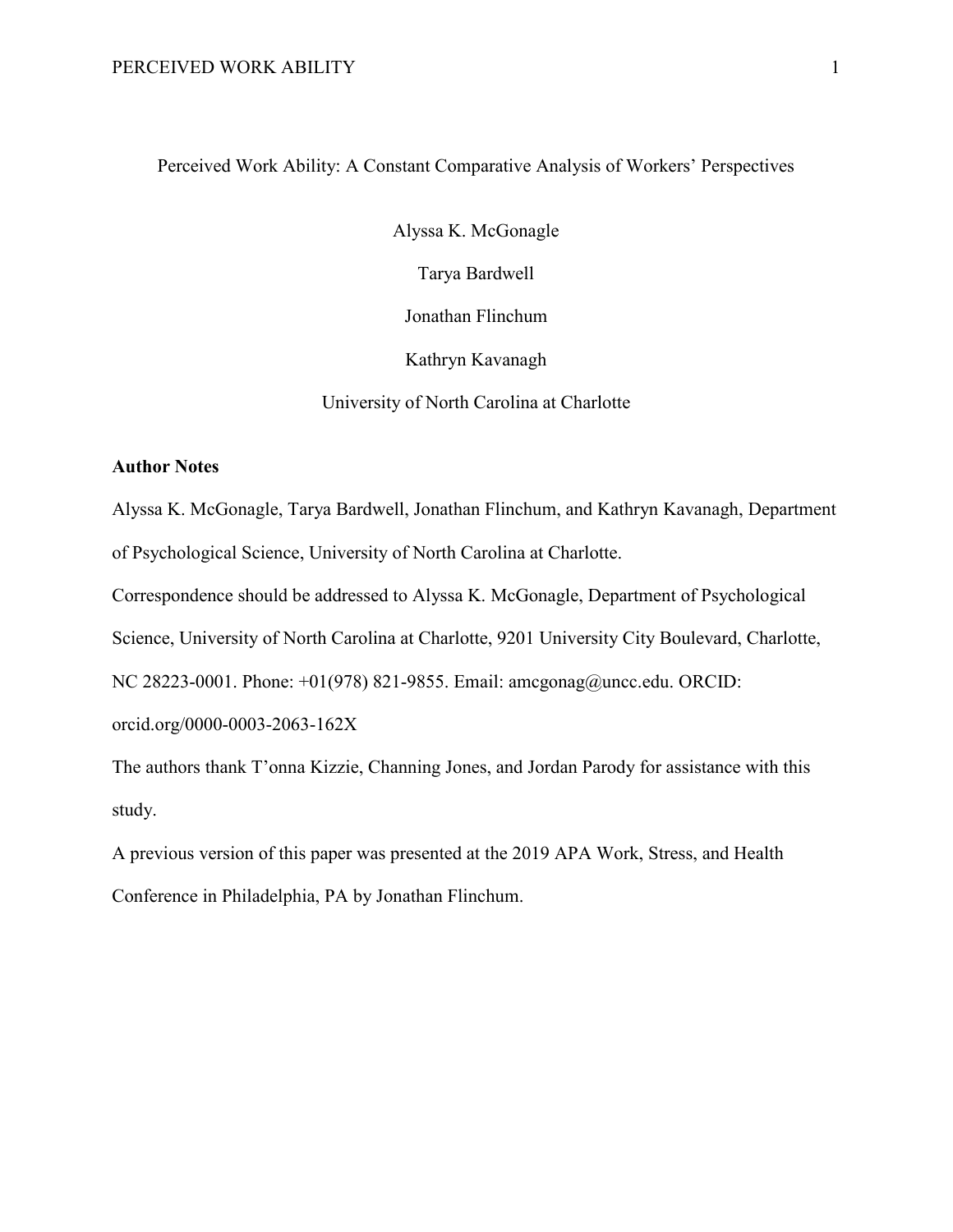"This preprint has not undergone peer review or any post-submission improvements or corrections. The Version of Record of this article is published in Occupational Health Science, and is available online at https://doi.org/10.1007/s41542-022-00116-w."

## Abstract

Perceived work ability, or one's perceived ability to continue working in their current job, is important to understand in order to inform efforts to retain talent and promote worker well-being. The current study offers a unique contribution by taking an inductive approach, giving participants voice to describe their own work ability experiences. Participants ( $N = 301$ ) who were working at least 30 hours a week in the U.S. and reported one or more hindrances to work ability responded to four open-ended questions about hindrances to work ability, individual strategies for maintaining work ability, and employer supports for maintaining work ability. Using constant comparative analysis, we corroborated existing work ability research and theory, along with unique contributions that enhance our understanding of perceived work ability. Notably, non-work demands, such as family obligations and lack of financial resources are under-examined, yet emerged as important work ability hindrances in this study. We also uncovered several personal strategies to help maintain WA (e.g., maintaining health and using work strategies to optimize functionality) that are dependent upon available job resources (e.g., support, autonomy, and flexibility). Ultimately, job resources of support, job control, and flexibility emerged as the most powerful leverage points for organizations to help workers maintain WA. Findings suggest that future efforts to support workers' work ability should include these resources.

*Keywords*: perceived work ability, job resources, personal resources, inductive research, qualitative study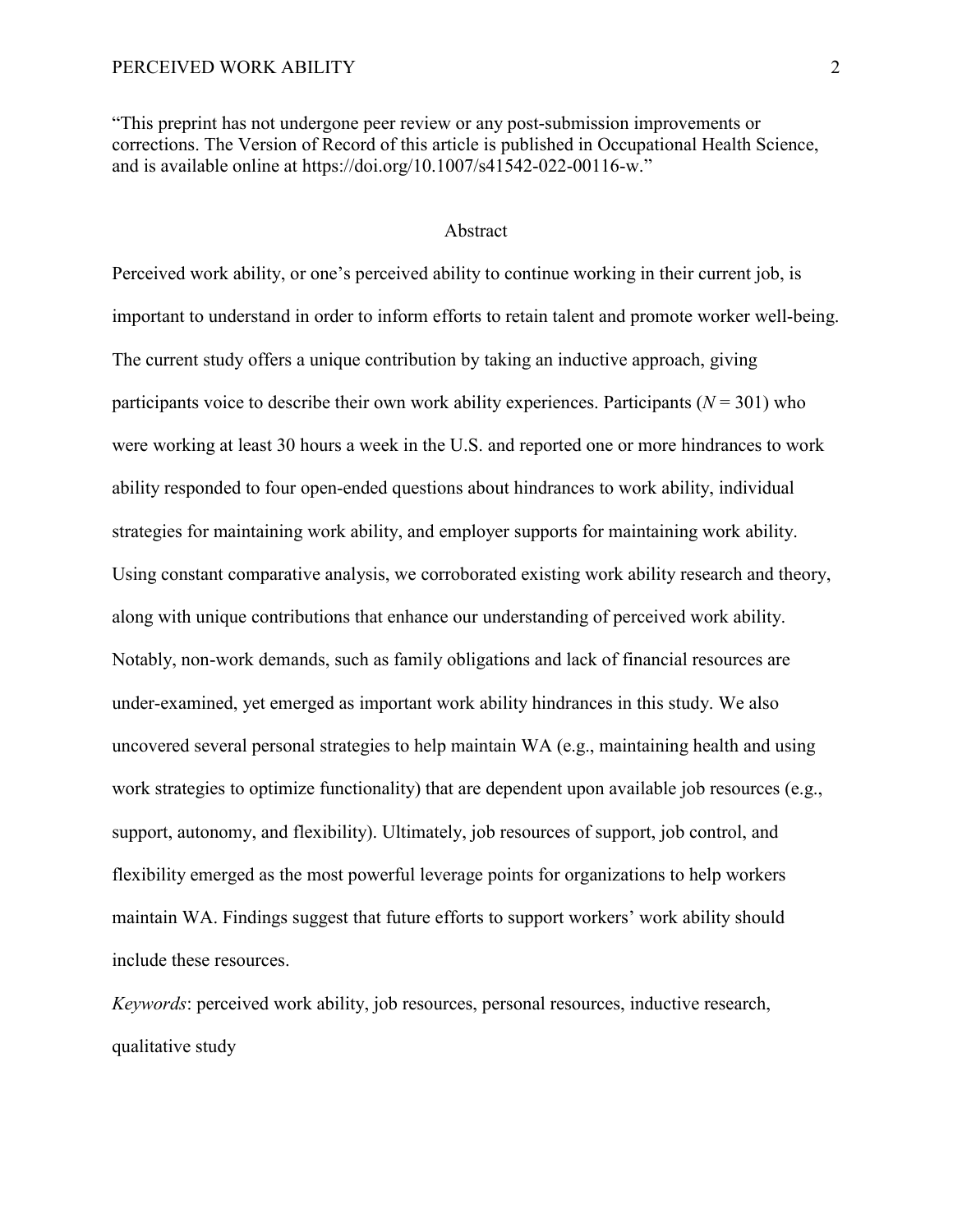Perceived work ability (PWA) refers to the degree to which employees perceive that they are able to continue working in their current jobs (Brady et al., 2020). Work ability  $(WA)^{1}$  $(WA)^{1}$  $(WA)^{1}$ research originated in the 1980s when the Finnish Institute of Occupational Health (FIOH) examined various predictors of early retirement of Finnish municipal workers (Ilmarinen et al., 1991a; 1991b). Yet, only recently has PWA garnered interest in the psychological and organizational literatures. The surge in interest in PWA is perhaps due to research findings demonstrating the robust predictive power of PWA as a leading indicator of worker absence, disability leave, and retirement (e.g., Ahlstrom et al., 2010; McGonagle et al., 2015) and PWA's association with well-being (e.g., Tavakoli-Fard et al., 2016; Walker et al., 2015). The U.S. workforce is aging (CDC, 2015); furthermore, at least 52 percent of adults in the U.S. have one or more chronic health conditions (Boersma et al., 2020) and this percentage is rapidly increasing due to long-haul COVID, which affects as many as 30% of those who contract COVID-19 (Logue et al., 2021). It is therefore important for researchers and organizations to understand PWA to retain talent and promote worker well-being.

To date, PWA research has been largely deductive, and the most commonly-applied theory to understand PWA is the job demands-resources model (JD-R; Demerouti et al., 2001). The JD-R states that chronic job demands are depleting and may lead to exhaustion, burnout, and strain, whereas job resources are motivating and lead to engagement and well-being. In line with the JD-R, research has found that predictors of PWA include job resources, such as supervisor

<span id="page-2-0"></span> <sup>1</sup> In the work ability literature, "PWA" refers to perceived work ability, or individuals' perceptions of their own levels of work ability, whereas "WA," or work ability, typically refers to work ability that is *not* solely subjectively assessed, but is more comprehensively assessed (commonly, by the Work Ability Index, which includes several measures of both subjective and "objective" measures, such as presence of diseases diagnosed by a physician). In this paper, we use the term "PWA" when specifically referring to workers' perceptions of their own work ability, and "WA" when referring more generally to work ability that is not solely subjectively perceived. For more information on distinctions between WA and PWA, see Brady et al. (2020) and McGonagle et al. (2015).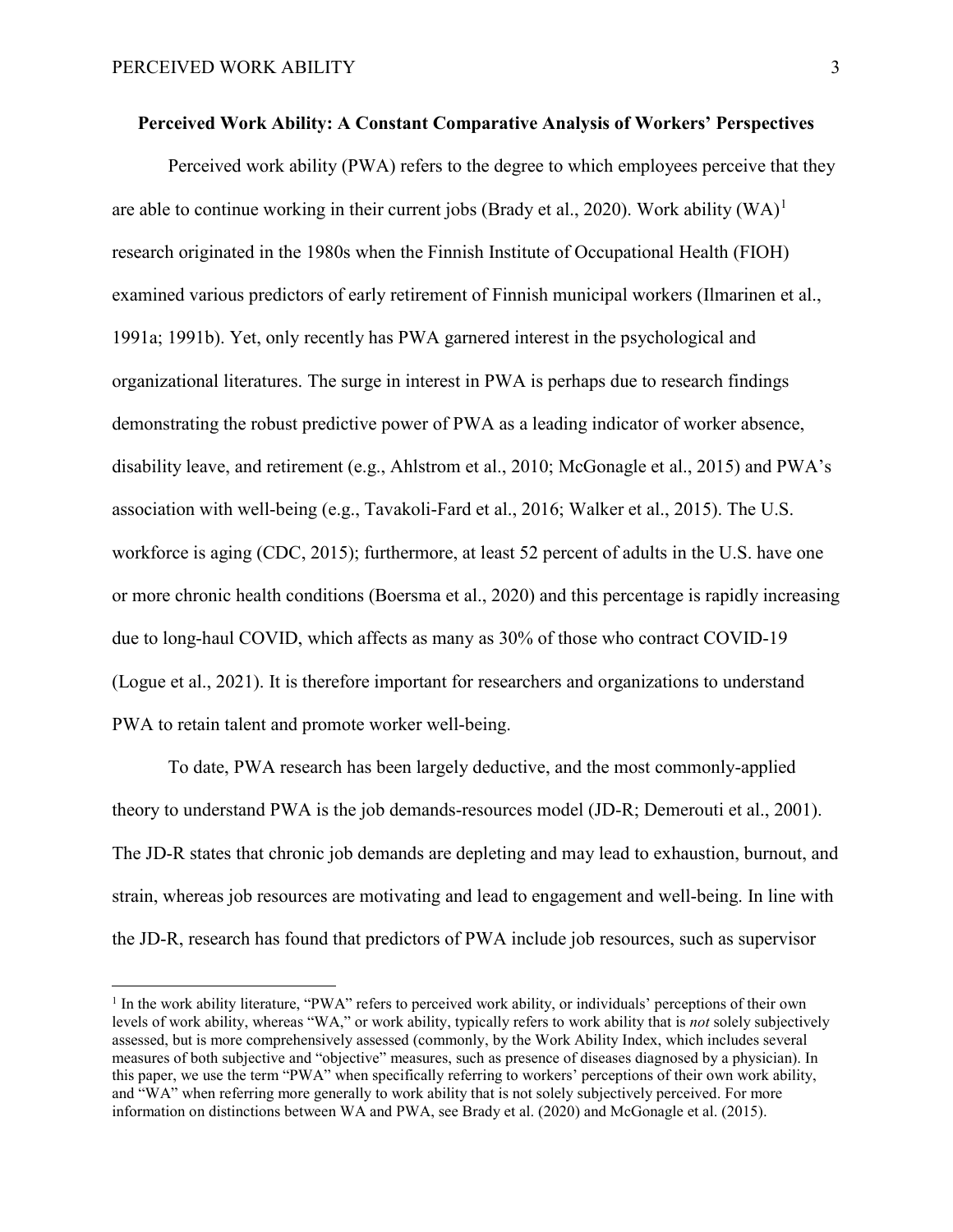support, coworker support, and autonomy (McGonagle et al., 2015), developmental practices (Pak et al., 2021), and perceived justice (Brady et al., 2020). Job demands have also been found to negatively relate to PWA (e.g., workplace mistreatment; Brady et al, 2020; Kabat-Farr et al., 2019; physical demands, unfavorable body positions, and negative environmental conditions; McGonagle et al., 2015). In addition, personal resources, more recently added to the JD-R (Bakker & Demerouti, 2017), are robustly related to PWA. Examples include health perceptions and sense of control (Brady et al., 2020; McGonagle et al., 2015).

Although this deductive approach using the JD-R has yielded considerable insights into PWA predictors, it is likely others exist. For example, the JD-R excludes non-work demands (e.g., family obligations; financial stressors) that may affect workers' PWA. In general, deductive research, while informative, inherently limits the variables investigated to those specified *a priori* by the researcher(s). Inductive research is valuable alongside deductive research to expand understanding and provide new insights into phenomena (Woo et al., 2017), which may be used to inform theory and future research. Relatedly, an inductive, qualitative approach allows employees to explain themselves in their own words when responding to prompts. Not only does this approach provide potential novel avenues in understanding PWA (e.g., new predictors of PWA), but it also centers employee perceptions, which are critical to understanding demands, resources, and PWA (i.e., perceptions of work ability). For example, demands may be appraised as challenging or hindering, and resources may be perceived as positive or threatening depending on how employees perceive them (Schaufeli & Taris, 2014; Searle & Auton, 2015; Webster et al., 2011). Inductive methods can illuminate these varied perceptions, providing a more granular understanding of PWA. Therefore, we take an inductive,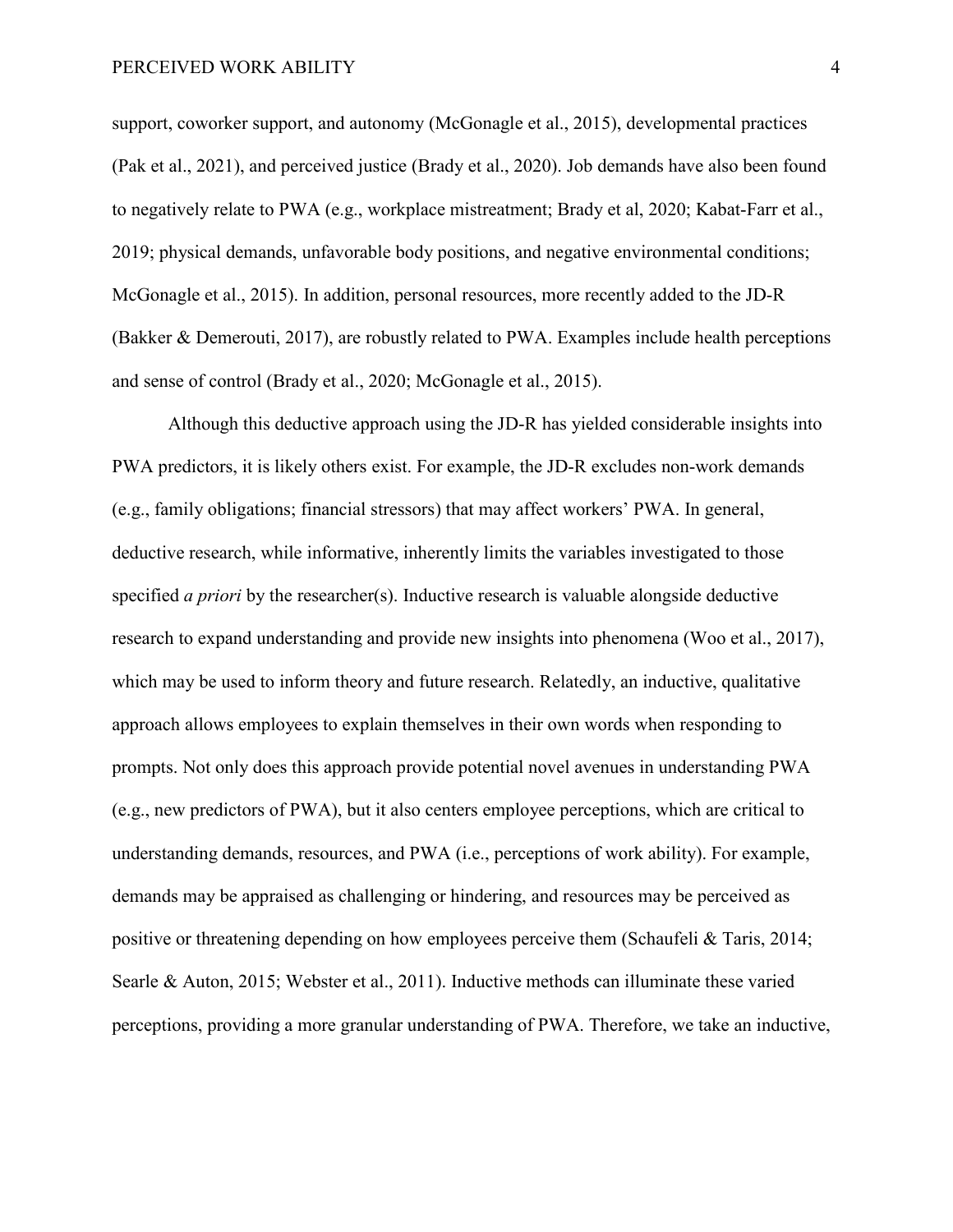qualitative approach in this study with goals of attaining a potentially more nuanced understanding of PWA and making recommendations for theory and research on PWA.

We contribute to the literature, first, by seeking to expand beyond known predictors from the JD-R model using this inductive approach. We ask what workers are thinking about when they are assessing their WA levels – beyond the aforementioned predictors of PWA, what other important hindrances to PWA may exist? An inductive approach can provide additional exploration of predictors of PWA, perhaps going beyond our scope of known predictors of PWA along with additional worker populations that are vulnerable to declines in PWA. In doing so, we may replicate previously identified predictors of PWA in addition to uncovering underrecognized factors that affect PWA. Such findings may also inform theoretical frameworks for understanding PWA – as noted, the JD-R, for example, excludes non-work demands. We discuss our findings in relation to theories that may integrate lesser-known PWA predictors outside the scope of the JD-R.

A second contribution of this study to the literature relates to intervention. Because PWA is a known leading indicator of absenteeism, turnover intentions, and premature workforce departure, and the numbers of individuals who are vulnerable to WA declines (through, for example, aging and/or chronic health conditions) is increasing, intervening to improve WA is critical for individuals and organizations. We use an inductive, qualitative approach to gather workers' perceptions about various individual/personal and organizational strategies that help them (or could help them) maintain and improve their WA. We see this as critical information that may be used alongside existing PWA findings when planning and implementing WA interventions. We discuss findings within the current literature to point out new insights and directions for future research.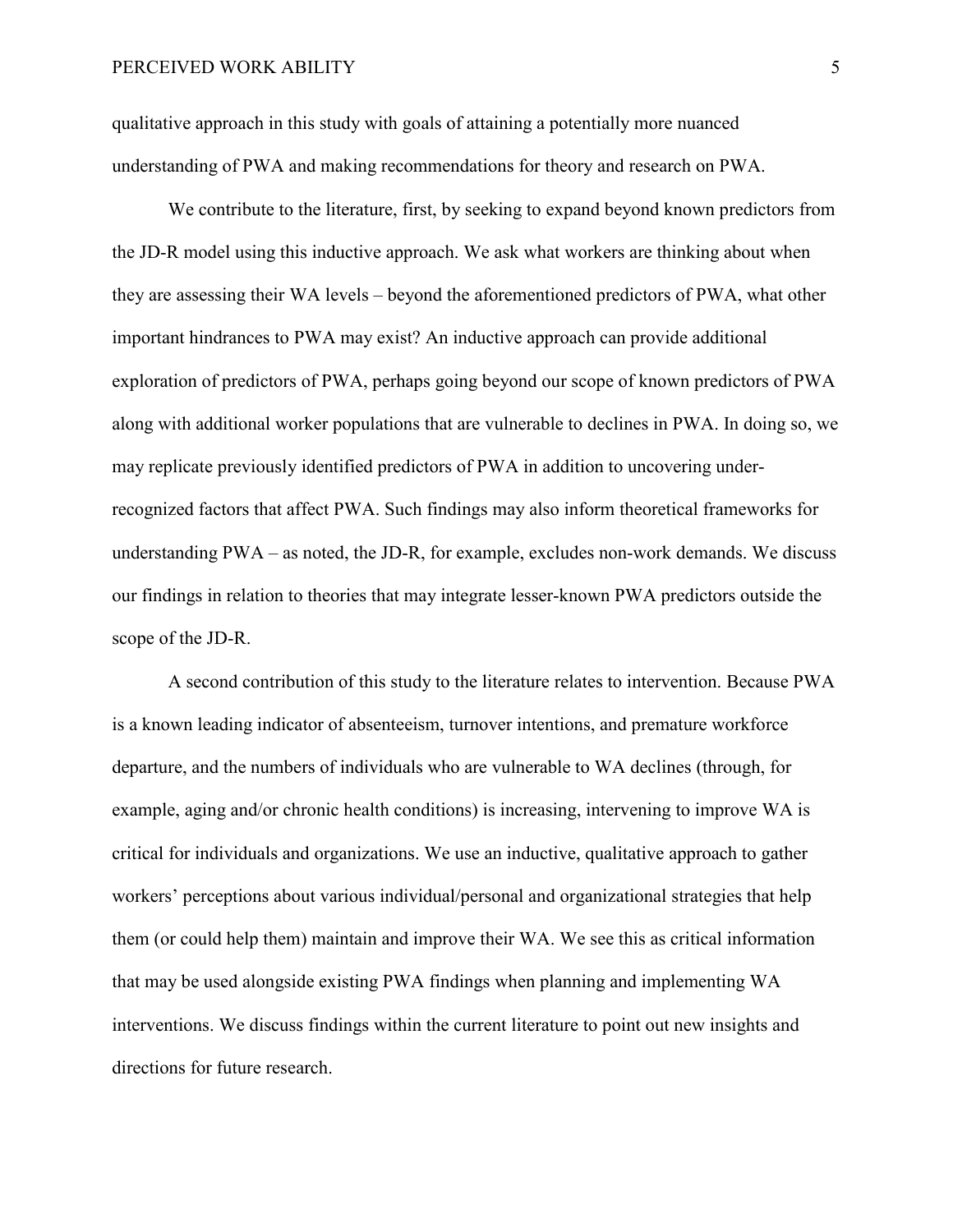In sum, to help expand our understanding of PWA and inform PWA theory and intervention, we use an inductive, qualitative approach to understand workers' perceptions of hindrances to their WA, along with their own individual strategies to help maintain their WA and organizational strategies that currently help them or could help them maintain their WA. *Research Question 1: What hindrances do workers report that impede their WA? Research Question 2: What individual strategies do workers employ to help maintain their WA? Research Question 3: How do workers perceive that their employing organizations help them with maintaining their WA?* 

*Research Question 4: What do workers perceive that their employer could possibly do to help them maintain their WA?*

# **Qualitative Approach**

We used constant comparative analysis (CCA), a qualitative method in which responses are coded into initial emergent themes and then are subject to constant revisiting and revision until no new codes emerge (Hewitt-Taylor, 2001). Glaser (1965) described CCA as a convergence of a quantitative approach (providing categories or frequency data) and theoretical contribution. Accordingly, we evaluated frequencies of responses in thematic categories that emerged from participant responses and applied findings to update the WA JD-R framework. In this way, we take an inductive approach to categorizing and describing the prevalence of participants' responses and use these findings to propose ways in which the JD-R model is currently limited or may be expanded in terms of its understanding of PWA. We discuss findings in light of existing research on WA interventions and propose future directions for intervention.

# **Method**

## **Participants and Procedure**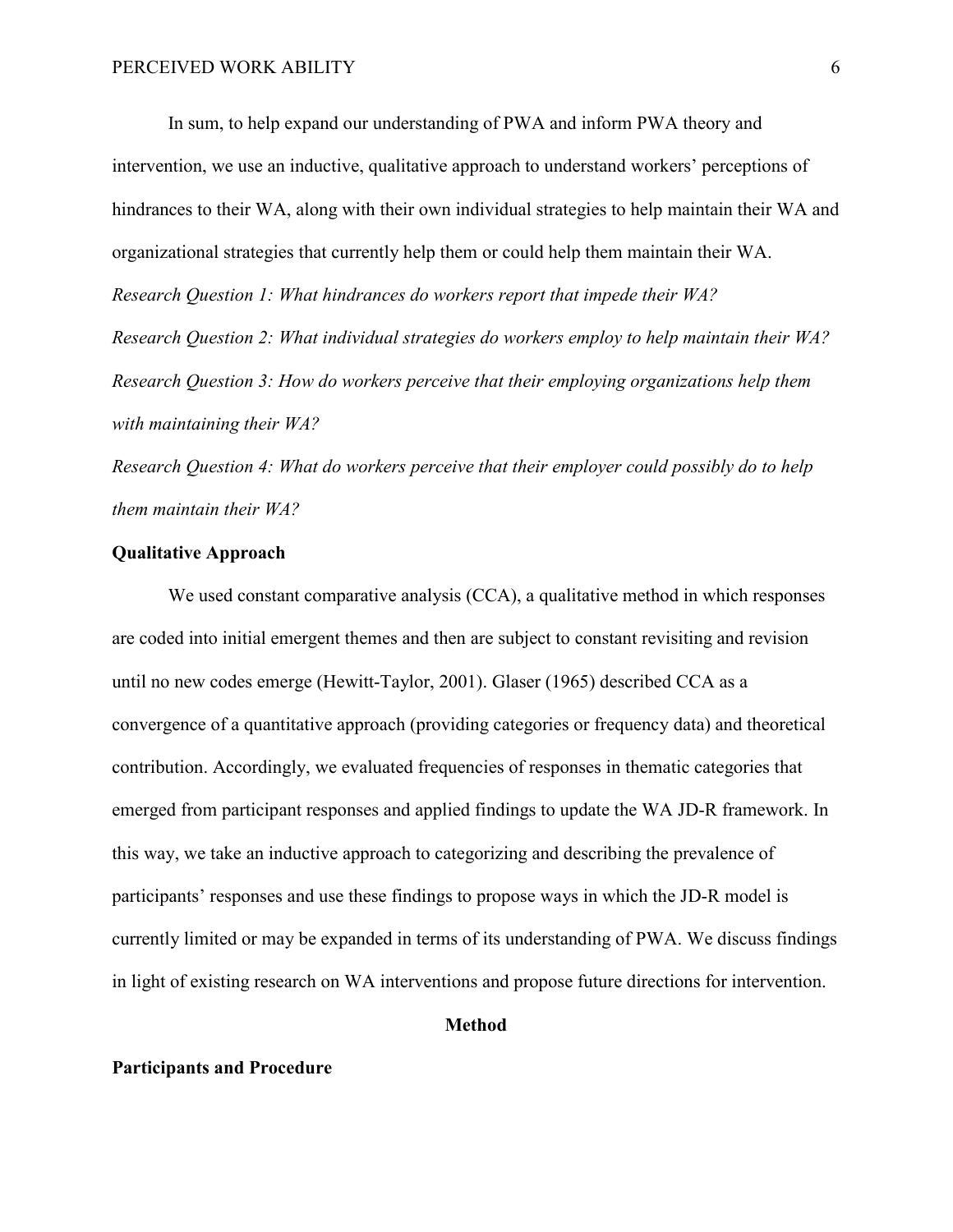The data used in this study were from a larger data collection on worker health and wellbeing that occurred in summer 2018. Participants (limited to individuals 18 years and older in the U.S. working at least 30 hours per week) were recruited through Amazon's MTurk to complete a 20-minute online survey and were paid \$3.00. Initially, 900 employees responded to the online survey. After removing those who responded to less than half of the survey questions, completed the entire survey in less than seven minutes, and/or failed checks of attentive responding (e.g., "Please select neutral in response to this question"), 850 participants remained. Further, we only retained participants who reported one or more hindrances to their WA because we focused this study on those who are vulnerable to WA declines  $(N = 362)$ . This also helped ensure we were coding meaningful responses to the latter questions—if someone did not report any possible hindrances to their WA, a question about strategies to maintain their WA is likely irrelevant. After coding responses to the question about hindrances, we removed 62 participants who typed responses to the question about WA hindrances that were not actually hindrances (e.g., "I only have a minor cold…it has not effected [sic] performance in any measurable way.") A final sample of 301 participants was analyzed.

Fifty-seven percent of participants identified as female, 43% identified as male, and 0.3% as non-binary or gender fluid. Participants were an average of 37.95 years old (*SD* = 9.91). Most participants (62%) reported having either a four-year college degree (45%) or a graduate degree (17%). Eighty-one percent of participants identified as White or Caucasian, 6% as Black or African American, 5% as Asian or Asian American, 4% as Hispanic, Latina(o), and 2% as multiracial. Forty-five percent of participants reported experiencing chronic pain, and 43% reported having one or more chronic health conditions besides pain (see Table 1). Participants had an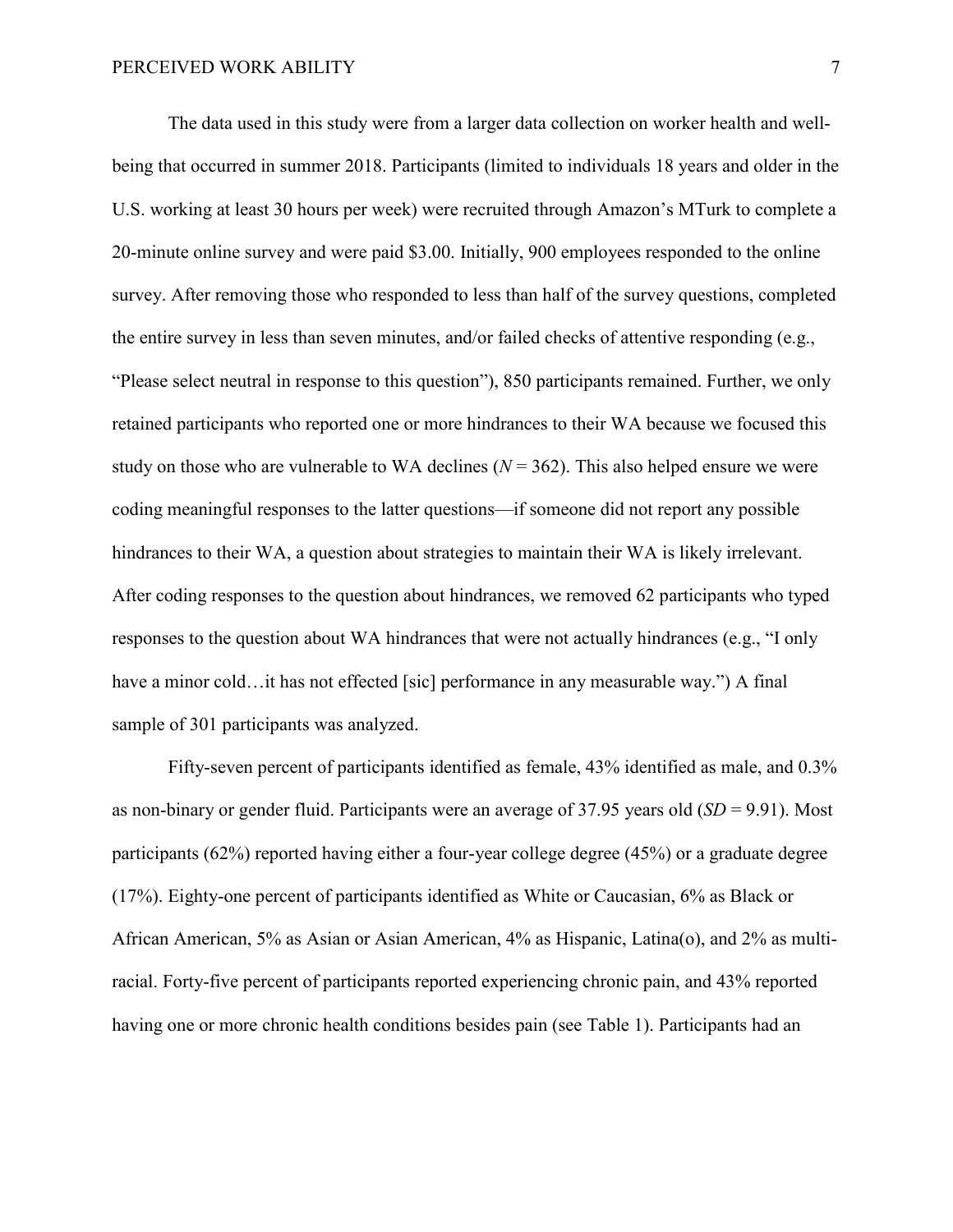average organizational tenure of 6.89 years (*SD* = 5.62) and reported working an average of 42.69 hours per week (*SD* = 5.69). Participants' O\*NET-SOC industry categories are in Table 1. **Measures** 

**Open-ended questions**. Four open-ended questions were prefaced by the following statement, "Work ability refers to your capacity to continue doing your current job, given your health and other resources, in light of your job responsibilities." (1) "Does anything currently hinder or impede your work ability (either personally or work-related)? Please describe below." (2) "Are there any strategies that you personally use to maintain your current level of work ability? Please describe below." (3) "Is there anything your current employer does and/or anything about your job that allows you to maintain your work ability? Please describe below." (4) "What could your employer possibly do to help you maintain or improve your work ability? Please describe below."

#### **Analysis Strategy**

We used constant comparative analysis (CCA). Based on insights from Glaser and Strauss's (1967) seminal work on grounded theory, CCA can be understood as "an iterative and inductive process of reducing the data through constant recoding…[to allow] possible core categories to emerge" (Fram, 2013, p. 3). CCA relies heavily on coding, which is the labeling and systematizing of data resulting in a collection of codes (Tracy, 2013). We used the same coders for each subset of the data at each phase of the study – primary and secondary coding – with the exception of one research assistant, who was brought in during the second phase of coding only. Using the same coders for each subset was important because having different coders at each phase could introduce different perspectives, understandings, and backgrounds,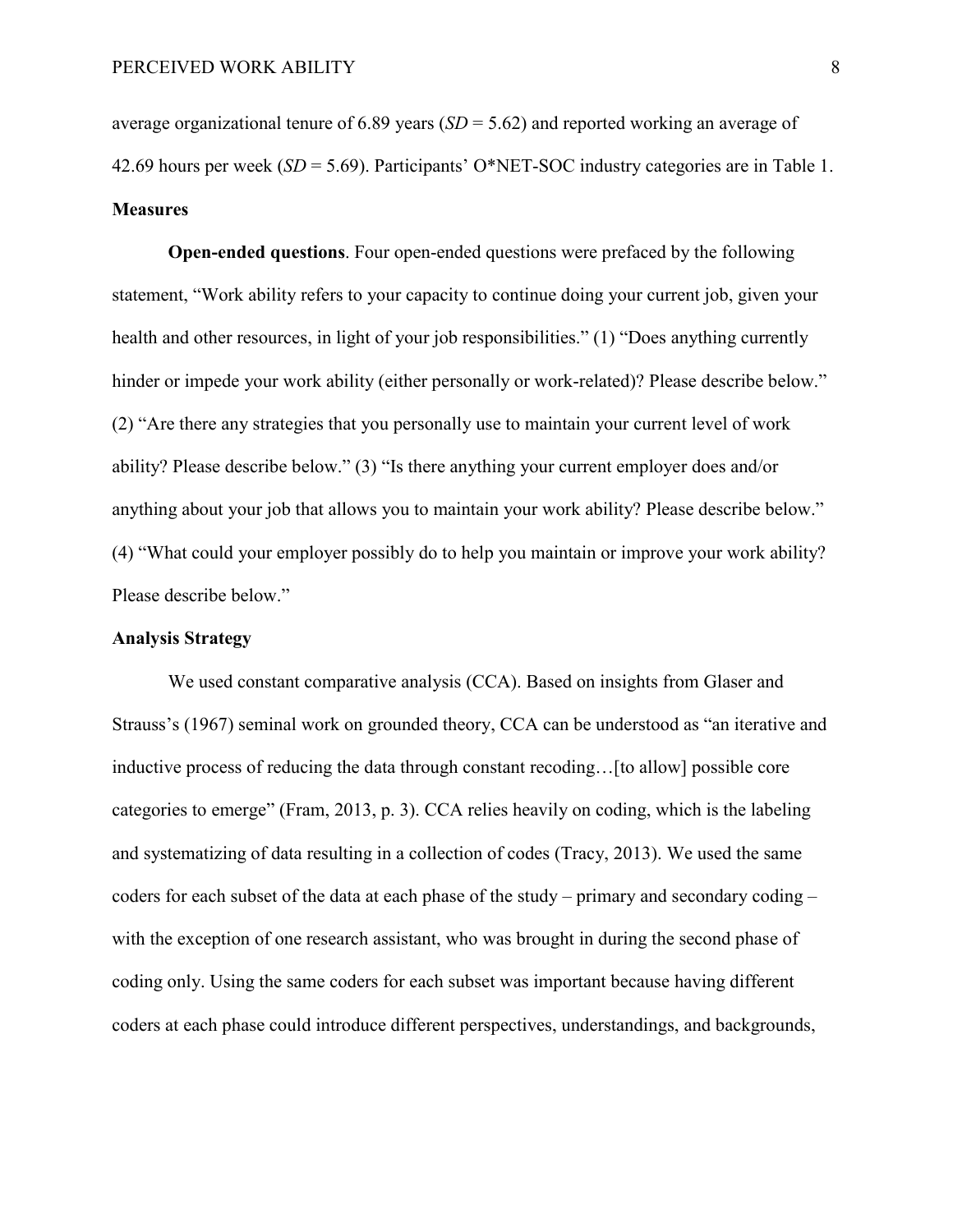which could affect how the codes were created and applied. We had ongoing, regular check-ins to discuss disagreements and recalibrate our coding (Richards & Hemphill, 2018).

**Primary-cycle coding; open coding**. Primary-cycle coding includes initial coding activities that result in first-level codes describing "what" the data present (Tracy, 2013). Our coding process began with all authors open coding participants' responses to the first question. Codes are words or short phrases that capture important aspects of the data at-hand (Tracy, 2013). The authors then met and discussed preliminary results of this coding, talking through any questions and coding discrepancies. All authors then finished open coding the other three questions based on this discussion, focusing only on participants who reported hindrances to their WA in question one. During this process, we noticed that many respondents listed multiple problems, some of which seemed interactive and some of which appeared to be independent. For example, an interaction of a bad back and unsupportive office chair might both interfere with one's WA. Sometimes two seemingly unrelated concepts, such as poor sleep and difficult-to-use software at work were listed. In our group discussion, we recognized that the data called for the option of multiple codes per respondent.

**Primary-cycle coding; axial coding and codebook development**. Next, all authors axial coded results by reassembling or "lumping" data that were fractured during open coding (Tracy, 2013). Due to the varying levels of specificity (both in dimensions and properties), we recognized a natural structure for sub-coding in the data. The use of sub-codes allowed us to identify multiple properties while being as specific as possible. An example of an axial (parent) code, if a participant mentioned that their PTSD interfered with their WA, we would not only identify the sub-code "chronic mental health condition," but also the parent code of "health." This parent code, which captures responses that describe the same mechanism, would also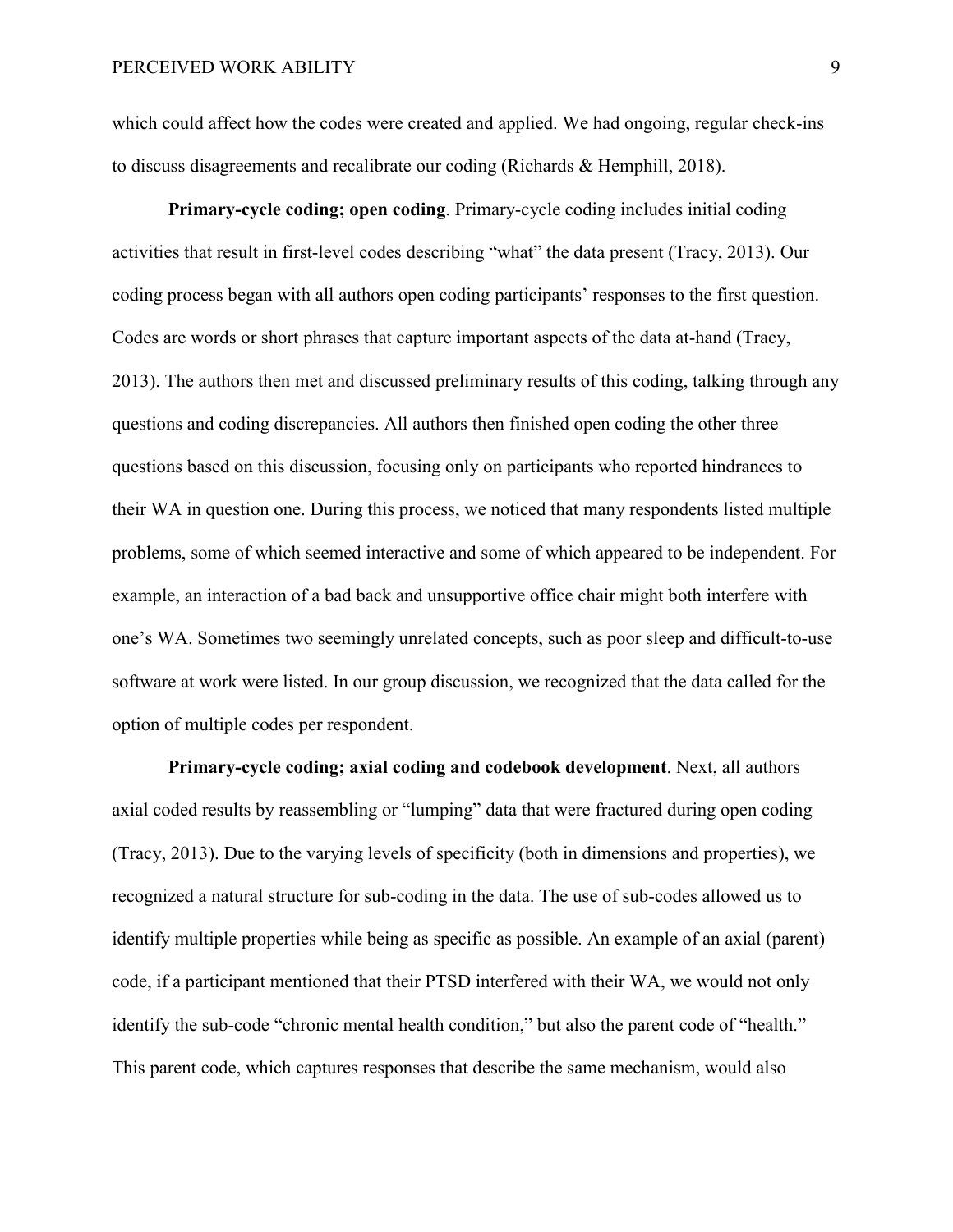include participants who report physical health conditions because the same principle of "health" was affecting their WA. This sub-coding also enabled us to identify as many layers as the data presented; for example, if someone said they were having health problems, and was no more specific, we would solely code it as "health". However, if they mentioned having ongoing pain, we used the parent code "health" and the sub-code "chronic pain."

The authors met after axial coding all data to address questions and coding discrepancies. The codes that we did not all inherently agree on led to an in-depth discussion of how to develop a codebook, and our creation of an initial codebook. Consistent with CCA, we did not impose the JD-R model onto the development of the codebook, although some consistencies emerged.

**Secondary-cycle coding; focused coding**. All authors then began secondary-cycle coding, which used the codebook to re-evaluate all data. This involved re-coding a subset of participant responses using the codebook and then meeting to discuss questions, add/revise codes within the codebook, and resolve discrepancies. A research assistant joined us during this phase, offering an outside perspective and supporting the dependability of our coding. Initially, we recoded a subset of participant responses (20 responses per coder) using the codebook. We then met to discuss questions, resolve discrepancies, and talk through our coding criteria for responses to reduce future discrepancies, update the codebook, and make the resolving processes more efficient in the future.

**Secondary-cycle coding; final focused coding**. Last, the authors and research assistant coded all participant data a final time using the revised codebook. All responses were coded by two researchers. To evaluate the initial level of agreement, we calculated Cohen's kappa for the parent codes (Question 1 = .78, Question 2 = .69, Question 3 = .65, Question 4 = .64). Then, we met as a group to discuss code definitions and disagreements. Next, each coder pair had one-on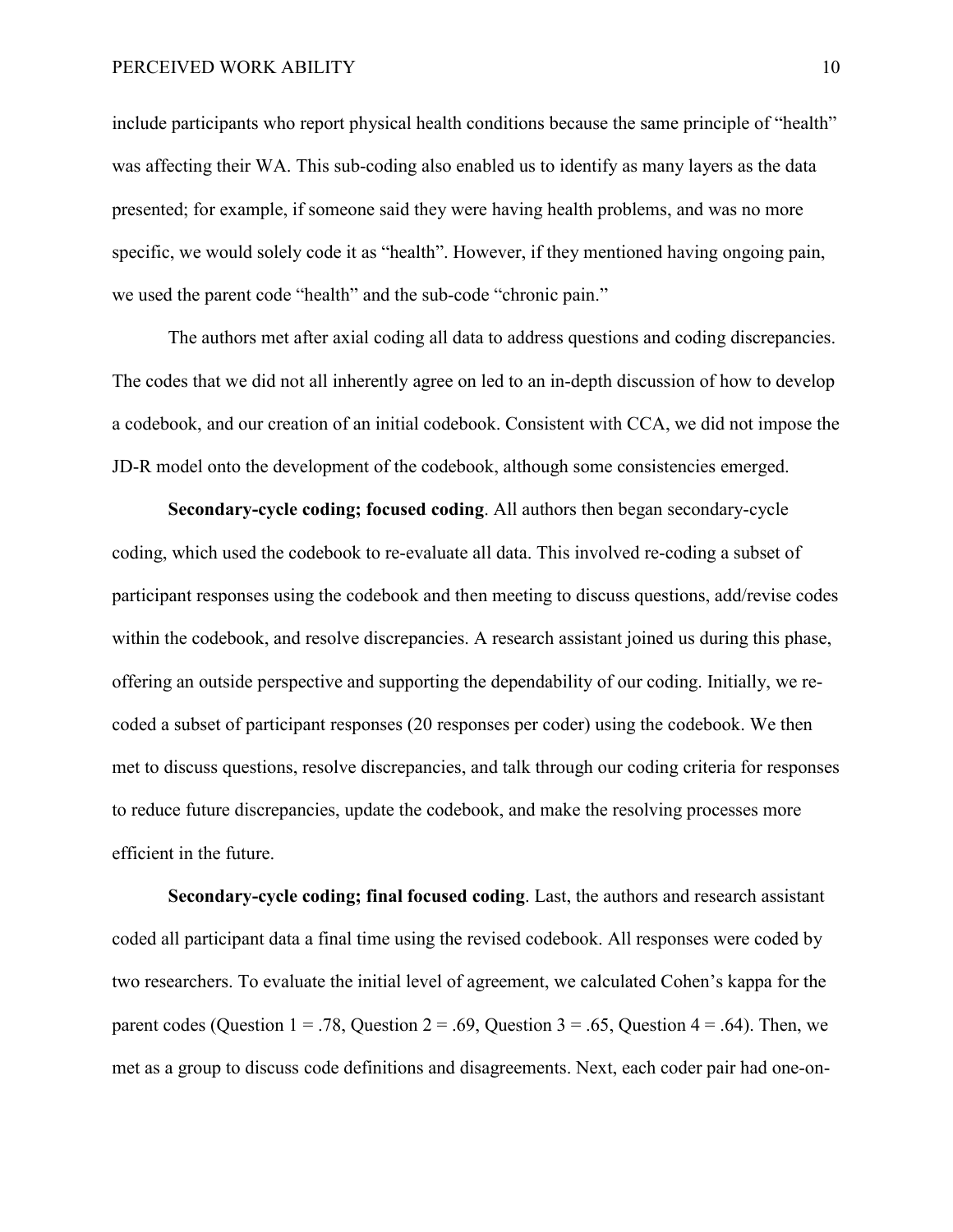one meetings and resolved any remaining discrepancies. After resolving disagreements, we tallied themes for reporting using frequencies of parent- and sub-codes. Tables 2-5 display frequencies, descriptions, and examples.

# **Findings and Discussion**

Coding results are detailed below, separated into sub-sections by research question. Each second-level heading in this section represents a parent code, and parent codes and sub-codes are listed in order from most to least frequent within each question (parent codes) and parent code (sub-codes). We only provide examples of participant quotes for the most frequent sub-codes for the sake of space; however, sample quotes are provided for all sub-codes in Tables 2-5. Figure 1 displays results: hindrances affecting PWA, and individual strategies and organizational supports having direct paths to PWA as well as paths through alleviating hindrances to PWA.

## **Work Ability Hindrances**

All hindrance-related parent codes, sub-codes, frequencies, descriptions, and example responses are in Table 2.

**Health.** Health-related issues were the most commonly reported hindrances to WA. Within the parent code "health," the sub-codes include: chronic physical health conditions (e.g., rheumatoid arthritis, diabetes), chronic mental health conditions (e.g., depression), chronic pain, sleep problems, feelings of stress or burnout, chronic fatigue, acute health conditions (e.g., broken bone), pregnancy, and general health issues that participants attributed to aging. As an example of a chronic physical health condition, one participant said, "*I was diagnosed with a neurological problem with my stomach around 5 years ago. I am better and back to full-time work but my body is not as strong as it once was. I get tired quicker.*"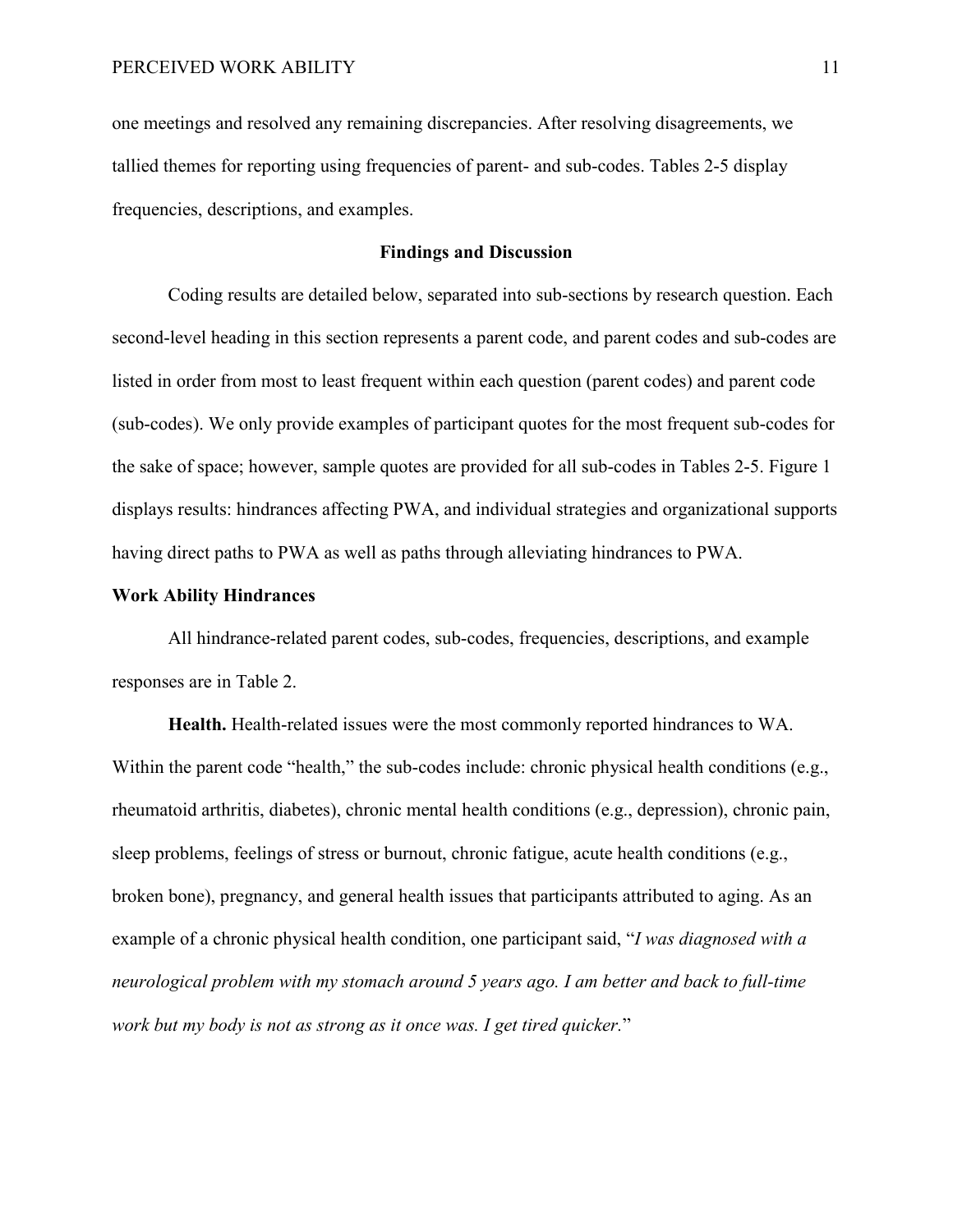Many participants described not only their specific health issue, but also how that issue interacted with their job characteristics to affect their work. For example, one said, "*Well my job requires sitting down for long periods of time and I have 14 titanium rods attached to my spine along with scoliosis so if I am sitting down too long, my back begins to hurt really bad*."

**Job demands and stressors**. Job demands and stressors are various aspects of work that impeded participants' WA and include: social-emotional demands, supervisor and coworker issues, time pressure, lack of resources, scheduling, physical demands, and other work characteristics. An example response coded as social-emotional demands is, "*Relationships with people at work are effortful and discouraging, sapping my ability to work with customers effectively*." An example response coded as a supervisor-related issue is, "*Lack of proper management…lack of proper information…lack of proper hiring methods, lack of proper training…and lack of standard operating procedures/enforcement of them for everyone*."

**Family or home life demands and stressors.** Family or home life demands and stressors include those related to children (e.g., "*I do have a daughter who is one year old so sometimes once in a while it can get in the way with trying to find a baby sitter or when she isn't feeling well i'm not able to make it into work which effects my ability to do my job*"), family issues or obligations that do not involve children or dependent adults (e.g., "*A family illness sometimes causes me a lot of stress which may impact my working abilities*"), personal life issues that were unspecified as to the family member involved, dependent adults, financial issues, and other life demands (e.g., volunteering, work-school conflicts).

**Other.** Four responses did not fit any of the parent codes. These were about transportation issues (e.g., "*I miss work whenever my car breaks down…*") and individual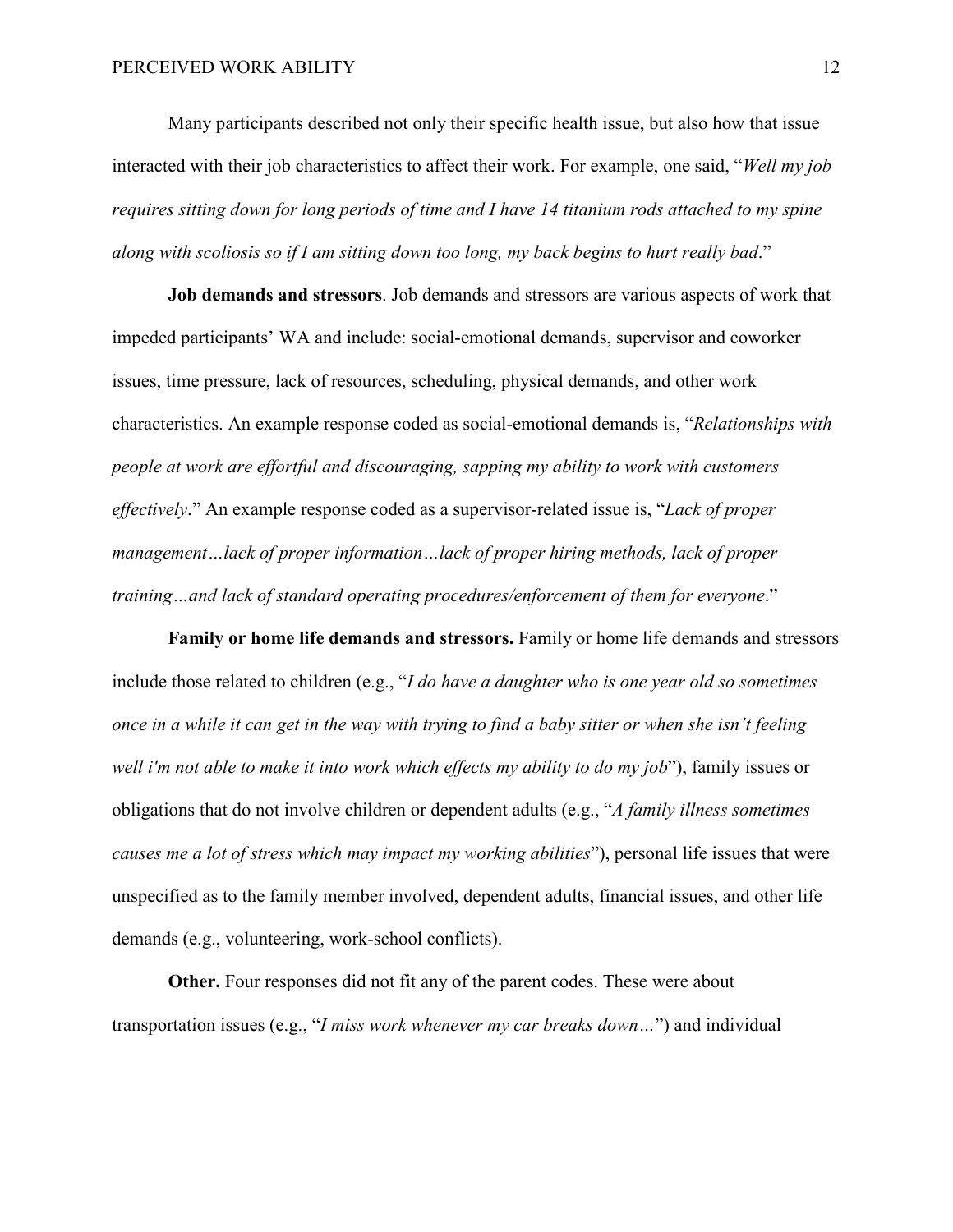differences not fitting with job requirements (e.g., "*I am a very shy person, and that sometimes interferes with my ability to provide clear communication with others about what I need*.")

**Discussion.** In line with the JD-R model, Brady et al.'s (2020) meta-analysis found that, in general, job demands were negatively associated with PWA and job resources and personal resources were positively associated with PWA. Of job demands examined, mental and emotional demands (e.g., role conflict, surface acting) most strongly related to PWA, and of job resources examined, task resources (e.g., task significance and task variety) and coworker support most strongly related to PWA. This study also found positive relationships of personal resources (e.g., health, job self-efficacy, conscientiousness, coping, and grit) and PWA.

Our results corroborate these findings, as health-related hindrances were the most common type of hindrance reported. Given the preponderance of evidence linking health to PWA dating back to the initial FIOH studies, our results are not surprising; but they provide further evidence that people are primarily considering health when they think about their PWA. Further, as PWA has mainly been studied in aging workers in the organizational literature, we recommend PWA researchers expand their scope to include workers of all ages with physical and mental chronic health conditions.

Beyond health, some responses indicated a lack of tangible personal resources (e.g., financial issues, transportation) affected participants' PWA. Future research should consider expanding personal resources to include these. Interestingly, we did not see other personal resources beyond health (e.g., sense of control) emerge in participants' comments about hindrances in this study as they did in prior studies. However, naming sense of control as hindering PWA may require a level of introspection beyond what is elicited by a brief online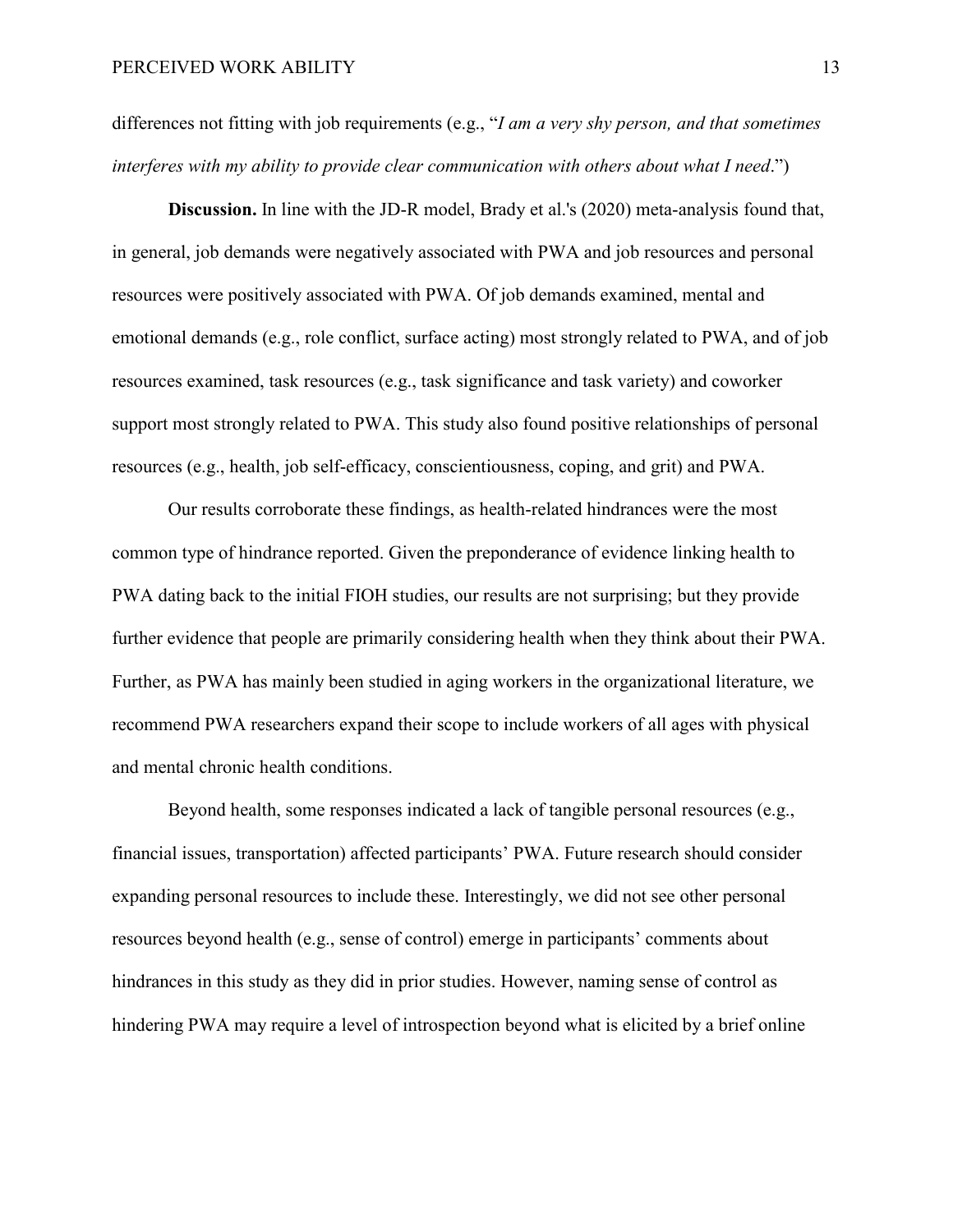survey. Further, responses to the individual strategies question provided insight into additional personal resources, including those related to grit and coping as Brady et al. (2020) found.

The most frequent job demands categories in our study—social-emotional demands, supervisor and coworker issues, and time pressure—also corroborate Brady et al.'s (2020) findings. One notable unique job demand-related finding from our study is that scheduling issues (e.g., inconsistent scheduling) hinder PWA. Scheduling issues may affect all workers, yet they are likely more common with blue-collar and service workers. We encourage researchers to include scheduling in studies of PWA in these populations; flexibility in scheduling may also be a target for intervention to promote PWA.

Overall, our study findings about hindrances suggest that the JD-R model is an appropriate model for understanding PWA. Yet, we also found evidence for previously unexamined PWA hindrances, which warrant a need to expand theories of PWA. Many participants reported personal demands from family members (e.g., children, spouses/partners, dependent adults) as hindering PWA. Relationships between family and other life demands with PWA has received much less study; further, the JD-R model excludes *non-work demands*. In addition, and as noted, some participants reported hindrances that we construed as a lack of personal resources but have been omitted from prior studies, including financial issues, lack of/inconsistent childcare, and lack of/inconsistent transportation. Therefore, we recommend PWA researchers consider both non-work demands and a lack of personal resources beyond health and psychological characteristics in future studies.

Role conflict theory is helpful to understanding PWA as a function of family or other life demands or stressors. Kahn and colleagues defined role conflict as the "simultaneous occurrence of two or more sets of pressures such that compliance with one would make more difficult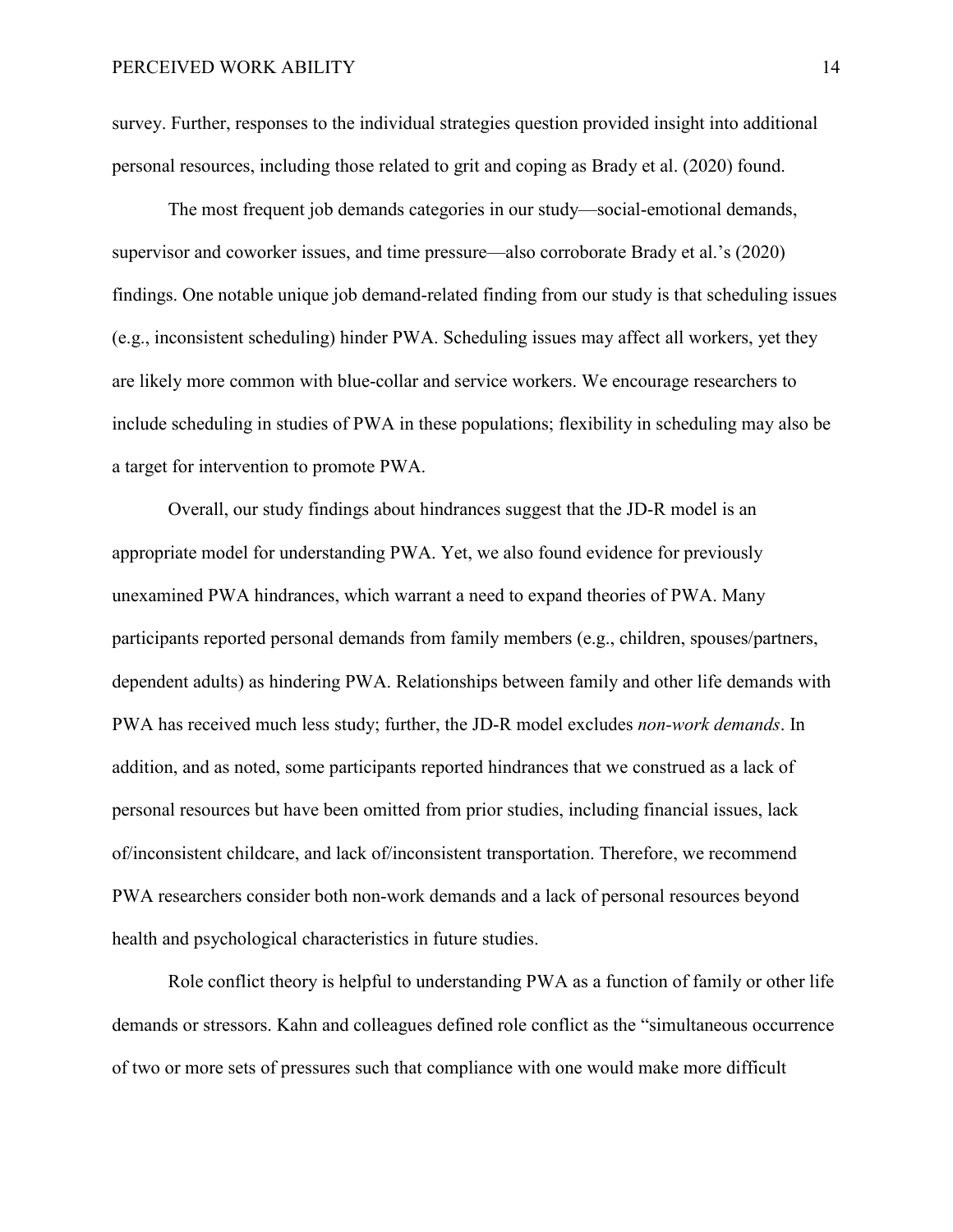compliance with the other" (Kahn et al., 1964, p. 19). Further, pressure to perform one role may impede the performance of another role (Carlson et al., 2000; Greenhaus & Buetell, 1985; Matthews et al., 2010). Employees have finite amounts of time and energy to devote to both work and family roles, and when roles conflict, employees may feel less able to continue working in their current job. Role conflict is often integrated as a demand within the JD-R; yet, recognition of its depleting effects on PWA through work-family conflict is lacking. We recommend future research more explicitly integrate work-life issues when examining PWA.

Conservation of Resources (COR; Hobfoll, 1989) theory is another useful framework for understanding the role of resources (including personal resources), or lack thereof as related to job stress. According to COR, individuals try to obtain, retain, and protect the things they centrally value (i.e., resources; Hobfoll, 1989; Hobfoll et al., 2018). When individuals feel they have lost resources or their resources have been threatened, stress can occur. Further, loss spirals may occur, wherein loss of resources may beget further loss of resources (Hobfoll et al., 2018). For example, health declines or lack of financial resources to enable one to get to work may precipitate PWA declines. PWA may be viewed as an important resource that allows one to continue working and reap the benefits of doing so (e.g., pay, social connection, sense of purpose). Resulting stress from spiraling threats to health, financial resources, and PWA may lead to strains, such as burnout, and possibly decisions to leave one's job. Future research may benefit from examining personal resources and PWA from a COR loss spiral perspective.

## **Individual Strategies to Maintain Work Ability**

Individual strategy-related parent codes, sub-codes, frequencies, descriptions, and example responses are in Table 3.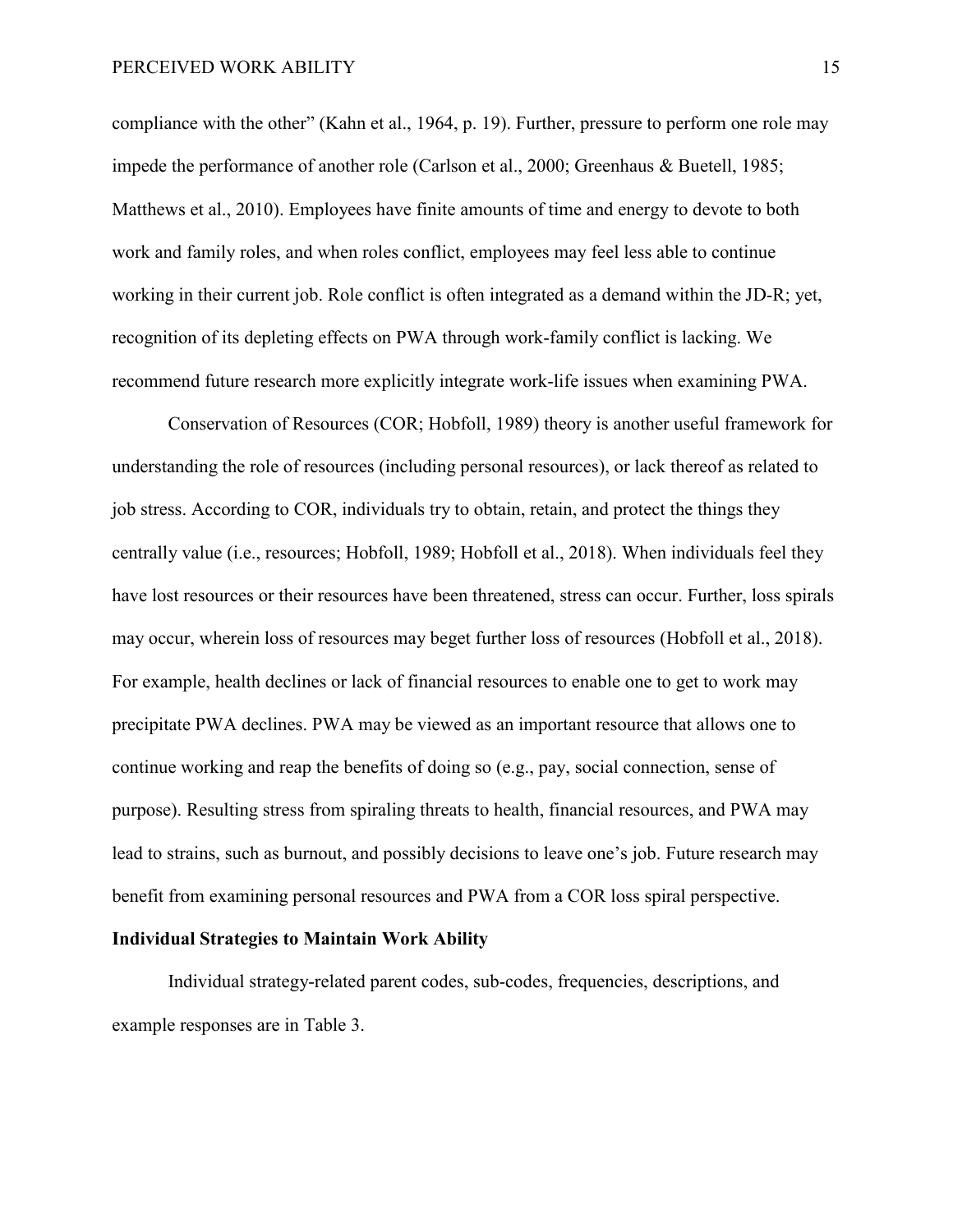**Caring for health/self-care**. The most frequently reported strategies to maintain WA were those related to caring for health. These include: exercise (e.g., cardiovascular activity, strength training, and yoga), diet (e.g., consuming more healthy foods, and fewer less-nutritional foods and drinks), getting adequate sleep and practicing good sleep hygiene, resting, meditating, attending medical appointments, managing pain, and staying hydrated. Participants reported that by keeping themselves healthy, they could maintain their WA. For example, one participant reported, *"I am seeking medical support, I have completely changed my diet to maximize health and I have been doing stretching and working on regaining some of my strength (though I need to go slow…).*" We posit that caring for health indirectly affects PWA through reducing healthrelated PWA hindrances.

**Assistive devices, substances, and medication**. Whereas the prior strategies to improve health may indirectly affect WA through health improvements, we argue that using assistive devices, substances, and medication are focused on the *direct* goal of maintaining WA. In other words, these responses were about using devices and substances for the direct goal of being able to continue working, and not to improve one's health. Sub-codes include: medications (over the counter and prescribed), caffeine, and assistive devices (e.g., cane). For example, one participant stated, "*…I try to take ibuprofen before I begin each shift ….*" Another reported, "*I normally take an energy supplement when I get to work and I'll drink a second one midway through my shift*."

**Efficient work strategies**. This parent code includes worker-initiated strategies related to working efficiently to maintain WA. Sub-codes include: scheduling work for optimal functioning, organizing work for optimal functioning, various "productivity hacks," pacing work carefully, and other strategies for working efficiently (e.g., delegating work). An example of scheduling is, *"…I make sure to carefully schedule things and build in extra time to my schedule*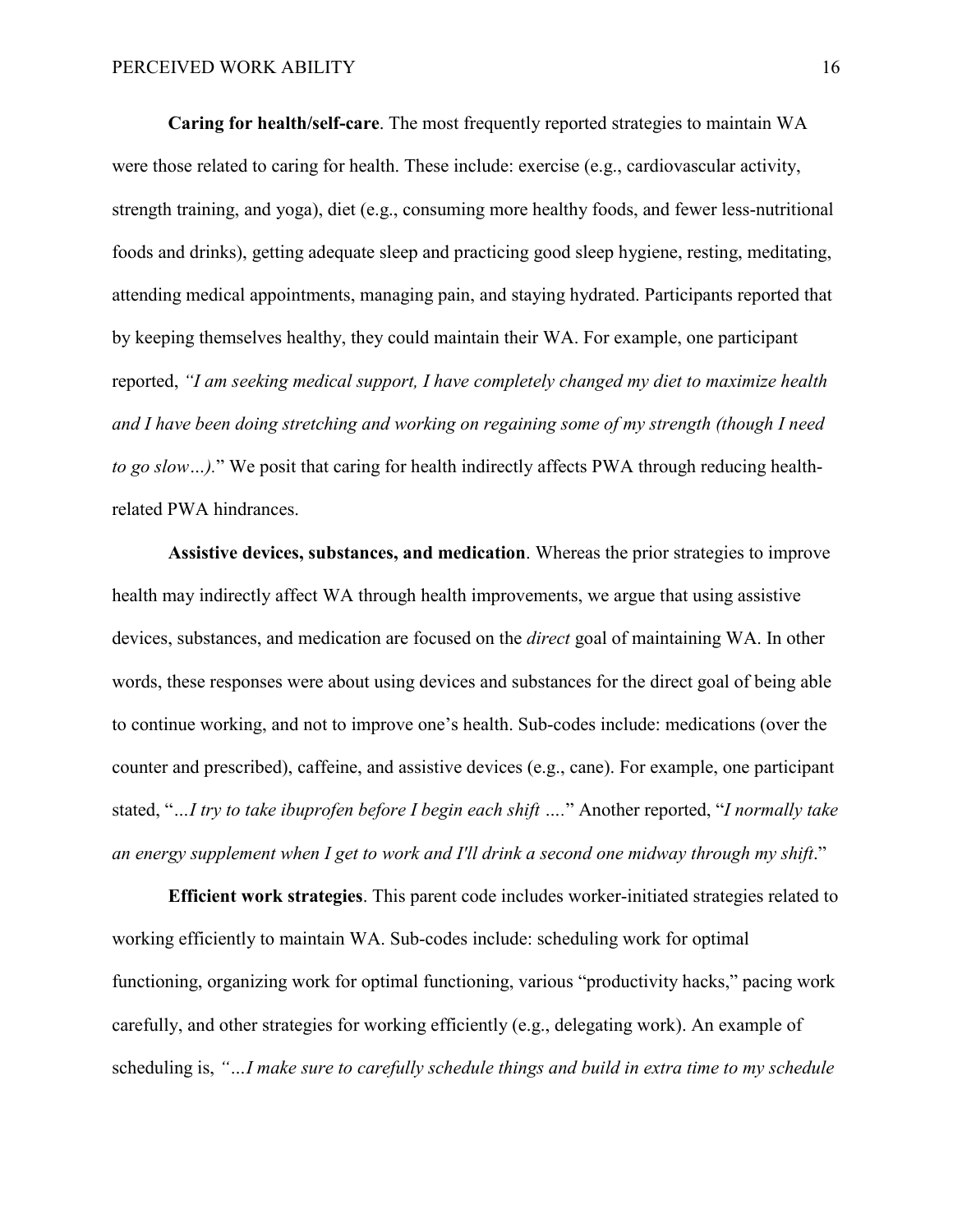*so that I can…complete everything as required even if I get distracted or work somewhat slower than normal*." An example of organizing work is, "*I generally try to plan my work out by priority and do all the high-priority items at work as I can. I then try to finish the lower priority ones..."* An example response coded as a productivity hack and pacing is, "*Things that I can do slowly or break into segments, I do so…rather than verify my receipts and do my reports and separation by payment type, I might separate the types first, verify that all receipts are present by type at another point, then verify at another point..*." These strategies may help PWA through effectively managing job demands.

**Coping/stress management strategies**. The next group of personal strategies are those related to coping with stress. Sub-codes include: maintaining a positive mindset/attitude; disengaging; breathing, meditation, and prayer; and getting social support. An example of maintaining a positive mindset is, "*…working in retail has it's challenges…from dealing with customers. I don't take their complaints personally and try to find them amusing without laughing at them...I focus on the many positive aspects of the job like my co-workers…and there are several customers I look forward to seeing…*" An example of disengaging is, "*I try not to think about work too much and just do enough to get by. Sometimes I drink alcohol to try to forget about work.*" Coping strategies may help improve stress and health, thus affecting PWA.

**Breaks and recovery**. This group of codes relates to taking breaks and/or finding ways to get away from work to maintain WA. Sub-codes include: taking active breaks (e.g., *"I try to move around whenever I can as that seems to help maintain my energy level. It gives me a little mental break too which helps focus my work*") and taking restful breaks (e.g., "*I take a power nap at lunch to refresh myself and boost cognitive function*"). Taking breaks may also improve stress and health, indirectly affecting PWA.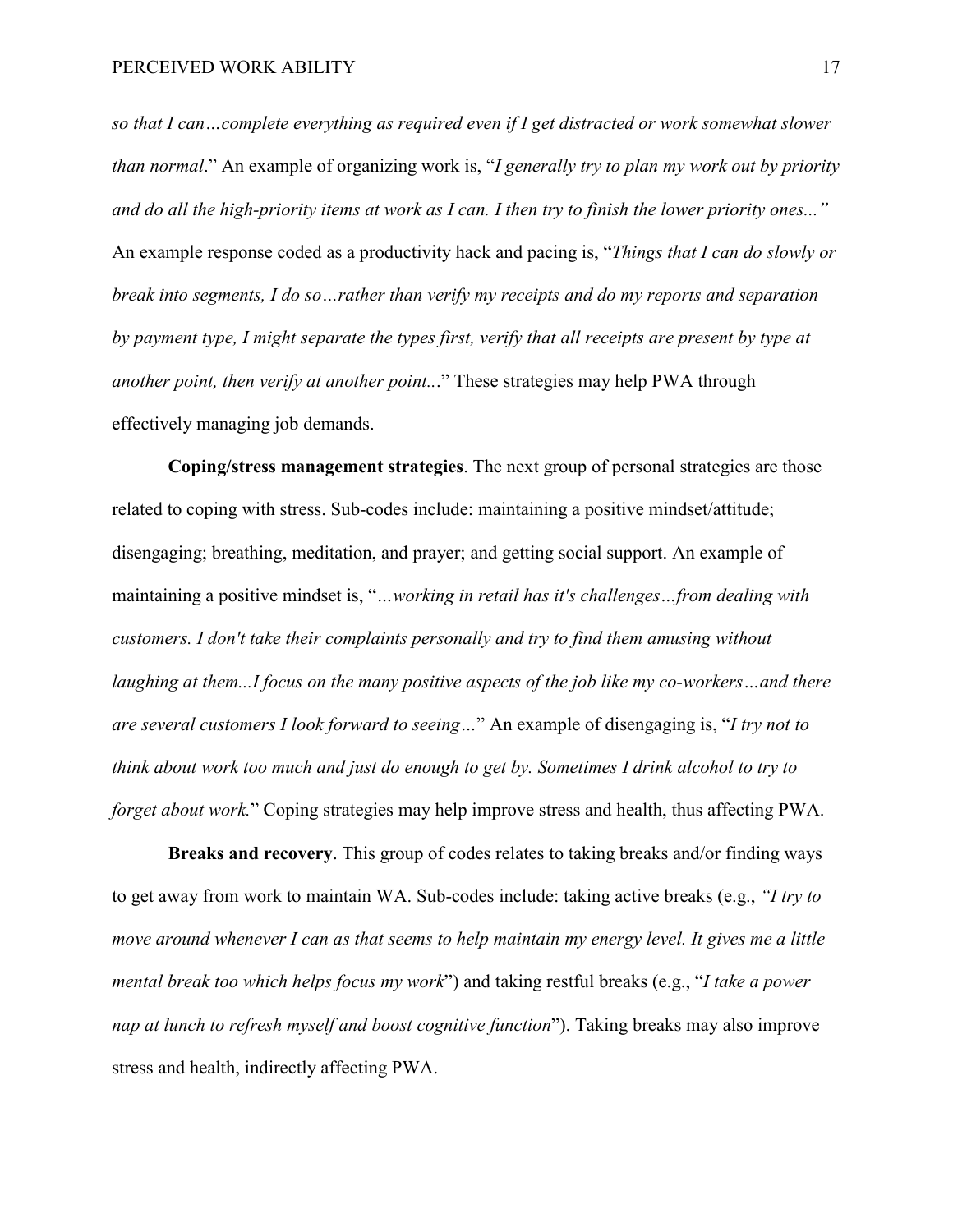**Work-life strategies**. The next set of strategies relate to work-life management. Subcodes include: maintaining work-life boundaries, taking time off, having fun outside of work, using flexible work benefits, and using support from friends and family to help with work-life issues. An example of setting work-life boundaries is, "*I currently make sure that when I am at home that I do not do anything work related, such as checking email, making phone calls, etc. This way I am able to devote my full attention to my family when I am home, and then fully immerse into work when I am not*." An example of using time off is, "*Lately I have noticed that I have been taking a lot of vacation days* ... which helps a bit." These strategies likely affect PWA through alleviating non-work demands hindrances.

**Focusing on work**. This code includes strategies related to staying engaged and focused at work—in general or on the task at hand—to maintain WA. An example is, "*I try to close my mind off from other thoughts and just consume myself in the work I'm doing.*" We consider this a direct strategy to promote WA.

**Nothing.** The next most-frequent category of responses was from those who said they do not use any strategies to maintain their WA. For example, "*No strategies. I just work. It works out. I do my job well*."

**Keep pushing through**. This parent code includes strategies related to 'powering through' work and/or 'toughing it out' to maintain WA. An example is, "*I just keep working through the pain since I know I need to pay the bills.*" Like focusing, we consider this another direct strategy to maintaining PWA.

**Job skills and training**. This code includes ways to increase job skills and/or training and using job crafting to maintain WA. An example is, "*The most effective strategy I employ is going outside my work to…assimilate information and skills that would allow me to be more*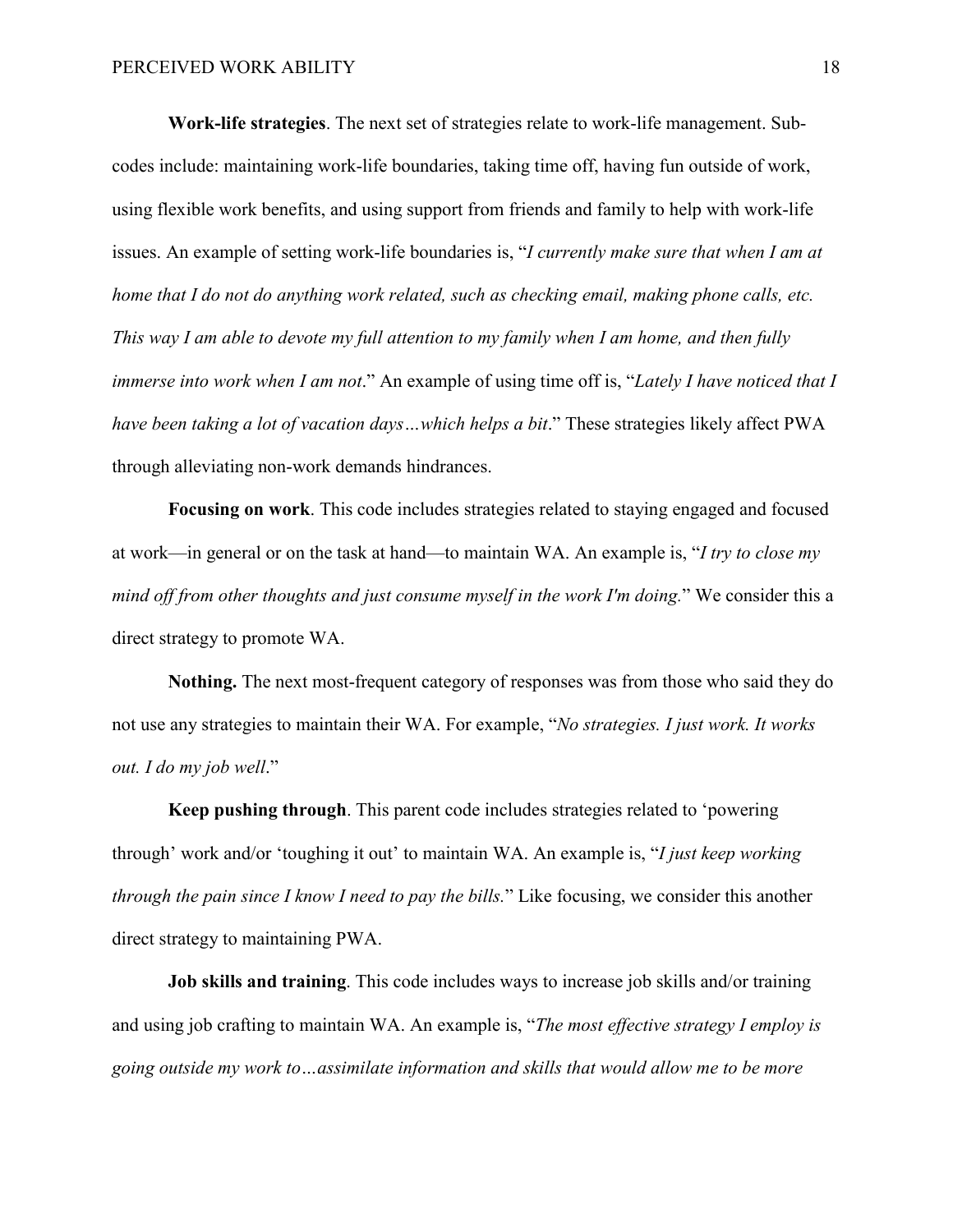*effective at my job. This may mean a simple program course, and obtaining learning materials…that would be more effective in the current duties…*" This strategy may help directly influence PWA; it may also serve to reduce demands to indirectly affect PWA.

**Discussion**. Many participants in our study reported using personal strategies to help maintain their WA. Some strategies may be considered ways of increasing resources (e.g., caring for health, coping with stress, taking breaks, boosting job skills through training). As noted, we consider these *indirect strategies*, which serve to maintain WA through their effects on identified hindrances of health, job demands, and non-work demands. Other strategies focused on optimizing work functioning (e.g., using assistive devices, substances, and medication; efficient work strategies). We consider these *direct strategies* as they primarily serve to enhance WA and functioning directly, without enhancing resources or reducing demands.

The strategies described by participants for maintaining their PWA also align with theories of coping with stress. Coping is defined as adapting cognitive and behavioral efforts to manage stressors (Lazarus & Folkman, 1984). In their theory of stress and coping, Lazarus and Folkman (1987; Folkman & Lazarus, 1988) assert that individuals go through a cognitive appraisal process when faced with a stressor to determine whether they have the resources necessary to respond effectively to the challenge or change, and the resulting coping may be problem-focused or emotion-focused (Lazarus & Folkman, 1987). Stress management strategies, efficient work strategies, taking breaks and relaxing, and job skills training and development all represent problem-focused strategies of coping, such that they represent instrumental actions aimed at helping maintain WA. Other strategies participants described, such as trying to maintain a positive attitude, disengaging, and meditating, are examples of managing emotions in response to stressors, or emotion-focused coping.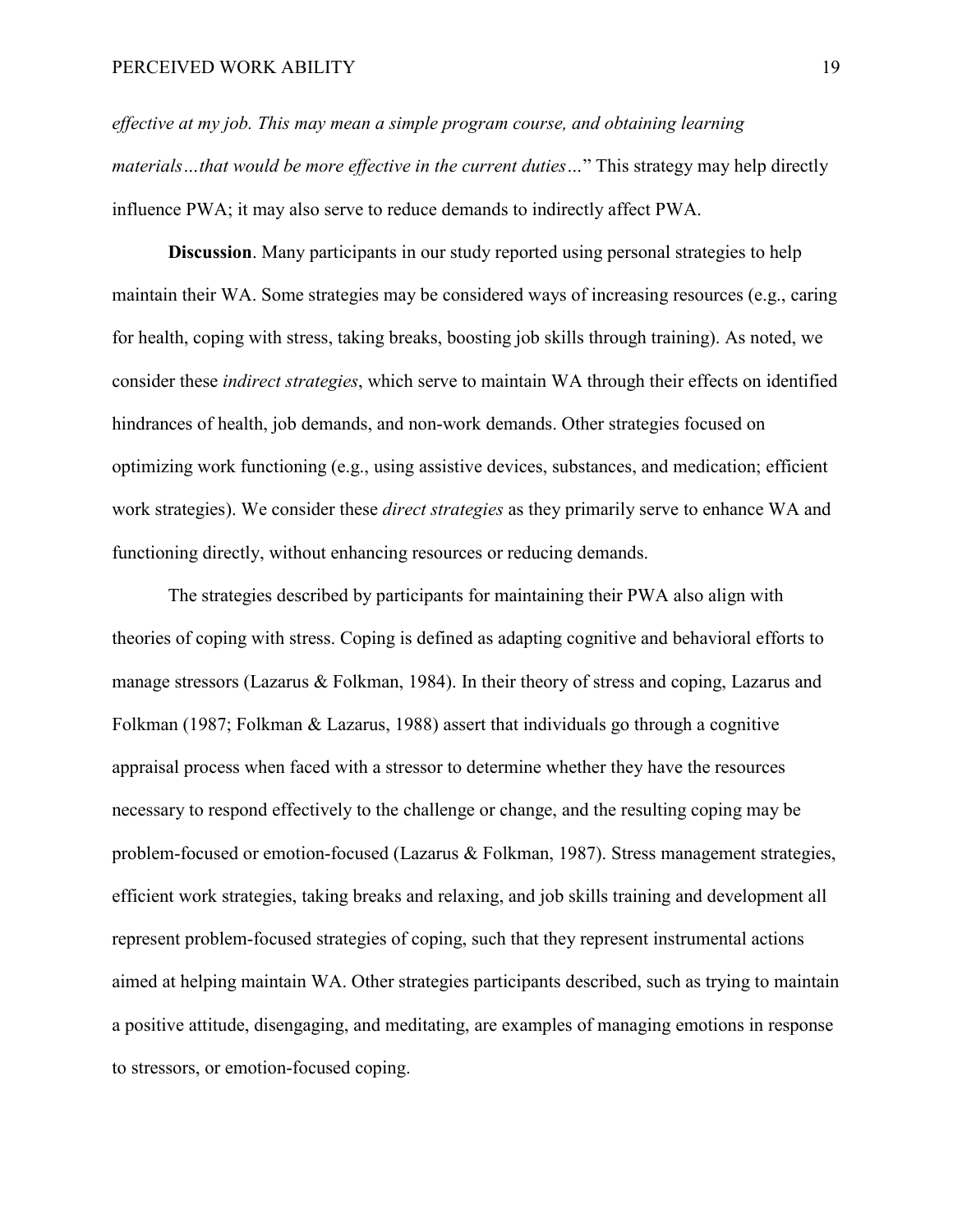The health theory of coping recognizes all coping strategies as adaptive and helpful for reducing stress in the short-term, but categorizes coping strategies as either healthy or unhealthy based on their likelihood of potential negative consequences to the individual and their overall health (Stallman, 2020). In terms of the strategies described by participants in the current study, exercising, eating healthfully, meditating and breath practices, seeking social support, and resting are examples of healthy coping strategies that may help participants cope in the short-term but are also beneficial (or at least not detrimental) for their long-term health. On the other hand, using energy drinks and other substances and "just powering through it" were described by some participants as strategies they use to maintain their work ability. These may be effective for participants in the short-term, but may have longer-term negative consequences to their health and work-related wellbeing (Stallman, 2020).

In addition to the JD-R, other resource-based theories align with our findings regarding the use of personal strategies to maintain their PWA. As noted, the COR theory (Hobfoll, 1989) is helpful for understanding how personal strategies may help workers maintain their PWA. According to COR, when employees feel their personal resources have been depleted or threatened, they will try to increase resource levels and protect their current resources. Participants' reports of resting, stretching, taking work breaks, and using "productivity hacks" are examples of attempts to restore and foster their personal resources (e.g., energy, time). Also, COR proposes resource spirals, in which resources may beget resources (Hobfoll et al., 2018). For example, caring for one's health may lead to health benefits, leading to PWA improvements.

The Selection, Optimization, Compensation (SOC) framework (Baltes & Baltes, 1990) is also relevant to workers using personal strategies to maintain PWA. The SOC model is a resource-based theory of aging, which posits that workers with limited resources in demanding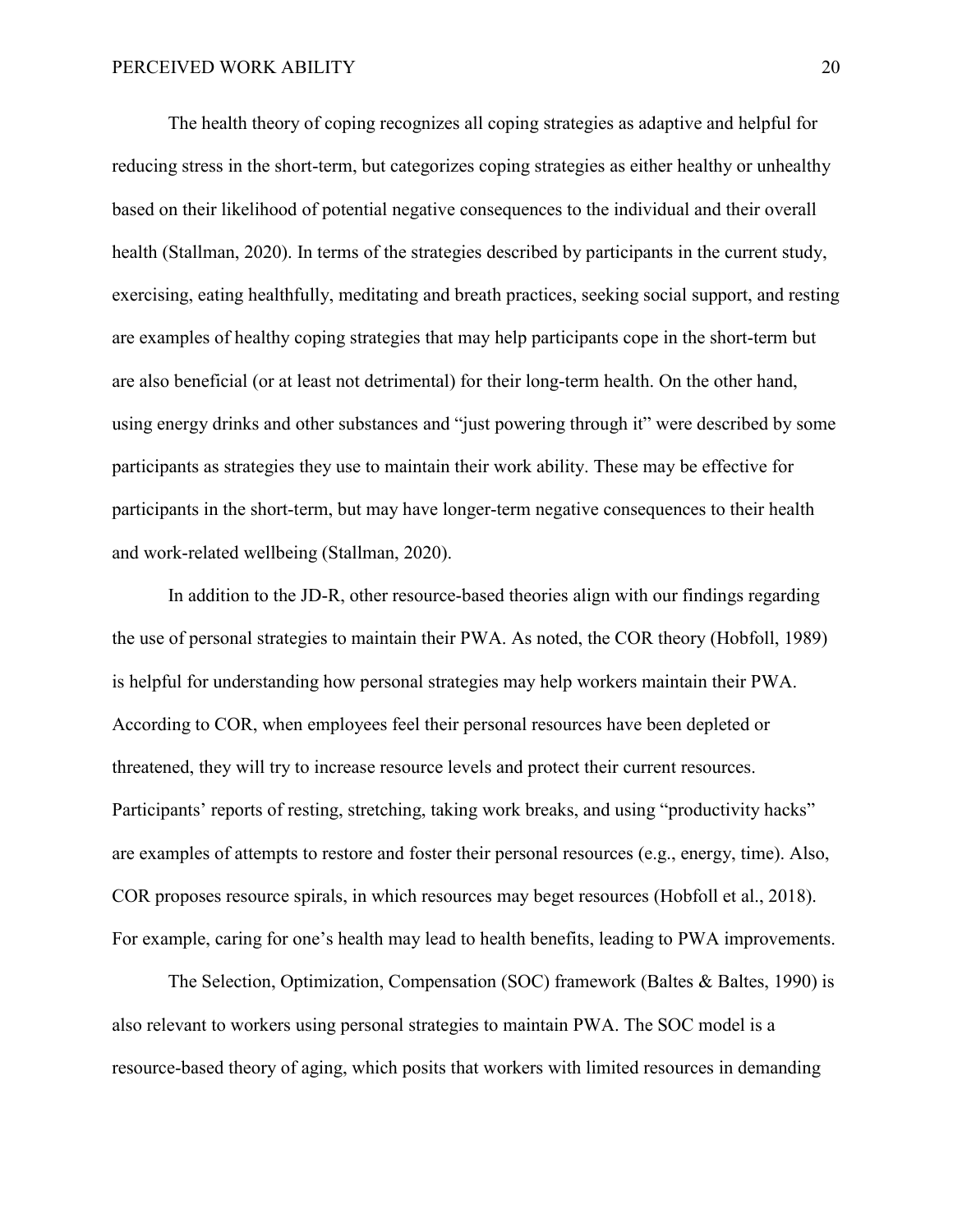situations optimally allocate resources and compensate for lost resources to meet selected goals (Zacher et al., 2016). Some research has found evidence to support the notion that such strategies are reliant upon autonomy (Weigl et al., 2013). We recommend PWA researchers also consider the effects of autonomy and other job resources on PWA when examining personal strategies or implementing interventions to improve PWA for workers with chronic health conditions and/or work-life challenges. The COR and SOC models may be helpful in these efforts.

Although they are individually-initiated, our findings about personal strategies have important implications for organizations. For example, as mentioned, organizations should provide workers with autonomy so workers can enact the strategies listed under efficient work (e.g., schedule and organize work for optimal functioning, allow for optimal work pacing). Workers may also need flexibility and support for taking care of their health while at work (Gignac et al., 2014; McGonagle et al., 2020); flex-time and flex-place are helpful in this regard (Shifren & Michel, 2021). We also add from our findings that organizations should offer workers buffers in their workdays to *allow for breaks as needed* to help with PWA.

## **Ways that Employers Support Workers' Work Ability**

Employer support-related parent codes, sub-codes, frequencies, descriptions, and example responses are in Table 4.

**Nothing.** The most frequent response about employer-provided supports was that the employer does not provide anything to help the participant maintain their WA (e.g., "*My employer does not do anything to help me maintain my work ability. I'm expected to work to full capacity regardless of my personal issues*").

**Flexibility**. The second most frequently cited helpful employer-provided support for WA was flexibility. This includes: flex-time (flexibility in timing of work), flex-place (flexibility in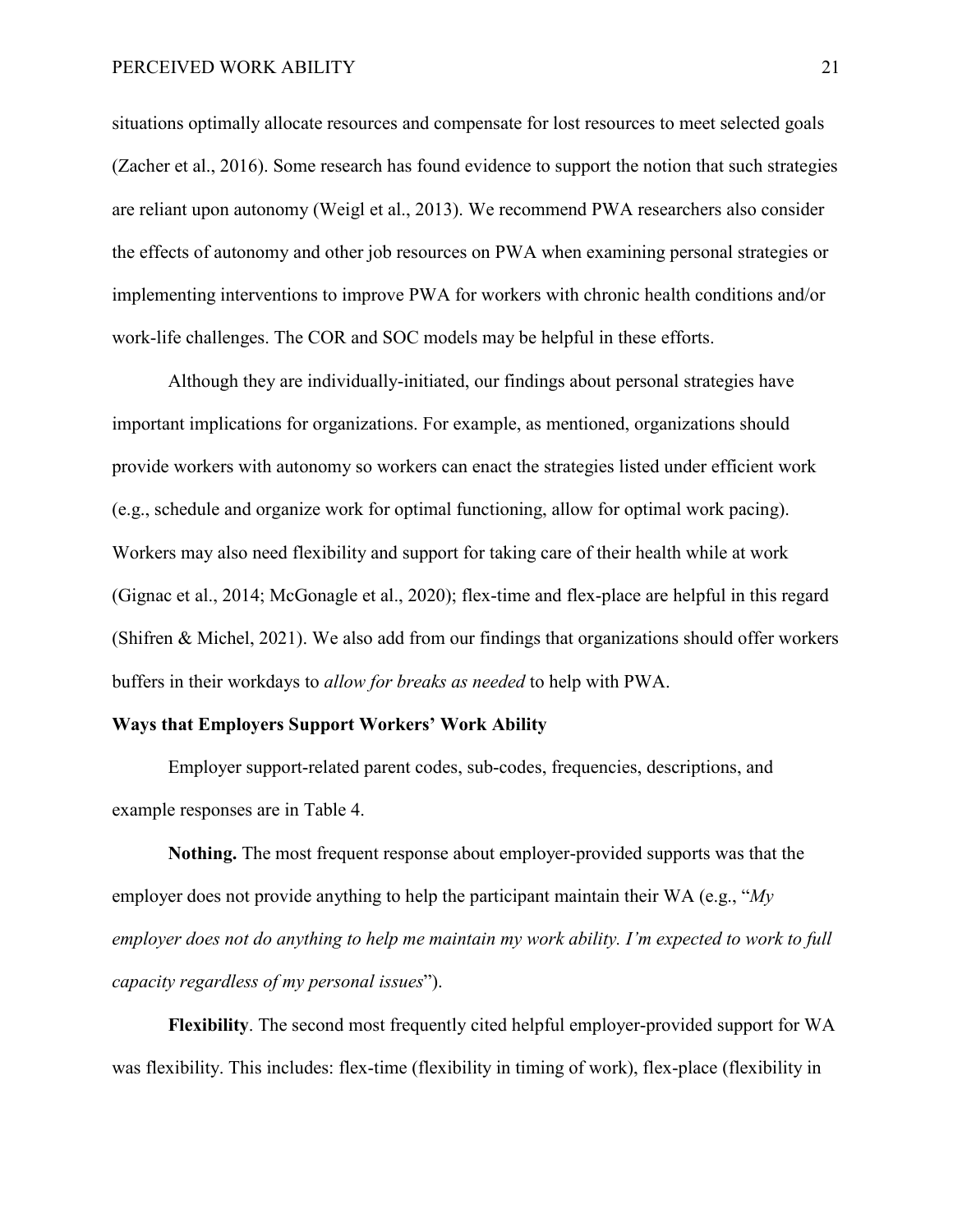work location), and time off or breaks without penalty. This response is an example of both flextime and flex-place: "*My employer is very understanding about my mental health. I couldn't work for a better employer. Sometimes he allows me to work after hours or from home…*" An example of employer-allowed time off is, "*If the pain becomes out of control the company will allow me to leave without punishment. I just lose hours*." We posit that flexibility has several pathways to promoting PWA, through enabling use of work-life strategies, alleviating non-work demands, enabling efficient work, and allowing workers to care for their health.

**Other job resources.** This next most-frequent parent code reflects participants who stated their employer provides them with various job resources that aid their WA (excluding support, job control, and flexibility, which are separate parent codes). These include: benefits (e.g., health insurance, paid time off), job modifications or accommodations, skills training or development, ergonomic work setups, equipment and tools, and caffeine. For example, "*Good health benefits, gym on site, walking path outside office is used regularly and encouraged for walking meetings. All offices are spacious, comfortable, and have large windows*." Another participant reported that accommodations helped them maintain their WA, "*My schedule was changed to accommodate a stress related need/request*."

As displayed in Figure 1, job resources may have direct effects on PWA, but also indirect effects on PWA through alleviating hindrances. For example, benefits promote health management and enable strategies to care for health. Job modifications directly support WA and also support health by allowing workers to avoid exposures. Skill development and training may promote WA directly and indirectly, through increasing resources and/or reducing job demands. Ergonomic work setups, equipment and tools, and caffeine directly promote WA; an ergonomic setup also may indirectly benefit WA through health promotion.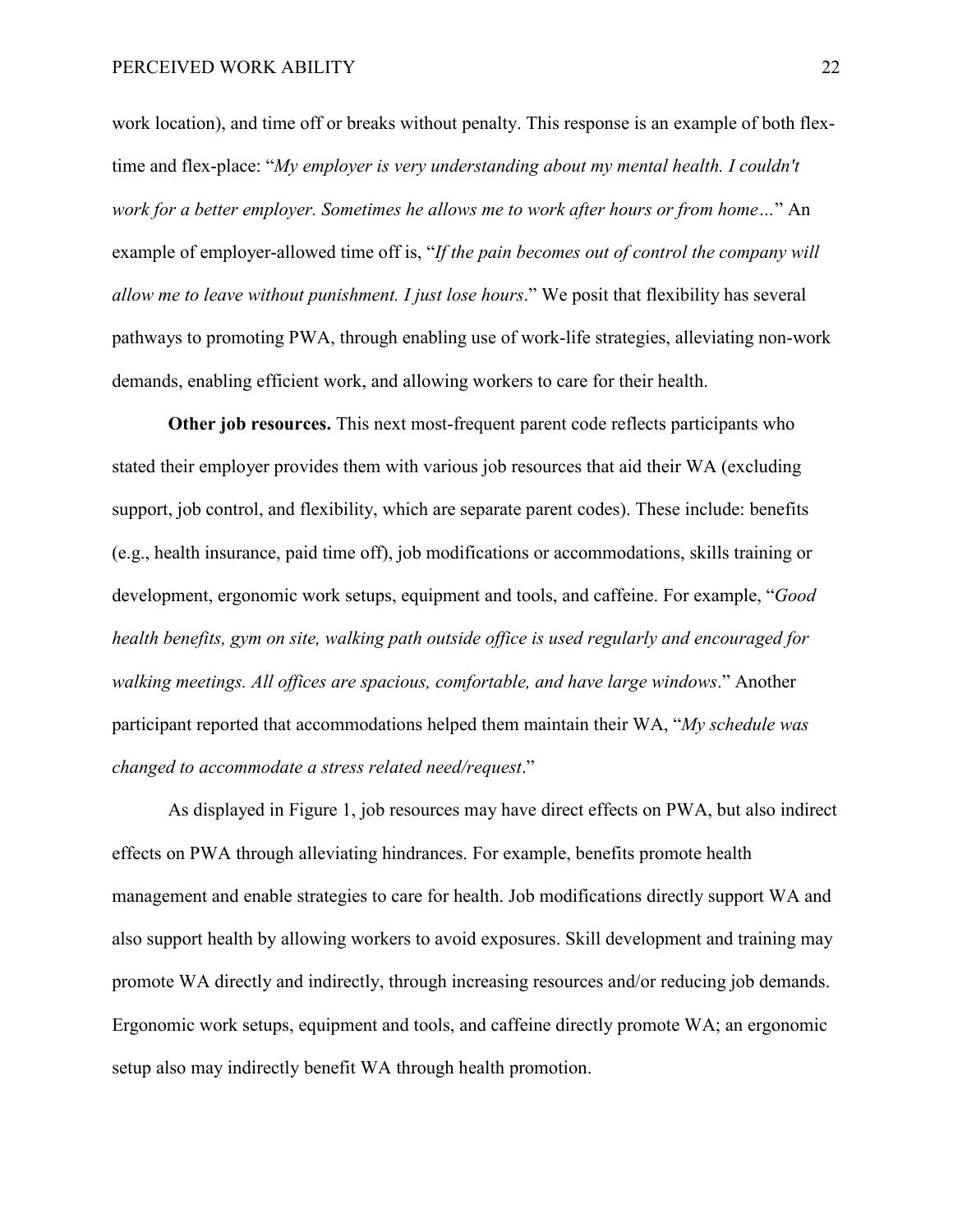**Support.** This parent code reflects participants who stated support aided their WA. Subcodes include: supervisor support (e.g., "*My supervisor is great about assigning other people to help when my work load becomes overwhelming*"), coworker support ("…*I have problems lifting sometimes due to a physical injury but it is never a problem because my coworkers understand and are more than happy to help*"), and other general/unspecified support ("*…If I am having a really bad flare up day, my employer understands why I have to stay home…people at my place of employment are understanding and supportive*"). We posit that support has many paths to PWA promotion: through enabling health promotion activities, efficient work, work-life strategies, and job modifications, and reducing job demands.

**Job control/autonomy**. Many participants said their employer providing them control over their work (e.g., leeway, ability to decide how they complete their work) was helpful for their WA. These responses exclude flex-time, flex-place, and flexible time off as noted in the parent code flexibility. An example is, "*They allow me to do what I need to do without interference. They trust me and my judgement and it makes me feel at ease..*." Job control can help PWA through enabling participants to care for their health, use efficient work strategies, use work-life strategies, and reduce job demands.

**Manageable work**. This code reflects participants who stated their employer provides them with a workload and/or a work environment that is manageable, not too time-pressured, and/or low stress. An example is, "*My job has a decent level of work/life balance, which allows me to stay grounded and sane*." Manageable work may directly relate to PWA, or indirectly, through allowing resource allocation to health management or other beneficial activities to PWA.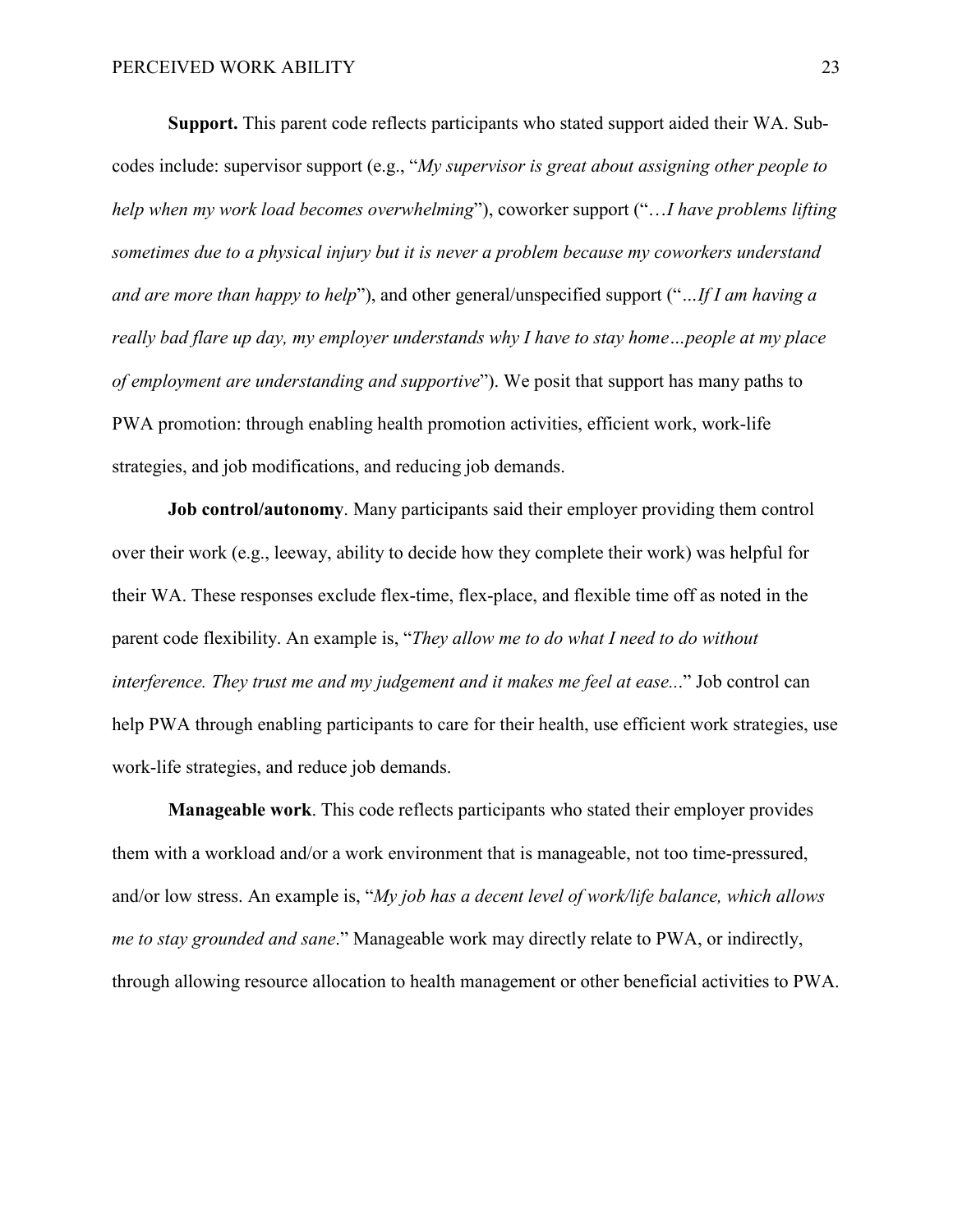**Other employer-provided supports**. These supports did not fit any of the other parent codes and include communicating effectively, banning perfumes in the office, having staff parties, and maintaining pressure on the worker to promote WA.

**Discussion.** It was surprising that the most-frequent code was "nothing." Upon further investigation, it was apparent that there were many ways to understand this finding. First, it is notable that, of those whose responses were coded as "nothing" or "NA" to this question, only 22 participants (25%) of them also gave responses that were coded as "nothing" or "NA" for question 4 (what employers could do to help). It seems, therefore, that most of these respondents perceive their employer *could* help them maintain their WA but currently do not. In looking at participants' text responses, a few other points emerged. First, some participant responses suggested that their employers were not supporting them because their employer did not know about their WA hindrance. For example, one participant noted, "*I haven't ever told my employer about my headaches*." It could be that these participants did not want to reveal their WA hindrance (e.g., underlying health condition) to their employer, which may prevent their employer from directly supporting their WA. Second, some participants held general negative perceptions of their employers, which may explain their employers' lack of support. For example, one participant wrote that their employer was "*corrupt, selfish, terrible at managing people..*." Third, many participants projected discouragement in their responses when discussing their employer's lack of support. One participant wrote, "*Not really. No one seems to understand how hard it is to perform my job when I feel the way I do daily*." This suggests employers may not fully understand or empathize with the extent of participants' struggles.

Again, our findings regarding employer supports align with the JD-R model; participants reported job resources, including support, job control, flexibility, benefits, training, ergonomic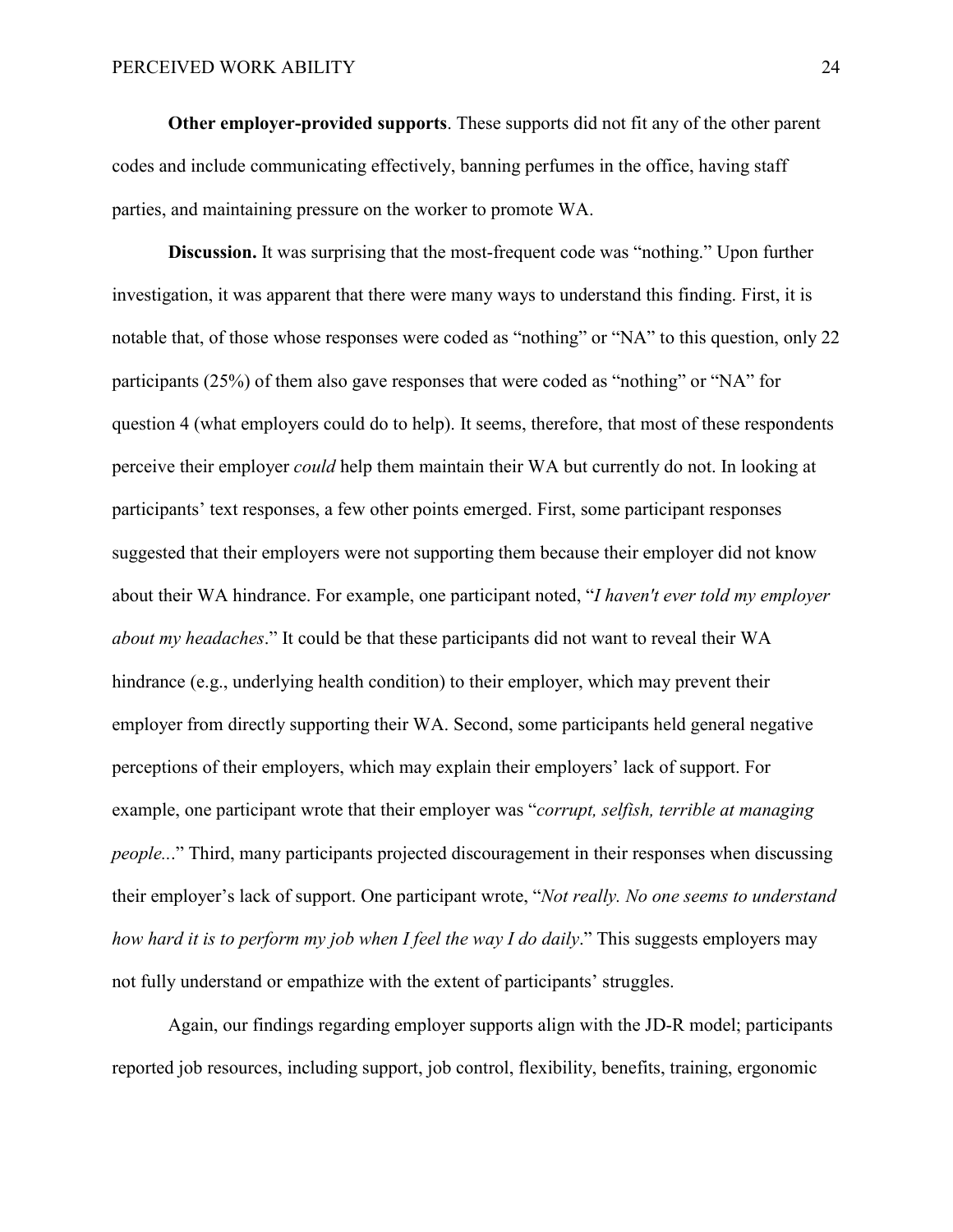work setups, and equipment, as being important to maintaining WA. Of the various ways that employers support workers, *flexibility* was the most commonly reported. Flexibility allows workers to "self-accommodate" and attend to their health while meeting demands from their various work and family roles. Flex-time and flex-place were the most commonly reported types of flexibility in this study, which aligns with the most common forms in the literature (Shifren  $\&$ Michel, 2021). However, an important addition from our study is *allowing for flexible breaks during the workday*. We suggest that, for jobs in which flex-time and flex-place are not possible, as with some blue-collar and service positions, managers should allow workers to take active and/or restful breaks when needed during the day to help them optimize their WA. Separately, several participants also listed job control and support as important to their WA. These findings have important implications for intervention to increase autonomy and support, which we discuss after reporting findings for question 4 in the next section.

Throughout this section, we note the various pathways through which each of these supports may affect PWA. Some directly influence PWA, and others indirectly influence PWA through reducing demands and enabling use of various strategies to promote health and manage work and life demands. Notably, job control, flexibility, and support have several paths to promoting PWA, and therefore should be prioritized for large-scale intervention.

# **What Employers Can Do to Help Workers Maintain or Improve Their Work Ability**

Parent codes, sub-codes, frequencies, descriptions, and example responses for this question are in Table 4. All codes that emerged for this question were also captured in responses to the previous question (3); therefore, we do not re-state their conceptual paths to WA.

**Increase job resources**. This parent code includes job resources participants' employers could provide to aid their WA (except for flexibility, which is in a separate parent code). Sub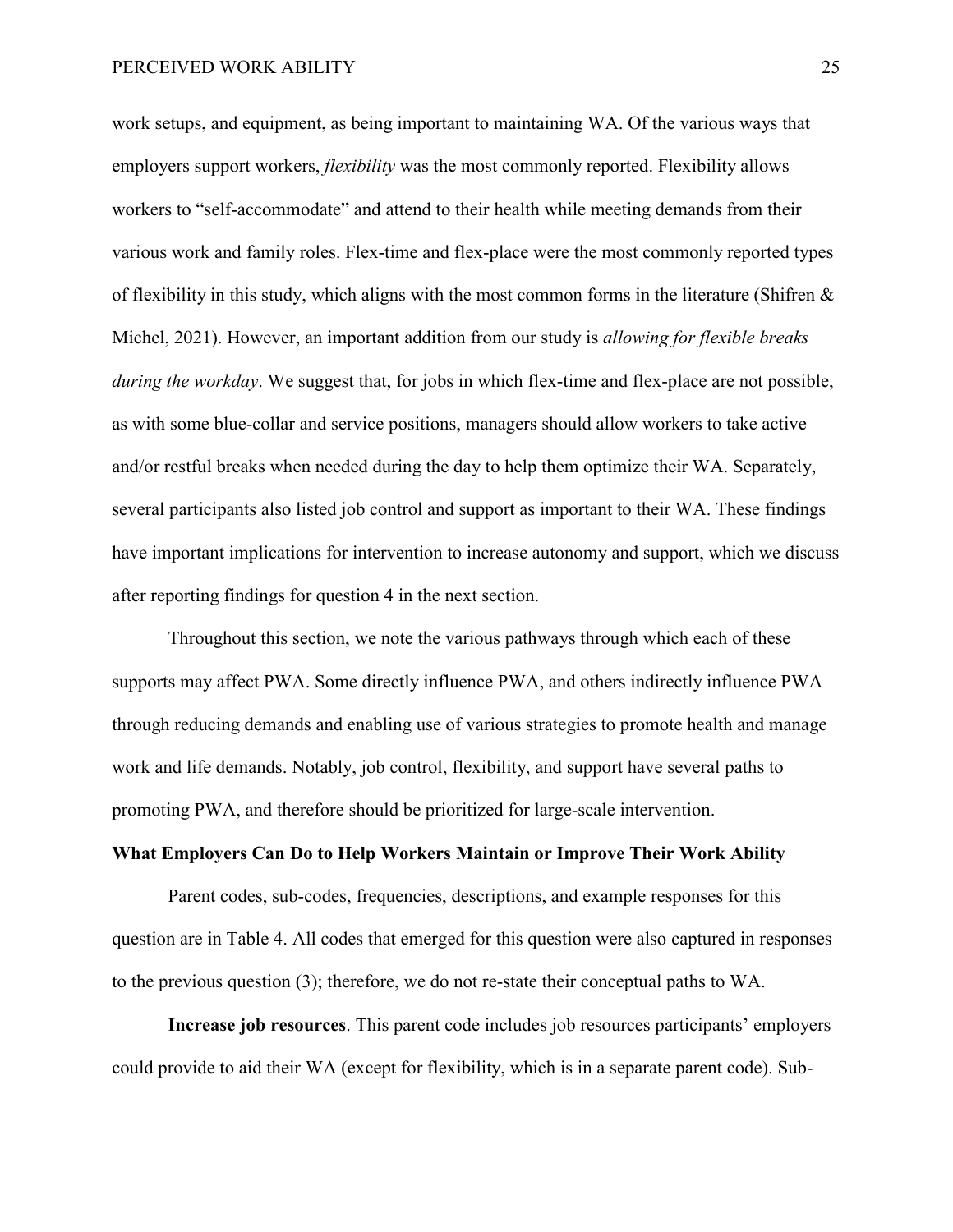codes include: provide more support (better quality or quantity of support from managers or coworkers); provide a more comfortable or ergonomic work setup; provide more training and/or development opportunities; provide job modifications or accommodations; provide updated or missing equipment, supplies, or tools; provide better management (organization of work, scheduling work, and/or providing feedback); and provide more job control. For example, one participant said, "*Encourage me more. She…hardly ever praises good work that I have done*." Another said, "*…what they could do is put some better ventilation in the kitchen…if it was better ventilated it likely wouldn't feel like 100 degrees*."

**Nothing**. The second most-frequent response was nothing, e.g., "*I have no suggestions for change in regards to what my employer can do to help me maintain my current work ability*."

**Provide benefits**. Several participants stated that having benefits would help their WA. These include: increased pay, more health-related benefits (e.g., gym access, healthy food options, and mental health resources), time off, healthcare coverage (employer-provided health insurance), financial incentives (bonuses), and childcare benefits. For example, "…*She could offer a way for us therapists to do yoga, meditate, or find some other relaxation outlet*."

**Provide flexibility**. Several participants said their employers could provide flexibility to aid their WA. Sub-codes include: flex-place, flex-time, and breaks. For example, "*What would be most helpful for me would be... 1) Allowing greater flexibility in my work schedule, including switching weekday work for weekend work (most of my work…I could conceivably do whenever). 2) Greater opportunities to work remotely. When one or both of my kids get sick, someone has to stay home with them..*." Another example is, "…*My employer could offer more mini-breaks in the work day so I could gather myself often*."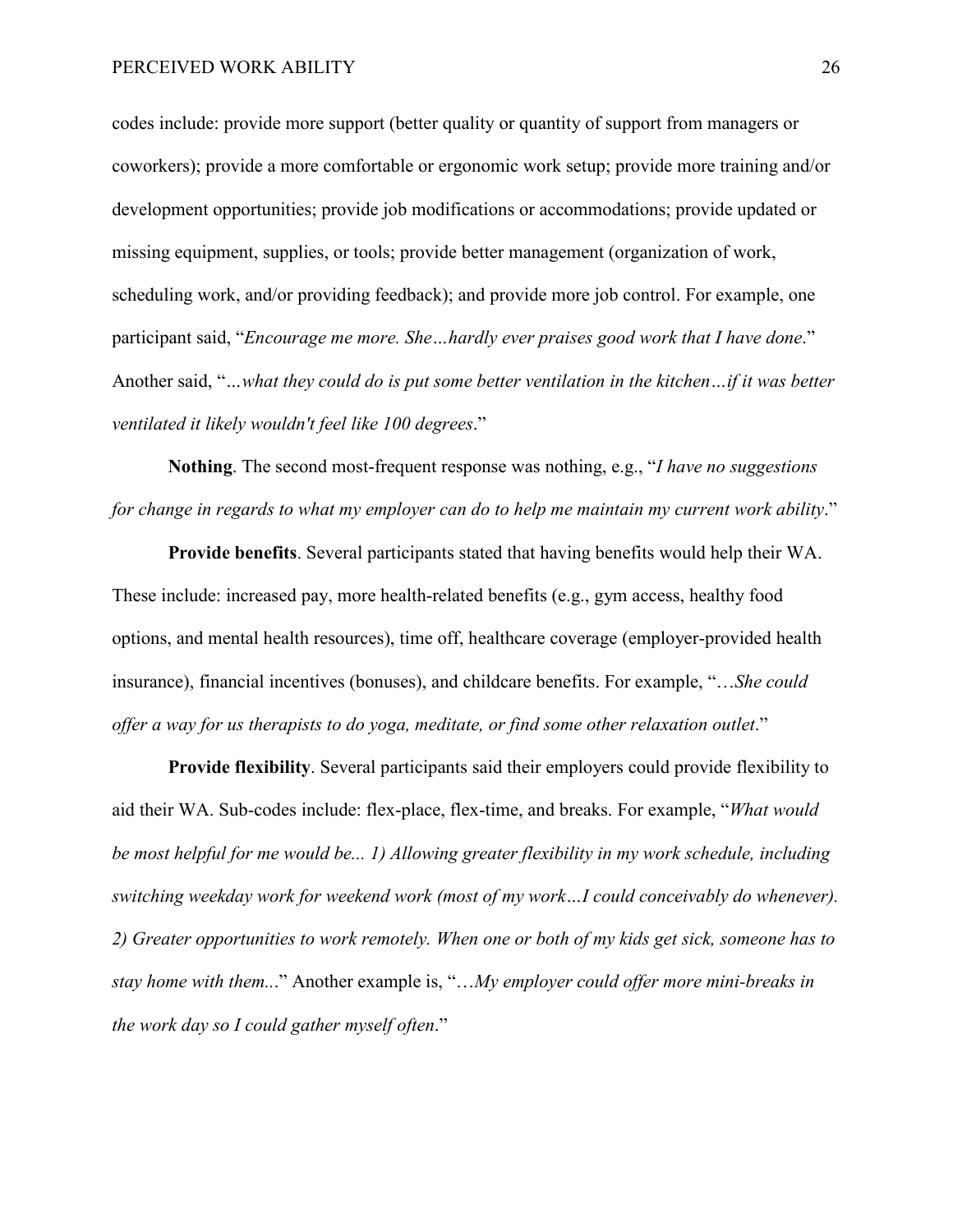**Change workload**. This code reflects participants who stated their employer changing aspects of their workload (e.g., reducing the amount or pace of work) and/or providing adequate staffing levels could aid their WA. For example, "*Think about how much work we're expected to do and either give us more time to do the work, or give us only the amount of work necessary to do our job in the time we're given*."

**Other**. Other ways participants reported employers could help them maintain their WA include: increasing sensitivity to diversity-related issues at work, reducing exposures to hazardous environmental factors, adding social events outside of work, and reducing face time requirements at work.

**Discussion**. Participants reported their employing organizations or supervisors could increase various job resources, including support, flexibility, ergonomic work setups, training and development, equipment, job control, and benefits, to help maintain or support their WA. Additionally, some participants reported a change in workload would help their WA, which is consistent with reducing job demands. Although some noted decreasing demands would help, it is notable that the majority of participants reported *increasing resources* in response to both questions 3 and 4, versus *reducing demands*. Of course, increasing resources can help reduce demands as well.

In addition to the JD-R model, our results in this section are consistent with Siegrist's (1996) effort-reward imbalance (ERI) model, which posits that when an employee's efforts are met with insufficient rewards (an imbalance between effort and reward), they will experience stress and reduced health, even more so than if they experienced high effort or low reward independently. Therefore, by changing aspects of work that reduce employees' workload or that increase resources and rewards, employers may prevent over-commitment and related declines in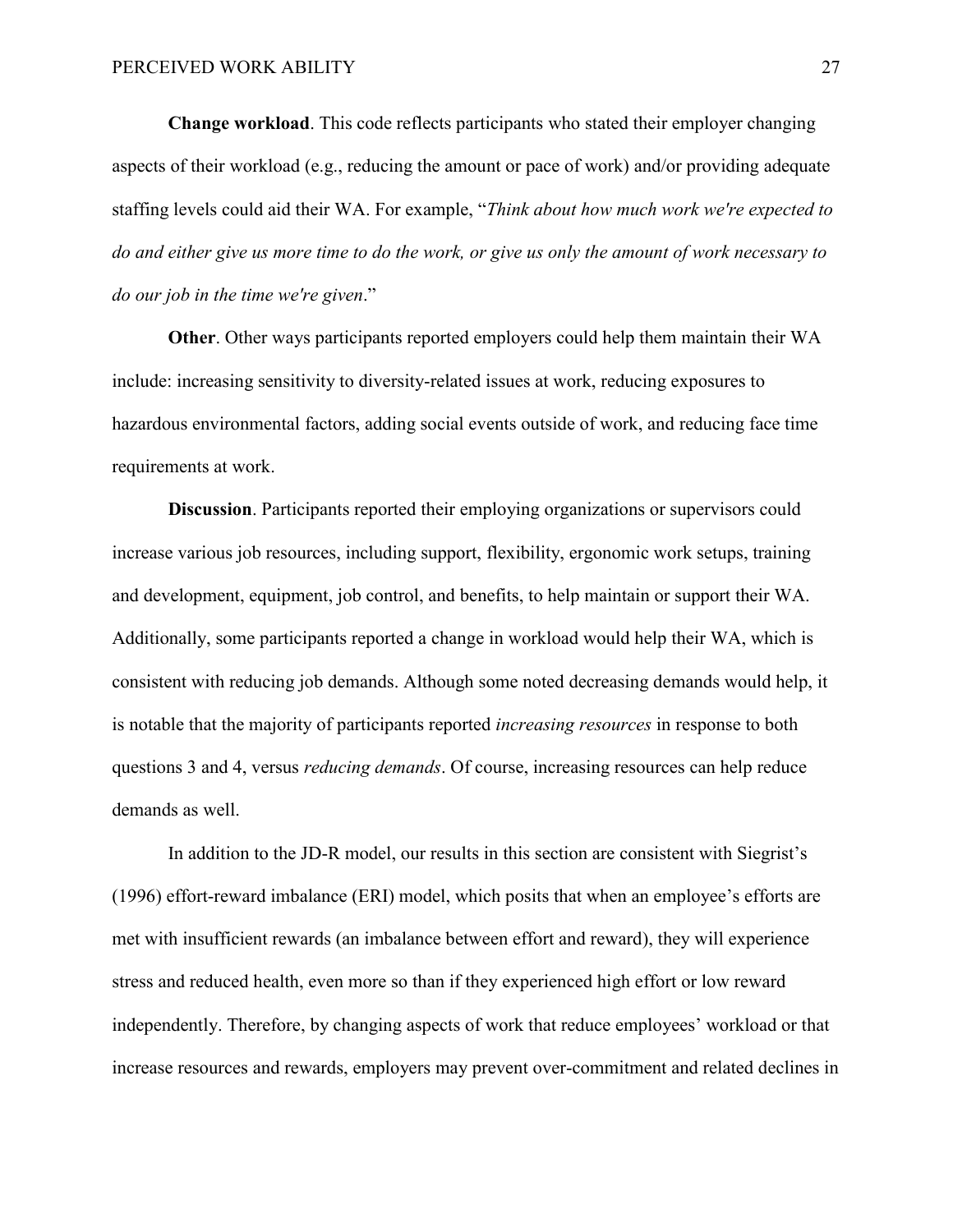health and well-being. Most participant responses from questions 3 and 4 are about increasing resources (job control, flexibility, support, training and development) and rewards (e.g., pay and health insurance), and providing manageable workloads, which align with the ERI model. PWA researchers consider potential imbalances as described by the ERI model when studying PWA.

## **General Discussion**

Taken together, our findings provide insight into the various hindrances workers perceive as affecting their WA and various supports to help their WA, both individually and from the employing organization. We found support for using the JD-R model, yet also found important omissions from the current literature, suggest additional theories, and provide a conceptual model of our findings, which include direct and indirect predictors of PWA.

## **Implications for Theory**

First, we found that *non-work demands* are important predictors of PWA and, relatedly, *strategies to manage work and non-work demands* are important for maintaining PWA for many workers. Non-work demands are largely omitted from the JD-R model; researchers may consider using role conflict theory and COR theory to integrate family and other personal life demands and threats to resource loss when examining PWA. Second, because many of the individual strategies that participants reported as being critical to maintaining their WA are contingent upon available job resources, and the majority of participants directly mentioned them as helpful, we also propose that *employers should place a priority on promoting job control, flexibility, and support* for workers to help them maintain PWA in the face of hindrances. Researchers focusing on individual strategies may find the SOC model helpful in doing so (see Weigl et al., 2013). Third, we note that the ERI model may be helpful in conceptualizing factors that affect PWA.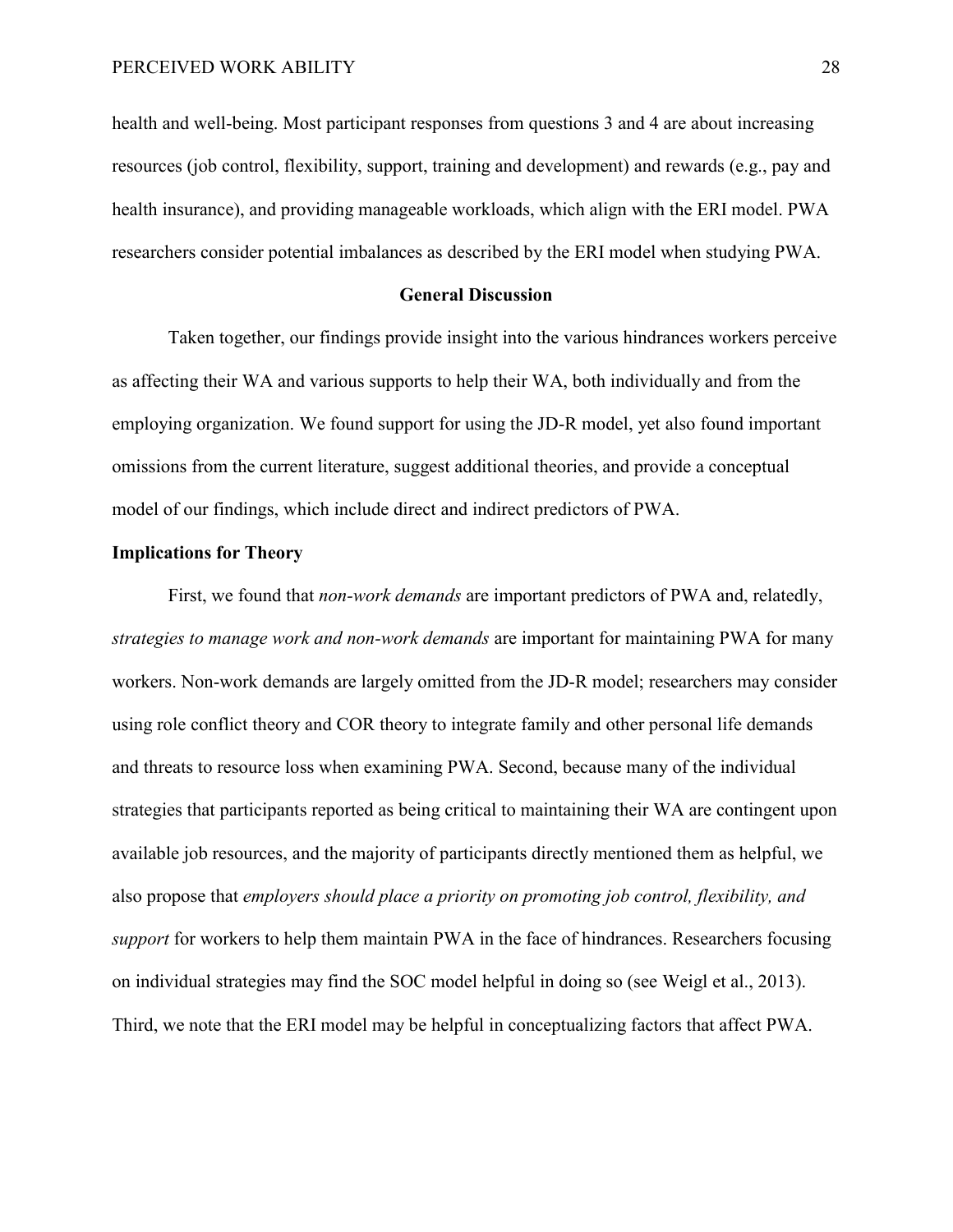We observed an interesting trend in the responses to questions 3 and 4: many participants listed motivational factors as being helpful to their WA. This begs the question of whether WA is solely an *ability* (akin to cognitive ability or other "can-do" factors) or a motivation (a "will-do" factor). Brady et al.'s (2020) definition of WA is simply, "an individual's ability to continue working in their job" (p. 639). Considering this in light of participants' responses to this study and JD-R's propositions around dual pathways (i.e., health impairment/depletion on one hand, energizing effects/motivation on the other), we believe it is important to make this distinction. We recommend PWA researchers consider motivation to continue working separately from PWA. Relatedly, a unique contribution of this paper is that distinguish direct paths from some resources to PWA (e.g., assistive devices and substances, strategies to focus on work, equipment) that are not via motivational pathways of the JD-R (reducing demands or increasing resources to indirectly affect PWA).

## **Implications for Practice**

As noted, PWA is related to worker well-being, as well as employment outcomes including turnover intentions and turnover, disability leave, absence, and early retirement (Ahlstrom et al., 2010; McGonagle et al., 2015; Sell et al., 2009; von Bonsdorff et al., 2011). Therefore, developing *evidence-based interventions* to improve PWA is critical to efforts toward well-being promotion and workforce retention. Our study provides several points of intervention to help improve PWA.

In a review of the WA literature, Cadiz et al. (2018) categorize interventions into those at the individual, group, and organization levels. Individual interventions to promote WA are targeted toward individuals and include one-on-one activities such as coaching or mentoring. Individual interventions include those aimed at improving health behaviors (e.g., physical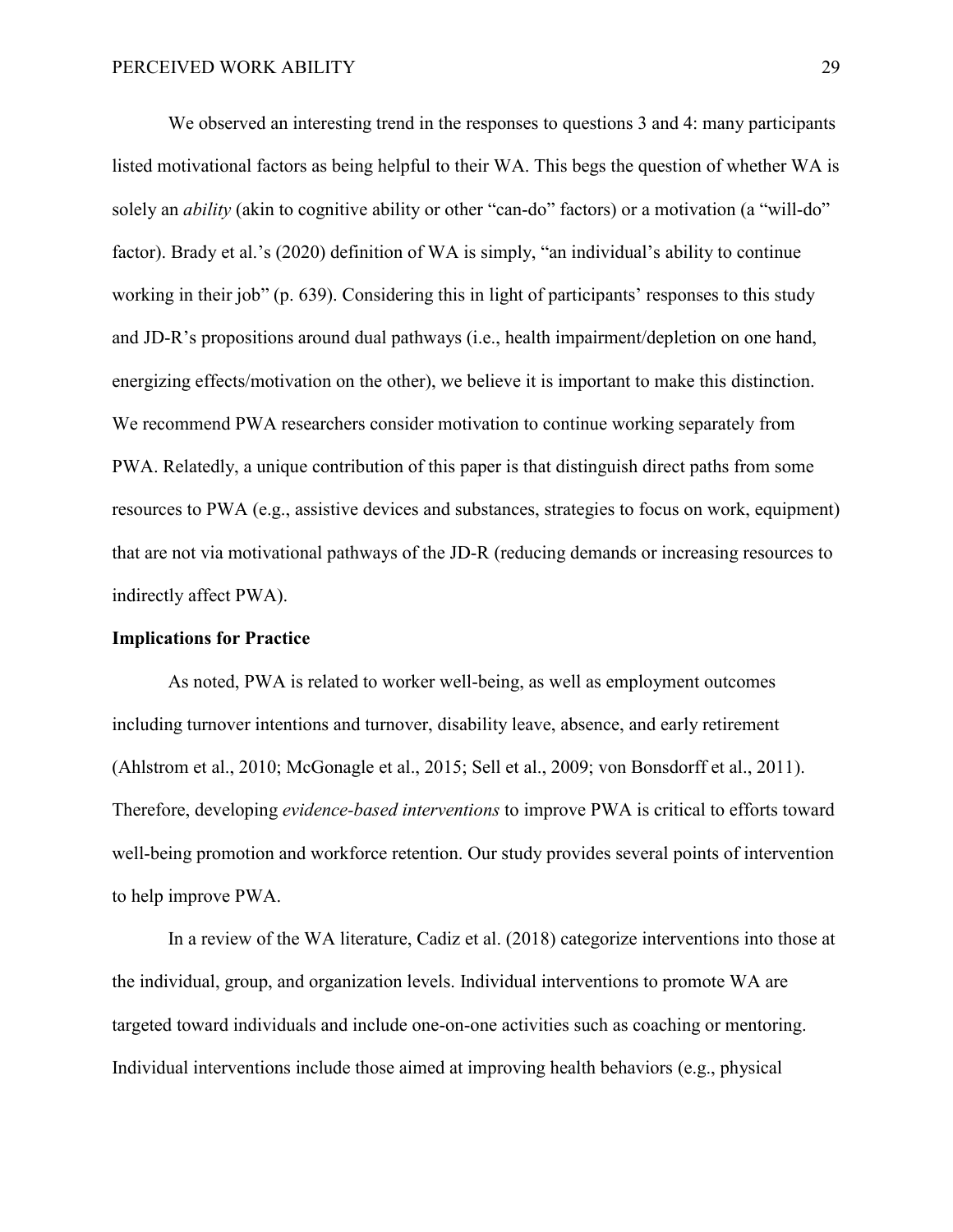activity, Flannery et al., 2012; Ohta et al., 2015; Pohjonen & Ranta, 2001), coping with stress (Sahlin et al., 2014; Wu et al., 2006), and improving personal resources (McGonagle et al., 2014). Our findings suggest individual interventions should focus on improving health, reducing job demands, and helping manage non-work demands. Work-life intervention researchers may consider PWA as an important outcome, as our findings suggest this is an under-studied, yet important predictor of PWA.

An important caveat to individual interventions is they are likely less effective when implemented in the absence of group and organizational level changes (Gilbert et al., 2018). Any individual-level interventions from organizations should be accompanied by an audit of work design and work environment factors that may be necessary for employees to effectively implement individual strategies (e.g., autonomy or flexibility may be needed to help workers optimize their time toward work depending on health or family-related needs).

Group- and organization-level interventions are targeted toward groups of employees and include group-based trainings and changes to the structure of work or the organization. For example, Müller et al. (2016) tested a group training on SOC strategies; Vuori et al. (2012) found success with a career preparedness training intervention; Von Thiele Schwarz et al. (2008) found evidence of improved PWA with reduced work hours; and Ahlstrom et al. (2013) found support for a supportive work environment intervention. Our findings suggest that organizations would find the most leverage for improving workers' WA through increasing *autonomy, support, and flexibility* for workers.

Our findings made it clear that managers play a critical role in terms of support; they may provide socio-emotional support through attempting to understand employees' needs and using their latitude to provide resources that would help employees' WA, such as offering flex-time or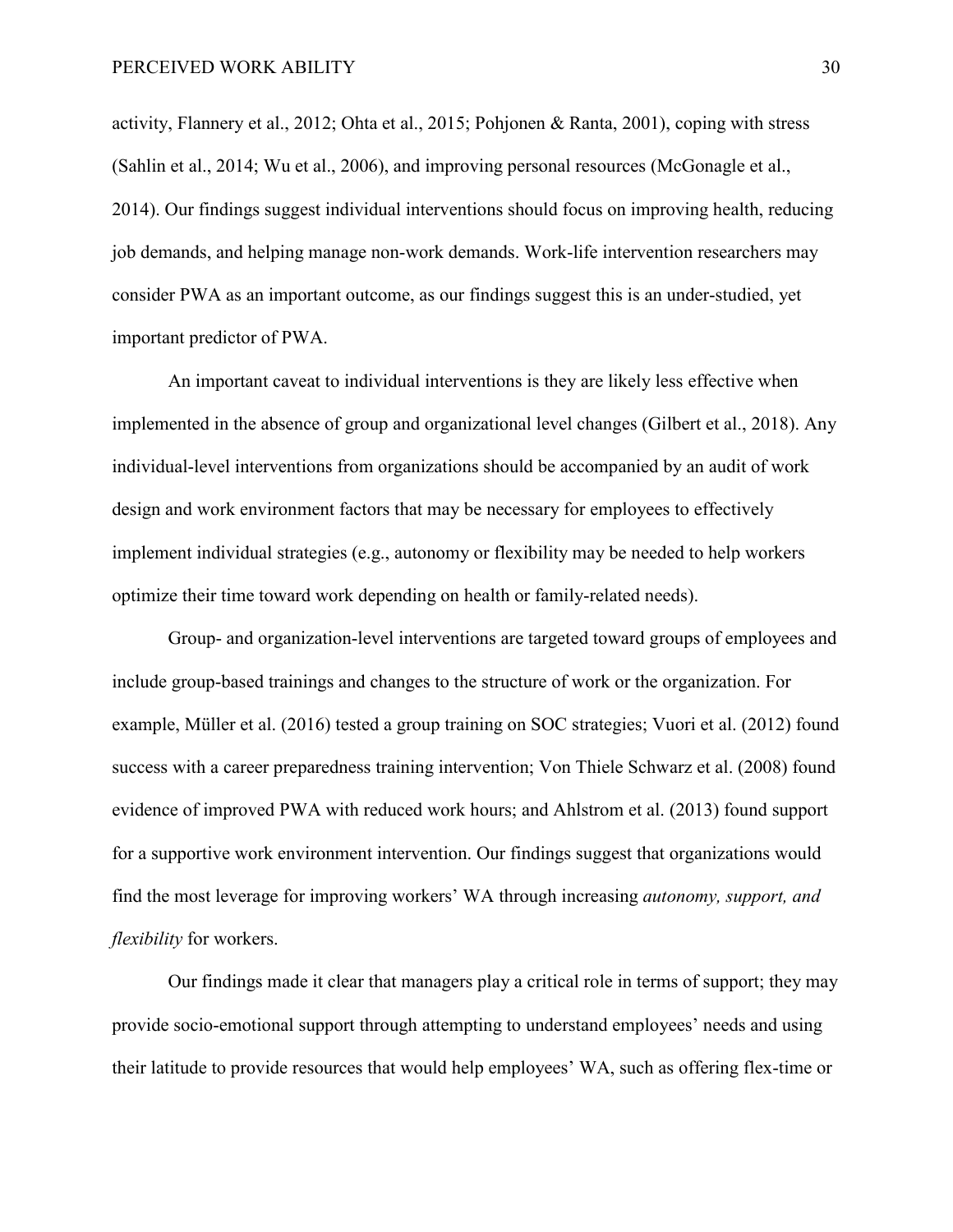flex-place options, promoting autonomous prioritization of tasks, or requesting ergonomic equipment. We see supervisor training as being an important addition to existing organizational interventions. Such training could include: educating supervisors on the concept of WA, various common hindrances to WA, and how to assist workers to maintain WA; how to react when an employee discloses a hindrance to WA; and what resources are available to the affected employee. One example of a supervisor training that may be helpful (but did not include WA as an outcome) is the mental health awareness training from Dimoff and Kelloway (2019).

### **Limitations**

As with any research method, our qualitative method has some limitations. The inductive way these data were used to develop codes allowed for the emergence of unanticipated findings. However, without imposing a top-down structure on the data, there was some overlap between the codes. This required us to make subjective decisions about how to code data, which were prone to personal biases. To mitigate these concerns, we strived for consistent coding by using multiple coders for each response and by frequently meeting to resolve disagreements to calibrate our coding approaches. We also estimated Cohen's kappa coefficients, which supported consistencies in rater agreement.

Additionally, the frequencies reported in this study were dependent on our specific sample of workers who reported having hindrances to their PWA. It is important to note that participants in this study were all currently working, which restricts the range of PWA experiences to those who have relatively high levels of WA (as those with lower levels of WA are more likely to leave the workforce). Future studies may consider including participants who have left work on disability to get a broader range of perspectives.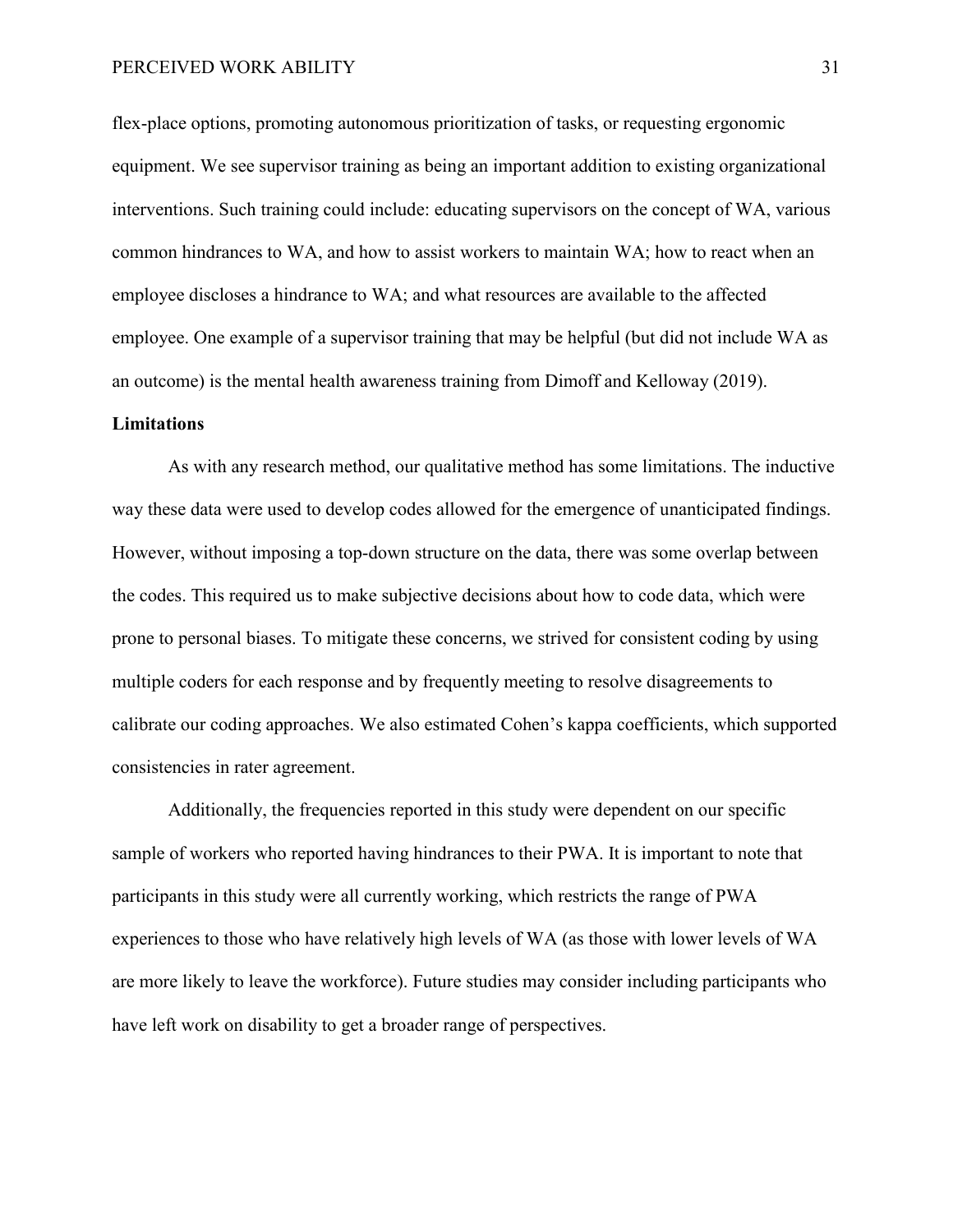We conducted this study in summer of 2018, before the COVID-19 pandemic started. The experiences participants reported, therefore, reflect a pre-pandemic world. However, work has changed for many due to the pandemic. For example, many white-collar workers were given the opportunity to work from home during the pandemic. This additional flexibility may have improved their WA; it may, alternatively have brought up additional issues, such as an inability to set boundaries between work and non-work life and exhaustion from having to be on video for interactions (Bennett et al., 2021). Blue-collar and service workers largely did not benefit from flexible policies during COVID and may have experienced additional stressors and hindrances to their WA. Workers of all types with chronic health conditions and who are immunocompromised likely experienced new work stressors that affected their WA.

We used MTurk to recruit our participants, which is somewhat controversial, and much has been written about its use. A first criticism of MTurk samples for research studies relates to sample characteristics (e.g., Walter et al. 2019). Is the sample representative of the population to we wish to generalize? Research shows that U.S. MTurk samples appear to be representative of the U.S. population in general in terms of gender and age (Roulin, 2015), as well as personality characteristics and cognitive ability (Paolacci & Chandler, 2014) and symptoms of psychopathology (McCredie & Morey, 2019). Another concern about using MTurk samples in research is participants' motivation to respond, and whether MTurk participants are who they claim to be (McGonagle, 2015). For this reason, we used existing MTurk qualifications to prescreen individuals for our inclusion criteria (currently living in the U.S. and employment status of full-time 35+ hours per week). We additionally specified that the approval rate for participants must be greater than 98%. We did not use Master workers, yet one study found no differences in data quality between an MTurk master sample and an MTurk non-master sample (Rouse, 2020).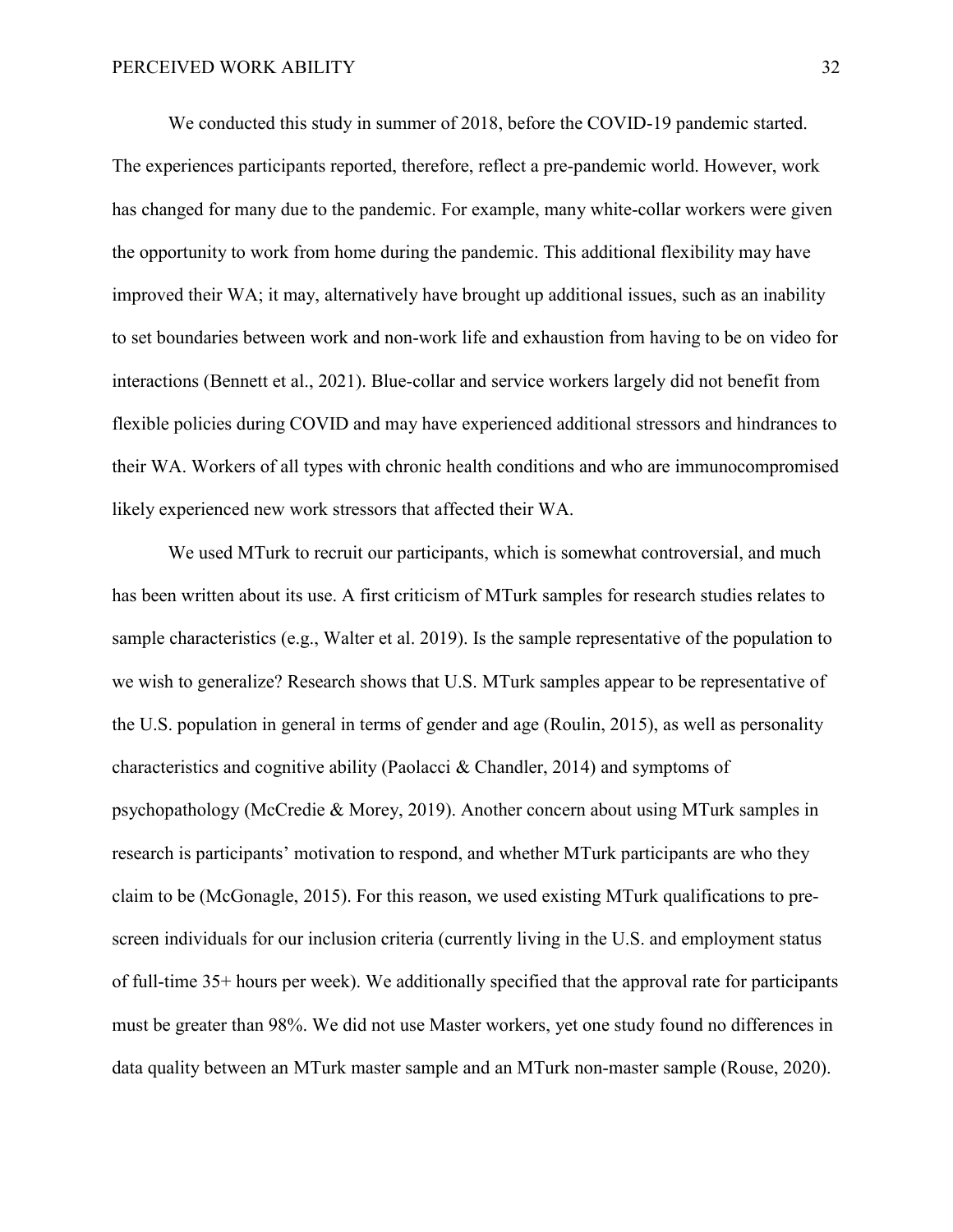Another concern about the use of MTurk data relates to data quality. MTurk participants have been found to provide good test-retest consistency to demographic questions (Mason & Suri, 2012) and self-report measures (Buhrmester et al., 2011; Holden et al., 2013; Shapiro et al., 2013). Because we used open-ended questions in this study, we did not assess reliability; yet all participants who were retained in the final sample submitted coherent responses that were relevant to the questions posed. Also related to data quality, some may question whether MTurk participants tend to be more careless in responding to survey items than other samples. Some studies have found that MTurk participants show similar levels of attentiveness as non-MTurk participants (e.g., Berinsky et al., 2014; McCredie & Morey, 2019; Paolacci et al., 2010). We included measures of inattentive responding on our survey and removed those demonstrating inattentive responding.

Finally, this study included workers in the U.S. only. There are likely cultural contextual issues specific to the U.S. that limit generalizability to other cultures. Particularly, having health insurance largely tied to employment means those who are most vulnerable in terms of WA those with chronic health conditions, those with childcare or elder care needs or sick family member – are those who also need to remain employed. Future research should investigate these ideas in varying cultural contexts.

## **Conclusion**

This study extends previous research on PWA by using a qualitative approach to identify common hindrances to WA, individual strategies to maintain WA, and employer-provided supports for maintaining WA. Our findings align with existing research on PWA, including the appropriateness of the JD-R model to examine PWA, and job resources, job demands, and personal resources being important to PWA. Not surprisingly, we found health to be the most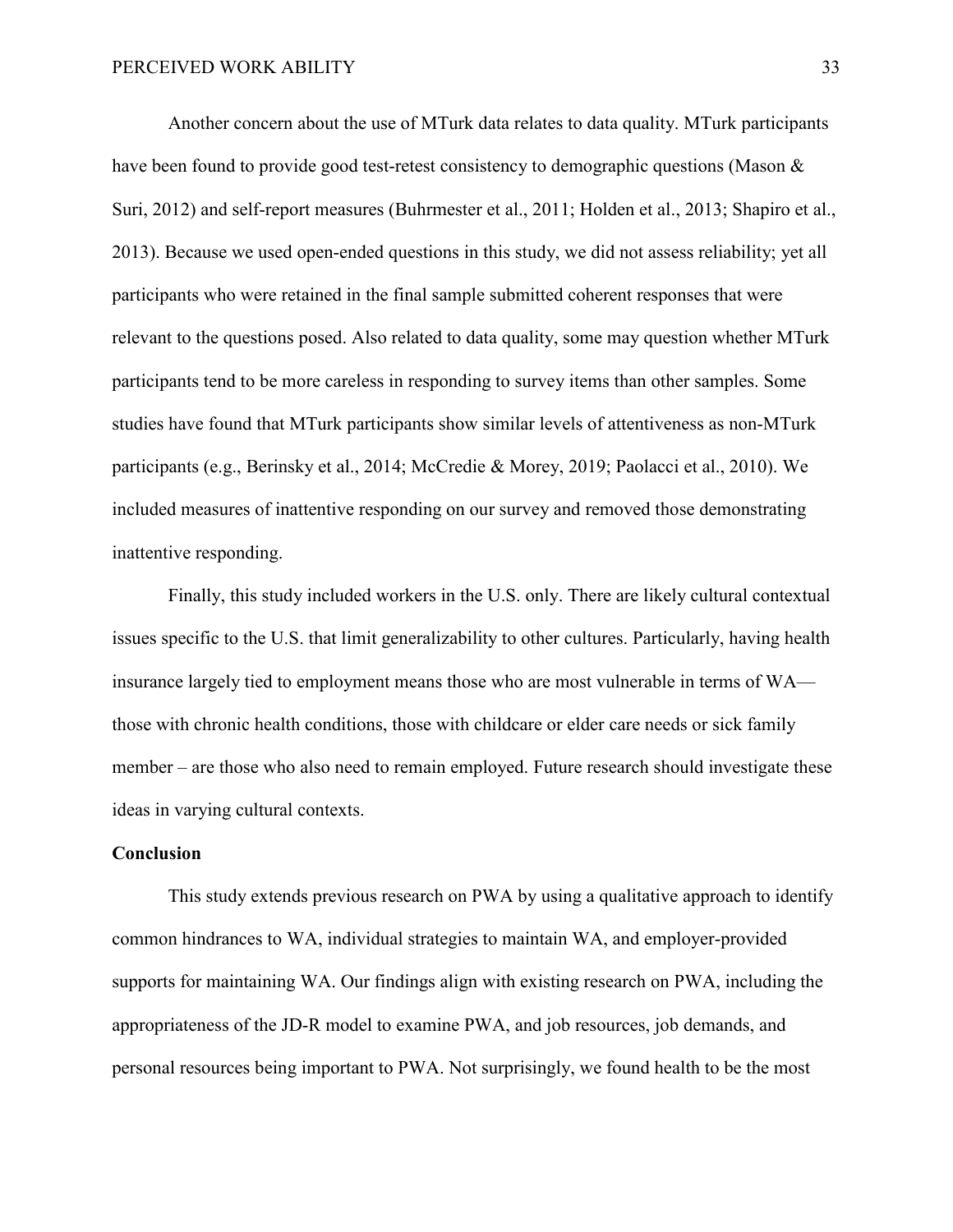common WA hindrance; we therefore suggest that WA researchers study workers with CHCs. Our findings also provide insights into under-examined WA hindrances, including non-work demands, such as family obligations and lack of financial resources. As the JD-R model largely excludes non-work demands, we recommend researchers examine these demands as related to WA and consider workers with non-work demands to be vulnerable to WA declines. We also uncovered several personal strategies to help maintain WA (e.g., maintaining health and using work strategies to optimize functionality) that are dependent upon available job resources (autonomy and flexibility). Ultimately, job resources of support, job control, and flexibility emerged as the most powerful leverage points for organizations to help workers maintain WA. In terms of theory, we suggest separating the motivation to continue work from the ability to continue working (WA). We also provide initial support for categorizing strategies and resources as direct (e.g., assistive devices) and/or indirect (work-life strategies) predictors of PWA.

## **Declarations**

The authors have no relevant financial or non-financial interests to disclose.

## **Funding**

Funding was provided to the first author by the University of North Carolina at Charlotte

# **Conflicts of Interest**

On behalf of all authors, the corresponding author states that there is no conflict of interest.

#### **Availability of Data**

The primary study author will post an anonymous dataset on the Open Science Framework (OSF) at https://osf.io/dashboard.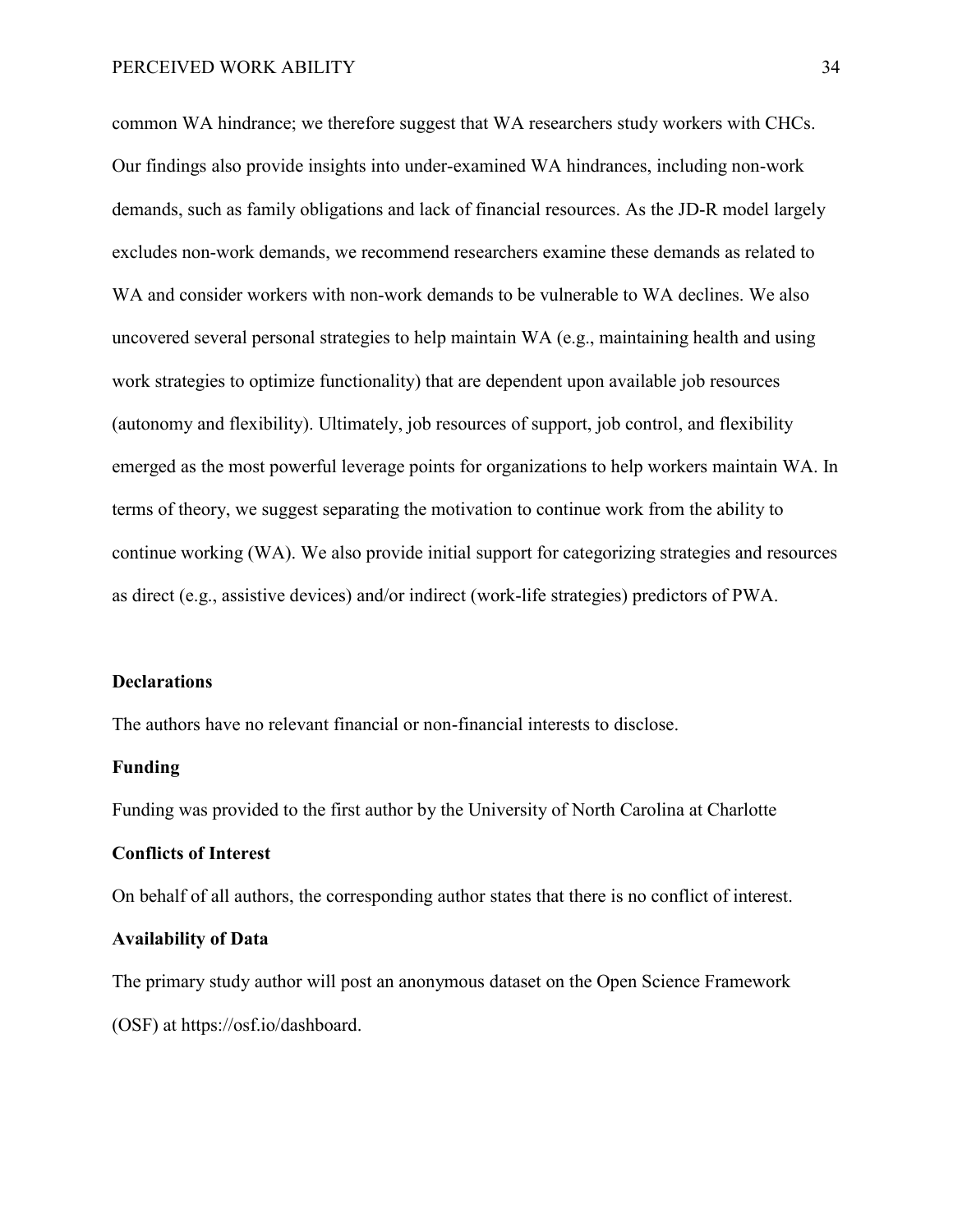#### **References**

- Ahlstrom, L., Grimby-Ekman, A., Hagberg, M., & Dellve, L. (2010). The work ability index and single-item question: Associations with sick leave, symptoms, and health–a prospective study of women on long-term sick leave. *Scandinavian Journal of Work, Environment & Health*, *36*(5), 404-412. doi:10.5271/sjweh.2917
- Bakker, A. B., & Demerouti, E. (2017). Job demands–resources theory: Taking stock and looking forward. *Journal of Occupational Health Psychology, 22*(3), 273–285. https://doi.org/10.1037/ocp0000056
- Bakker, A. B., Demerouti, E., & Sanz-Vergel, A. I. (2014) Burnout and work engagement: The JD–R approach. *Annual Review of Organizational Psychology and Organizational Behavior, 1,* 389-411. https://doi.org/10.1146/annurev-orgpsych-031413- 091235
- Baltes, P., & Baltes, M. M. (1990). Psychological perspectives on successful aging: The model of selective optimization with compensation. In P. B. Baltes, & M. M. Baltes (Eds.), *Successful aging: Perspectives from the behavioral sciences* (pp. 1–34). New York, NY: Cambridge University Press.
- Bennett, A. A., Campion, E. D., Keeler, K. R., & Keener, S. K. (2021). Videoconference fatigue? Exploring changes in fatigue after videoconference meetings during COVID-19. *Journal of Applied Psycholog*y, 106(3), 330-344. https://doi.org/10.1037/apl0000906
- Berinsky, A. J., Margolis, M. F., & Sances, M. W. (2014). Separating the shirkers from the workers? Making sure respondents pay attention on self-administered surveys. American *Journal of Political Science, 58*, 739-753. doi:10.1111/ajps.12081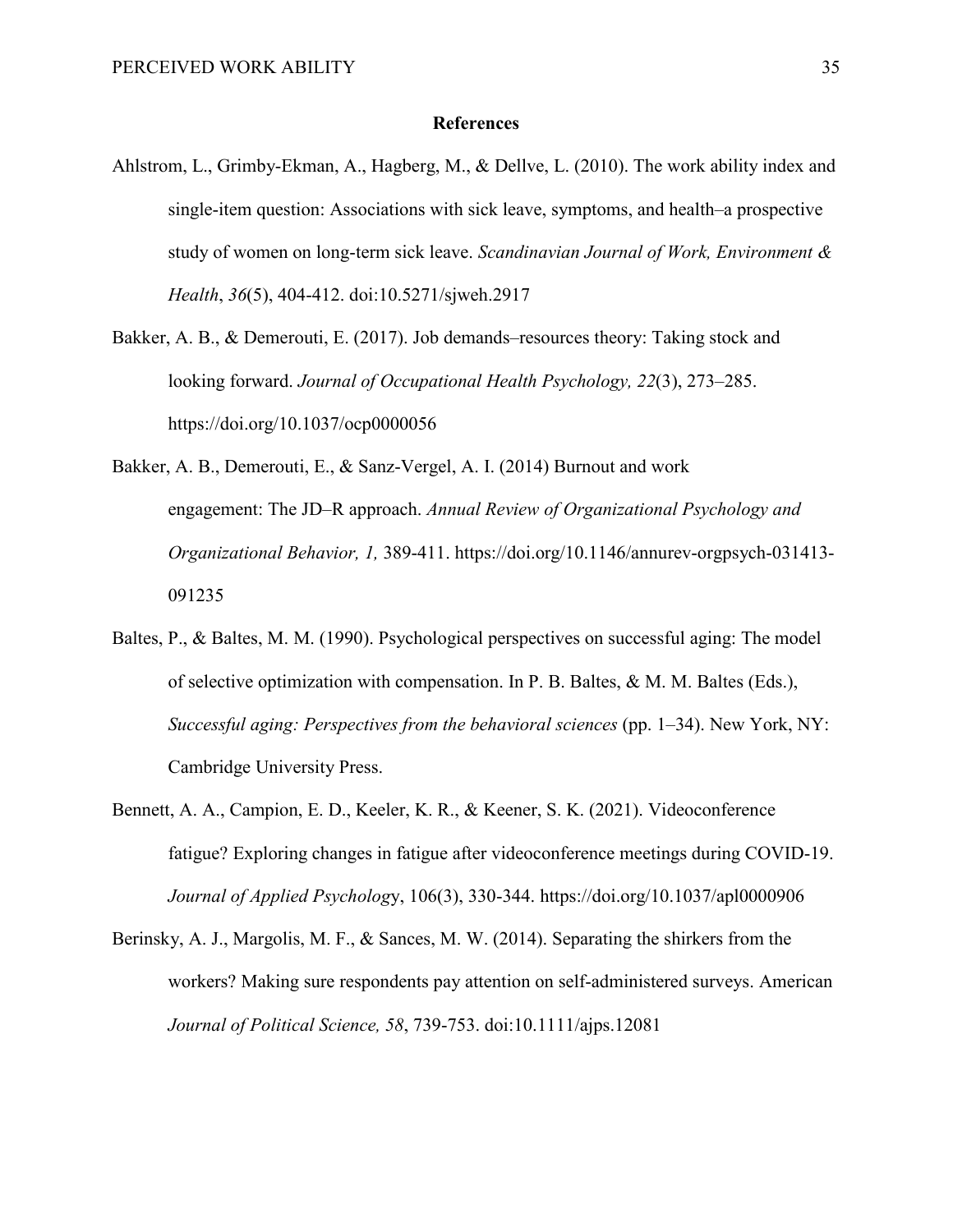- Boersma P., Black, L. I., Ward, B. W. (2020)/ Prevalence of multiple chronic conditions among US Adults, 2018*. Preventing Chronic Disease*, 17, E106. 200130. http://dx.doi.org/10.5888/pcd17.200130
- Buhrmester, M., Kwang, T., & Gosling, S. D. (2011). Amazon's Mechanical Turk: A new source of inexpensive, yet high quality, data? *Perspectives on Psychological Science, 6*, 3–5. https://doi-org.librarylink.uncc.edu/10.1177/1745691610393980
- Brady, G. M., Truxillo, D. M., Cadiz, D. M., Rineer, J. R., Caughlin, D. E., & Bodner, T. (2020). Opening the black box: Examining the nomological network of work ability and its role in organizational research. *Journal of Applied Psych*ology, 105(6), 637. http://dx.doi.org/10.1037/apl0000454
- Cadiz, D. M., Brady, G., Rineer, J. R., & Truxillo, D. M. (2019). A review and synthesis of the work ability literature. *Work, Aging and Retirement, 5*(1), 114-138. <https://doi.org/10.1093/workar/way010>
- Carlson, D. S., Kacmar, K. M., & Williams, L. J. (2000). Construction and initial validation of a multidimensional measure of work-family conflict. *Journal of Vocational Behavior, 56*(2), 249-276. https://doi.org/10.1006/jvbe.1999.1713
- Centers for Disease Control and Prevention (2015). *Productive Aging and Work*. Accessed May 28, 2021 from https://www.cdc.gov/niosh/topics/productiveaging/dataandstatistics.html

Corbin, J., & Strauss, A. (2008). Basics of qualitative research: Techniques and procedures for developing grounded theory (3rd ed.). Sage Publications, Inc. <https://doi.org/10.4135/9781452230153>

Demerouti, E., Bakker, A. B., Nachreiner, F., & Schaufeli, W. B. (2001). The job demandsresources model of burnout. *Journal of Applied Psychology*, *86*(3), 499-512.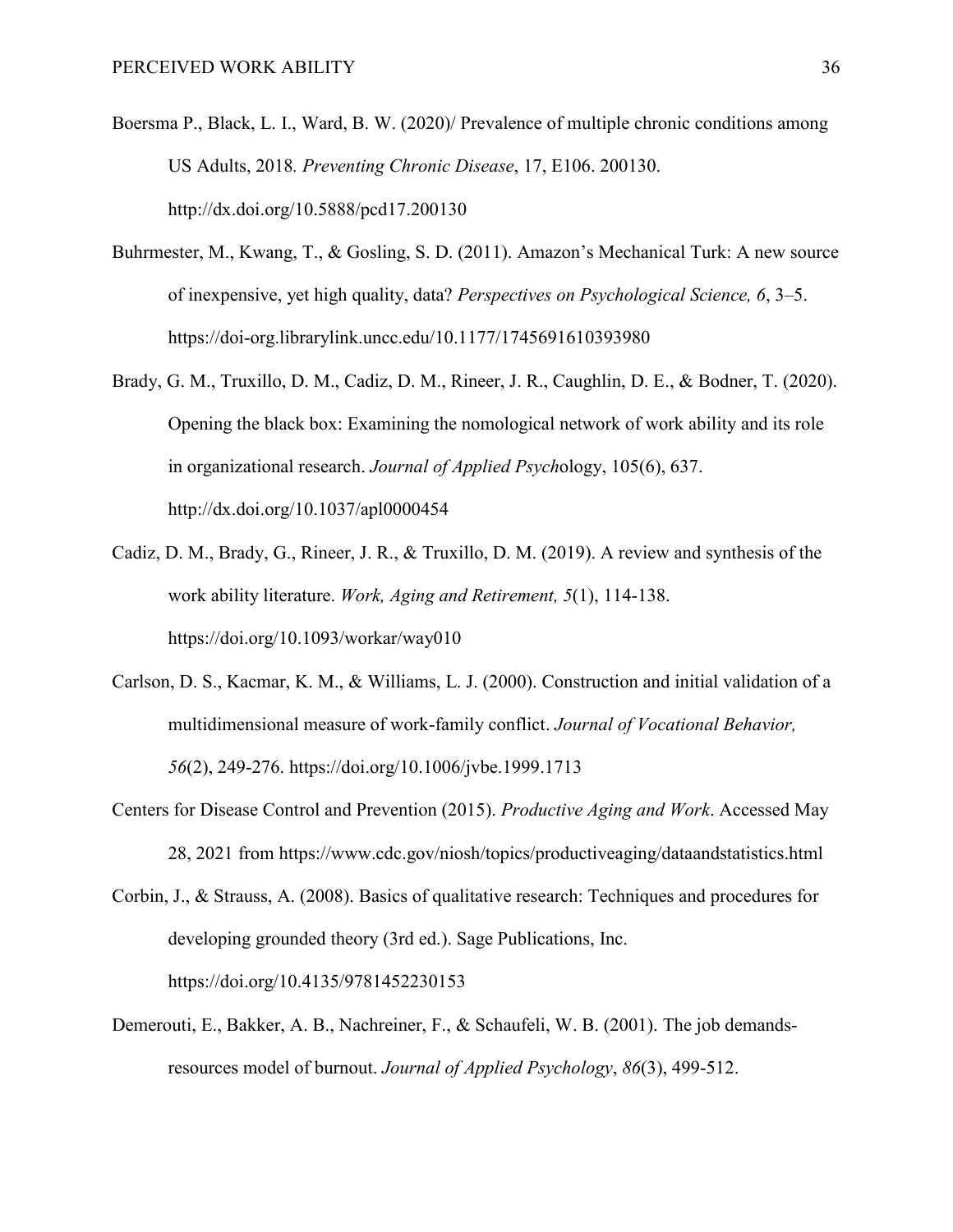Dimoff, J. K., & Kelloway, E. K. (2019). With a little help from my boss: The impact of workplace mental health training on leader behaviors and employee resource utilization. *Journal of Occupational Health Psychology, 24*(1), 4-19. https://doi.org/10.1037/ocp0000126

Flannery, K., Resnick, B., & McMullen, T. L. (2012). The impact of the Worksite Heart Health Improvement Project on work ability: a pilot study. *Journal of occupational and environmental medicine*, 54(11), 1406-1412. https://doi.org/10.1097/JOM.0b013e3182619053

- Folkman, S., & Lazarus, R. S. (1988). Coping as a mediator of emotion. *Journal of Personality and Social Psychology*, *54*(3), 466-475. https://doi.org/10.1037/0022-3514.54.3.466
- Fram, S. M. (2013). The constant comparative analysis method outside of grounded theory. *The Qualitative R*eport, 18(1), 1-25. https://eric.ed.gov/?id=EJ1004995
- Gignac, M. A., Lacaille, D., Beaton, D. E., Backman, C. L., Cao, X., & Badley, E. M. (2014). Striking a balance: work-health-personal life conflict in women and men with arthritis and its association with work outcomes. *Journal of Occupational Rehabilitation, 24*(3), 573-584. doi: 10.1007/s10926-013-9490-5
- Gilbert, E., Foulk, T., & Bono, J. (2018). Building personal resources through interventions: An integrative review. *Journal of Organizational Behavior, 39*(2), 214-228. DOI: 10.1002/job.2198
- Glaser, B. G. (1965). The constant comparative method of qualitative analysis. *Social proble*ms, 12(4), 436-445. https://doi.org/10.2307/798843
- Glaser, B.G., & Strauss, A.L. (1967). *The discovery of grounded theory: Strategies for qualitative research*. Chicago: Aldine.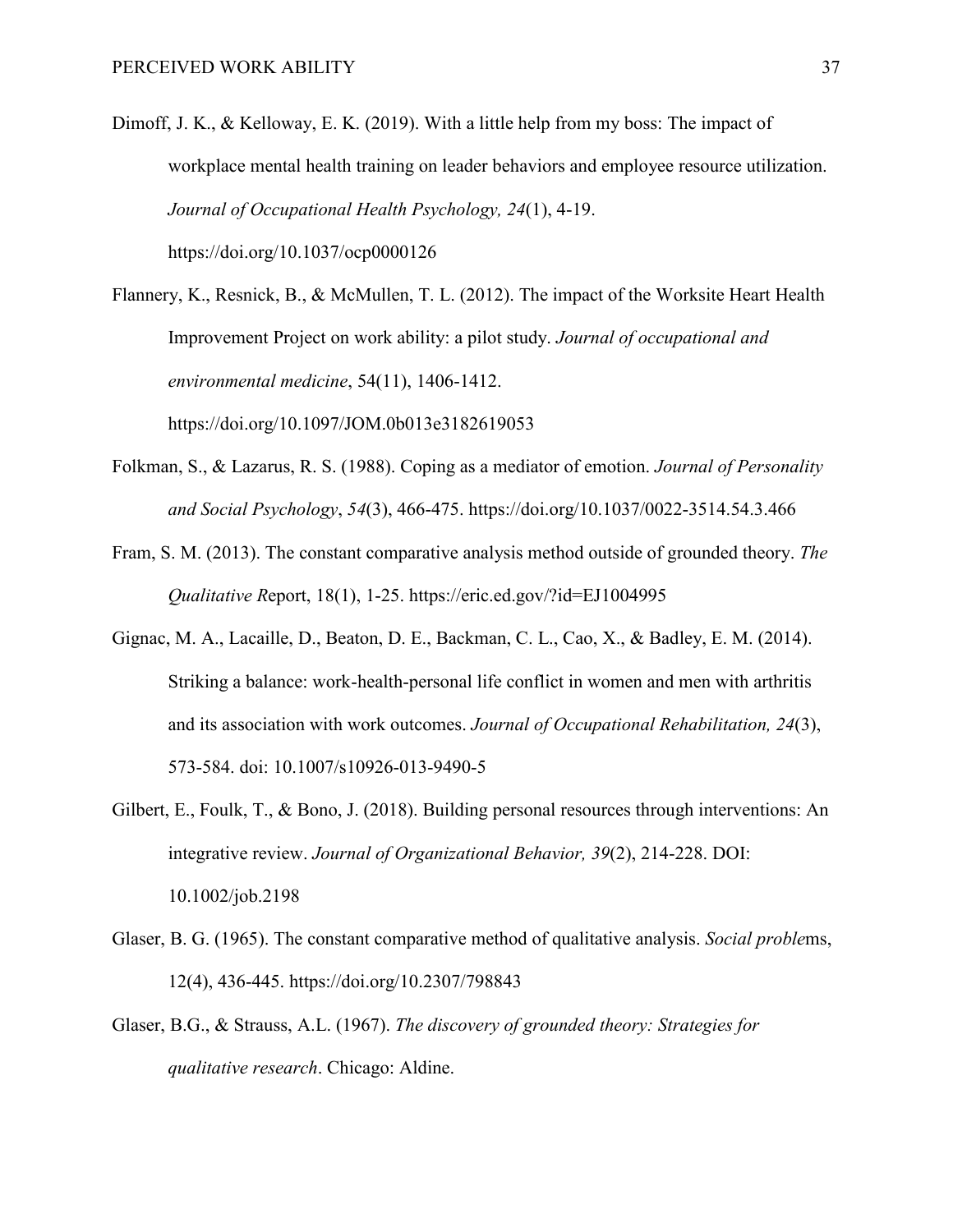- Greenhaus, J. H., & Beutell, N. J. (1985). Sources of conflict between work and family roles. *Academy of Management Review, 10*(1), 76-88. doi: 10.5465/AMR.1985.4277352
- Hewitt-Taylor, J. (2001). Use of constant comparative analysis in qualitative research. Nursing Standard, 15(42), 39-42. https://doi.org/10.7748/ns2001.07.15.42.39.c3052
- Hobfoll, S. E. (1989). Conservation of resources: A new attempt at conceptualizing stress. *American Psychologist*, *44*(3), 513.
- Hobfoll, S. E., Halbesleben, J., Neveu, J. P., & Westman, M. (2018). Conservation of resources in the organizational context: The reality of resources and their consequences. *Annual Review of Organizational Psychology and Organizational Behavior, 5,* 103-128. https://doi.org/10.1146/annurev-orgpsych-032117-104640
- Holden, C. J., Dennie, T., & Hicks, A. D. (2013). Assessing the reliability of the M5-120 on Amazon's Mechanical Turk. *Computers in Human Behavior, 29*, 1749–1754. https://doi.org/10.1016/j.chb.2013.02.020
- Ilmarinen, J., Tuomi, K., Eskelinen, L., Nygård, C. H., Huuhtanen, P., & Klockars, M. (1991a). Background and objectives of the Finnish research project on aging workers in municipal occupations. *Scandinavian Journal of Work, Environment & Health*, *17*(Suppl. 1), 7–11. https://www.sjweh.fi/show\_abstract.php?abstract\_id=1748
- Ilmarinen, J., Tuomi, K., Eskelinen, L., Nygård, C. H., Huuhtanen, P., & Klockars, M. (1991b). Summary and recommendations of a project involving cross-sectional and follow-up studies on the aging worker in Finnish municipal occupations (1981–1985). *Scandinavian Journal of Work, Environment & Health*, *17*(Suppl. 1), 135–141. https://www.sjweh.fi/show\_abstract.php?abstract\_id=1753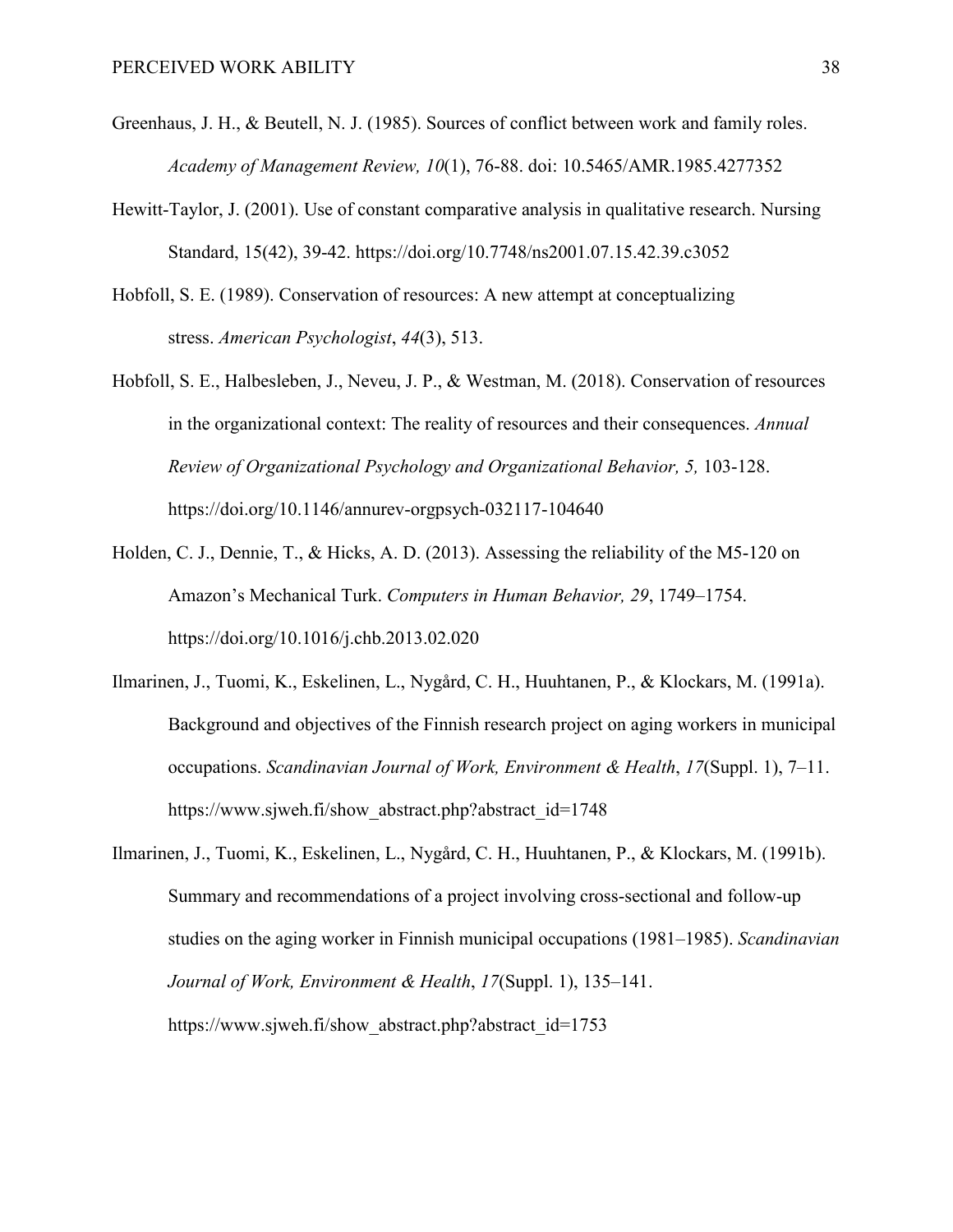- Kahn, R. L., Wolfe, D. M., Quinn, R. P., Snoek, J. D., & Rosenthal, R. A. (1964). *Organizational stress: Studies in role conflict and ambiguity.* Wiley.
- Lazarus, R. S., & Folkman, S. (1984). *Stress, appraisal, and coping*. Springer Publishing Company.

Lazarus, R. S., & Folkman, S. (1987). Transactional theory and research on emotions and coping. *European Journal of Personality*, *1*(3), 141-169. https://doi.org/10.1002/per.2410010304

- Logue, J. K., Franko, N. M., McCulloch, D. J., McDonald, D., Magedson, A., Wolf, C. R., & Chu, H. Y. (2021). Sequelae in adults at 6 months after COVID-19 infection. *JAMA Network Open, 4*(2), e210830-e210830. doi:10.1001/jamanetworkopen.2021.0830
- Mason, W., & Suri, S. (2012). Conducting behavioral research on Amazon's Mechanical Turk. *Behavior Research Methods, 44*, 1–23.<https://doi.org/10.3758/s13428-011-0124-6>
- Matthews, R. A. & Barnes-Farrell, J. L. (2010). Development and initial evaluation of an enhanced measure of boundary flexibility for the work and family domains. *Journal of Occupational Health Psychology, 15*(3), 330-346. http://dx.doi.org/10.1037/a0019302
- McCredie, M. N., & Morey, L. C. (2019). Who are the Turkers? A characterization of MTurk workers using the personality assessment inventory. *Assessment, 26*(5), 759-766. https://doi.org/10.1177/1073191118760709

McGonagle, A. K. (2015). Participant motivation: A critical consideration. *Industrial and Organizational Psychology: Perspectives on Science and Practice, 8*, 208-214. doi: 10.1017/iop.2015.27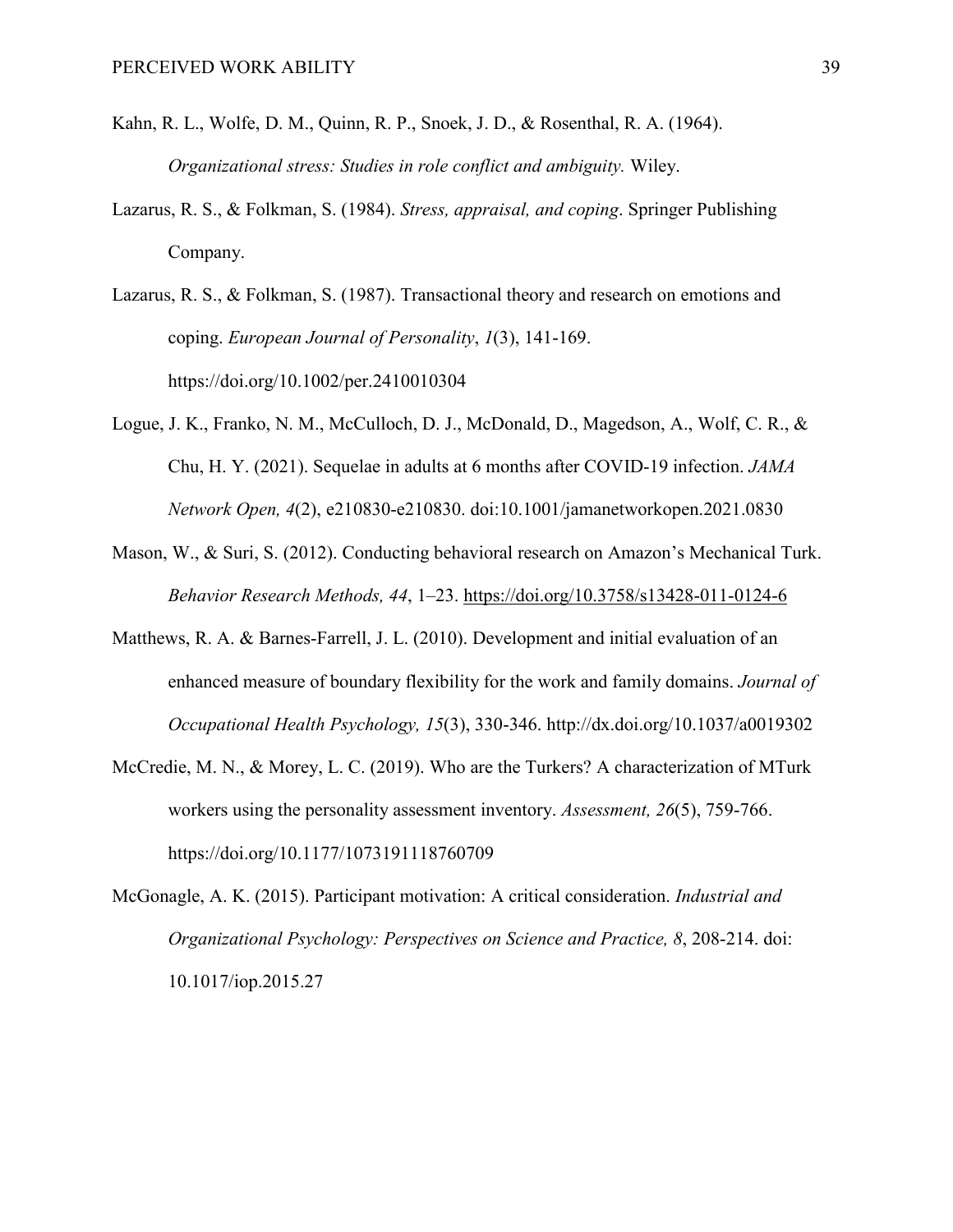- McGonagle, A. K., Beatty, J. E., & Joffe, R. (2014). Coaching for workers with chronic illness: Evaluating an intervention. *Journal of Occupational Health Psychology, 19*, 385–398. https://doi.org/10.1037/a0036601
- McGonagle, A. K., Fisher, G. G., Barnes-Farrell, J. L., & Grosch, J. W. (2015). Individual and work factors related to perceived work ability and labor force outcomes. *Journal of Applied Psychology*, *100*(2), 376-398. doi:10.1037/a0037974
- McGonagle, A. K., Schmidt, S., & Speights, S. L. (2020). Work-health management interference for workers with chronic health conditions: Construct and scale development. *Occupational Health Science*, *4*, 445-470. https://doi.org/10.1007/s41542-020-00073-2
- Müller, A., Heiden, B., Herbig, B., Poppe, F., & Angerer, P. (2016). Improving well-being at work: A randomized controlled intervention based on selection, optimization, and compensation. *Journal of Occupational Health Psychology, 21*, 169–181. https://doi.org/10.1037/a0039676
- Netemeyer, R. G., Boles, J. S., & McMurrian, R. (1996). Development and validation of workfamily conflict and family-work conflict scales. *Journal of Applied Psychology, 81*(4), 400-410. doi: 10.1037/0021-9010.81.4.400
- Ohta, M., Eguchi, Y., Inoue, T., Honda, T., Morita, Y., Konno, Y.,…Kumashiro, M. (2015). Effects of bench step exercise intervention on work ability in terms of cardiovascular risk factors and oxidative stress: A randomized controlled study. *International Journal of Occupational Safety and Ergonomics, 21*, 141–149. https://doi.org/1080/10803548.2015.1029293

Pak, K., Kooij, D. T. A. M., De Lange, A. H., van den Heuvel, S., Van Veldhoven, M. J. P. M. (2021). The influence of human resource practices on perceived work ability and the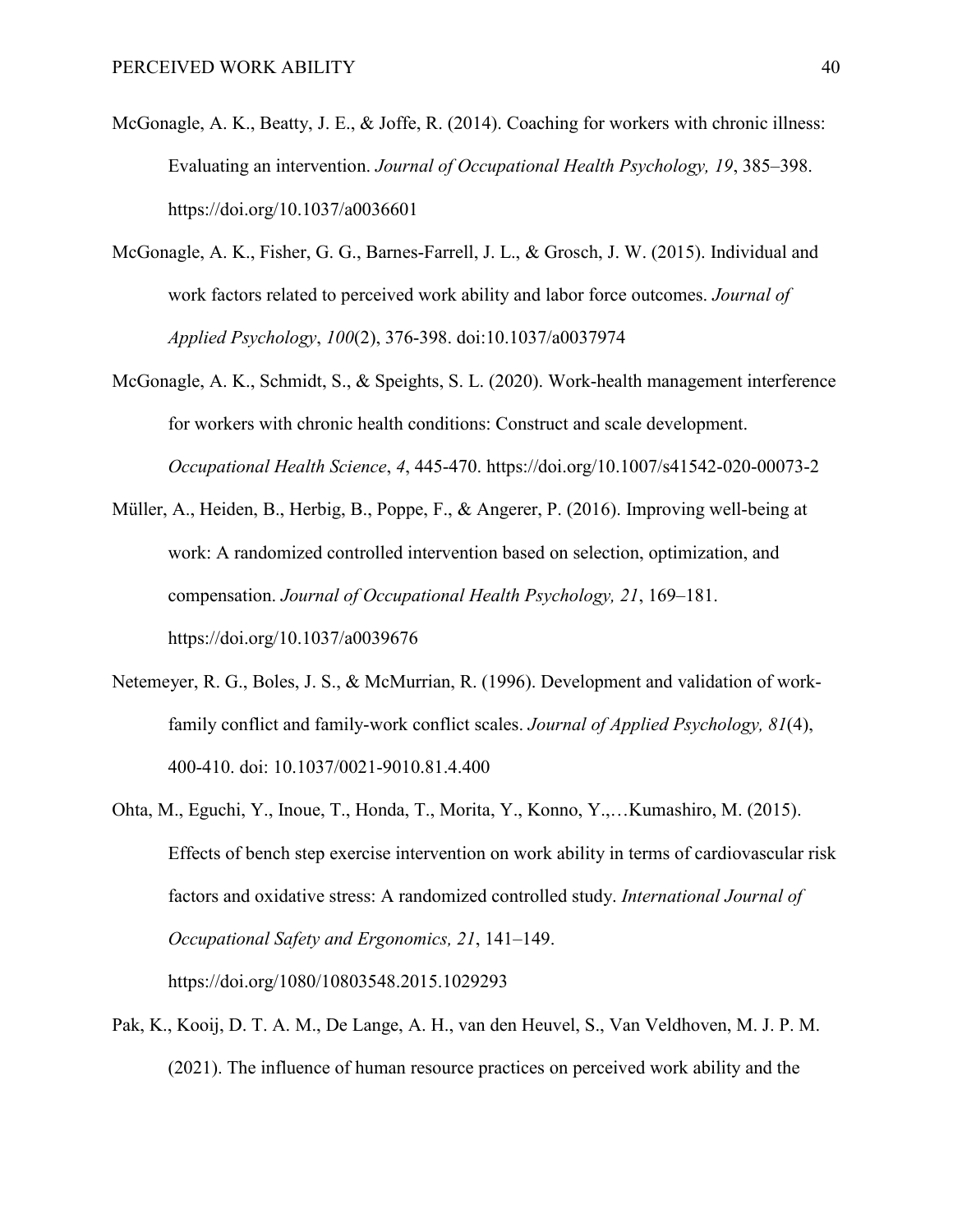preferred retirement age: A latent growth modelling approach. *Human Resource Management Journal, 31*(1), 311-325. https://doi.org/10.1111/1748-8583.12304

- Paolacci, G., & Chandler, J. (2014). Inside the Turk understanding Mechanical Turk as a student sample. *Current Directions in Psychological Science, 23*, 184-188. https://doiorg.librarylink.uncc.edu/10.1177/0963721414531598
- Paolacci, G., Chandler, J., & Ipeirotis, P. G. (2010). Running experiments on Amazon Mechanical Turk. *Judgment and Decision Making, 5*, 411–419.
- Pohjonen, T., & Ranta, R. (2001). Effects of worksite physical exercise intervention on physical fitness, perceived health status, and work ability among home care workers: five-year follow-up. *Preventive Medicine, 32*(6), 465-475. https://doi.org/10.1006/pmed.2001.0837
- Richards, K. A. R., & Hemphill, M. A. (2018). A practical guide to collaborative qualitative data analysis. *Journal of Teaching in Physical Education, 37*(2), 225-231. https://doi.org/10.1123/jtpe.2017-0084
- Roulin, N. (2015). Don't throw the baby out with the bathwater: Comparing data quality of crowdsourcing, online panels, and student samples. *Industrial and Organizational Psychology: Perspectives on Science and Practice, 8,* 190–196. DOI: 10.1017/iop.2015.24
- Sahlin, E., Ahlborg, G., Matuszczyk, J. V., & Grahn, P. (2014). Nature-based stress management course for individuals at risk of adverse health effects from work-related stress—effects on stress related symptoms, workability and sick leave. *International Journal of Environmental Research and Public Health*, *11*(6), 6586-6611. https://doi.org/10.3390/ijerph110606586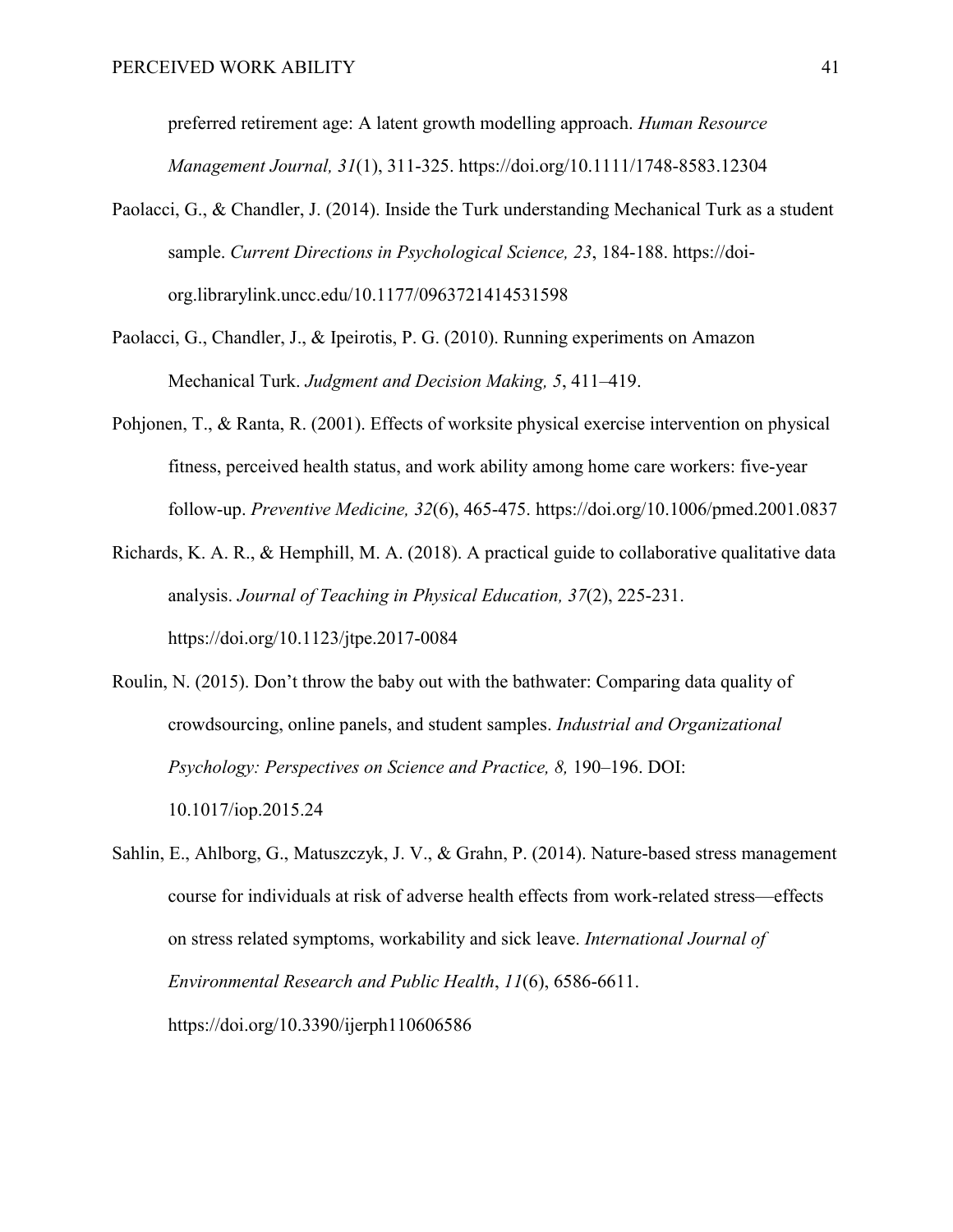Schaufeli, W. B., & Taris, T. W. (2014). A critical review of the job demands-resources model: Implications for improving work and health. In G.F. Bauer & O. Hämmig (Eds.), *Bridging occupational, organizational and public health* (pp. 43-68). Springer. https://doi.org/10.1007/978-94-007-5640-3\_4

Searle, B. J., & Auton, J. C. (2015). The merits of measuring challenge and hindrance appraisals. *Anxiety, Stress, & Coping*, *28*(2), 121-143. https://doi.org/10.1080/10615806.2014.931378

- Sell, L., Bultmann, U., Rugulies, R., Villadsen, E., Faber, A., & Sogaard, K. (2009). Predicting long-term sickness absence and early retirement pension from self-reported work ability. *International Archives of Occupational and Environmental Health, 82,* 1133 – 1138. https://doi.org/10.1007/s00420-009-0417-6
- Shifrin, N. V., & Michel, J. S. (2021). Flexible work arrangements and employee health: A metaanalytic review. *Work & Stress*, online first, DOI: 10.1080/02678373.2021.1936287
- Shapiro, D. N., Chandler, J., & Mueller, P. A. (2013). Using Mechanical Turk to study clinical populations. *Clinical Psychological Science, 1,* 213–220. https://doi.org/10.1177/2167702612469015
- Siegrist, J. (1996). Adverse health effects of high-effort/low-reward conditions. *Journal of Occupational Health Psychology, 1*, 27–41. doi: 10.1037//1076-8998.1.1.27
- Stallman, H. M. (2020). Health theory of coping. *Australian Psychologist*, *55*(4), 295-306. https://doi.org/10.1111/ap.12465
- Tavakoli-Fard, N., Mortazavi, S. A., Kuhpayehzadeh, J., & Nojomi, M. (2016). Quality of life, work ability and other important indicators of women's occupational health. International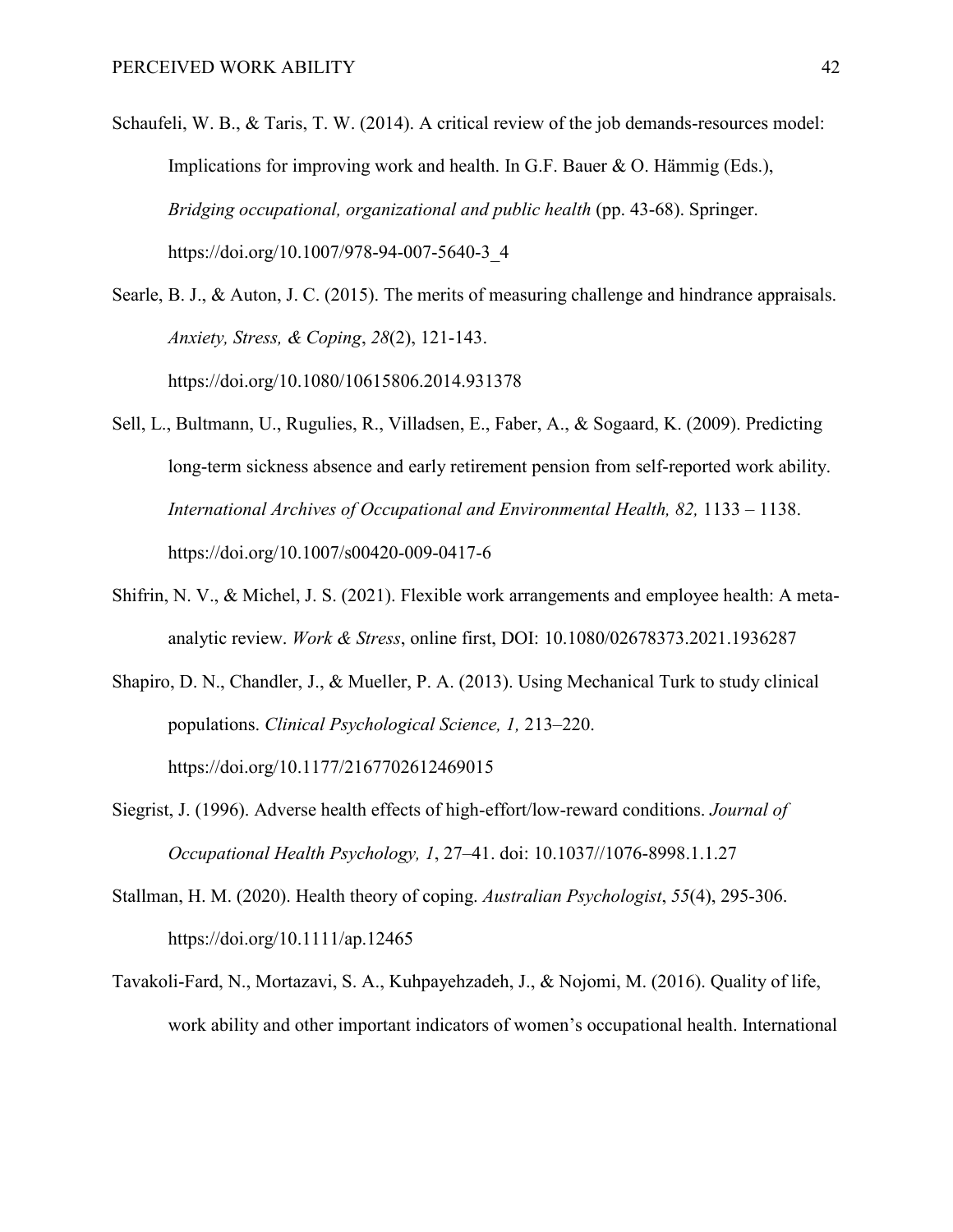*Journal of Occupational Medicine and Environmental Health, 29*(1), 77-84. Doi: 10.13075/ijomeh.1896.00329

Tracy, S. J. (2013). Qualitative research methods. *UK: Wiley-Blackwell*.

- von Thiele Schwarz, U., Lindfors, P., & Lundberg, U. (2008). Health-related effects of worksite interventions involving physical exercise and reduced workhours. *Scandinavian Journal of Work, Environment & Health, 34*, 179–188. https://doi.org/10.5271/sjweh.1227.
- Vuori, J., Toppinen-Tanner, S., & Mutanen, P. (2012). Effects of resource-building group intervention on career management and mental health in work organizations: randomized controlled field trial. *Journal of Applied Psychology, 97*, 273–286. doi:10.1037/a0025584
- Walker, E. J., Jackson, C. A., Egan, H. H., & Tonkin, M. (2015). Work ability and mental wellbeing among therapeutic prison officers. *Occupational Medicine, 65,* 549-551. doi:10.1093/occmed/kqv084.
- Walter, S. L., Seibert, S. E., Goering, D., & O'Boyle, E. H. (2019). A tale of two sample sources: Do results from online panel data and conventional data converge? *Journal of Business and Psychology, 34*(4), 425-452. https://doi.org/10.1007/s10869-018-9552-y
- Webster, J. R., Beehr, T. A., & Love, K. (2011). Extending the challenge-hindrance model of occupational stress: The role of appraisal. *Journal of Vocational Behavior*, *79*(2), 505- 516. https://doi.org/10.1016/j.jvb.2011.02.001
- Weigl, M., Muller, A., Hornung, S., Zacher, H., & Angerer, P. (2013). The moderating effects of job control and selection, optimization, and compensation strategies on the age–work ability relationship. *Journal of Organizational Behavior, 34*, 607-628. DOI: 10.1002/job.1810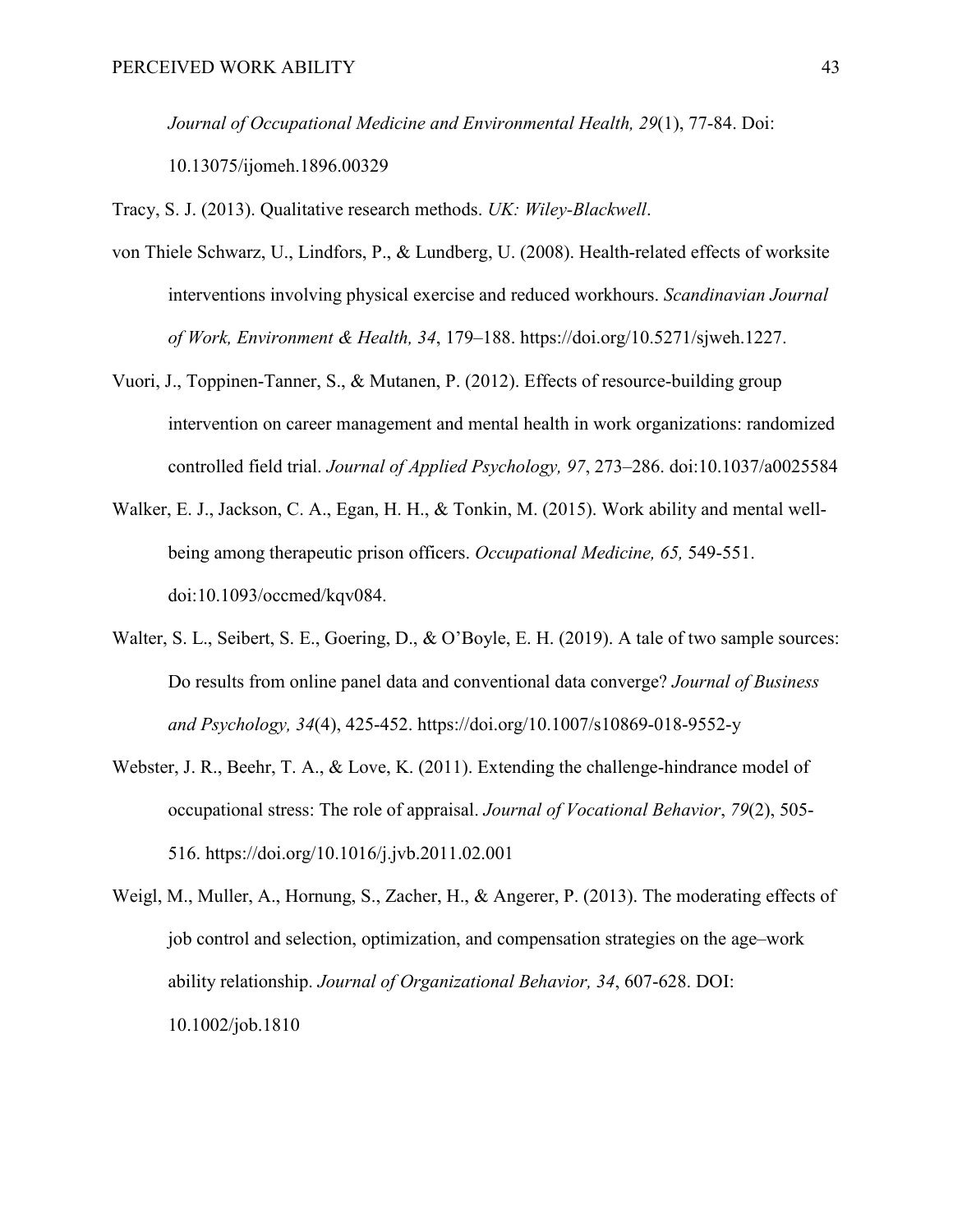- Woo, S. E., O'Boyle, E. H., & Spector, P. E. (2017). Best practices in developing, conducting, and evaluating inductive research. *Human Resource Management Review, 27*(2), 255- 264, http://dx.doi.org/10.1016/j.hrmr.2016.08.004
- Wu, S., Li, J., Wang, M., Wang, Z., & Li, H. (2006). Intervention on occupational stress among teachers in the middle schools in China. *Stress and Health*, 22(5), 329-336. https://doi.org/10.1002/smi.1108
- Zacher, H., Hacker, W., & Frese, M. (2016). Action regulation across the adult lifespan (ARAL): A metatheory of work and aging. *Work, Aging and Retirement, 2*(3), 286-306. https://doi.org/10.1093/workar/waw015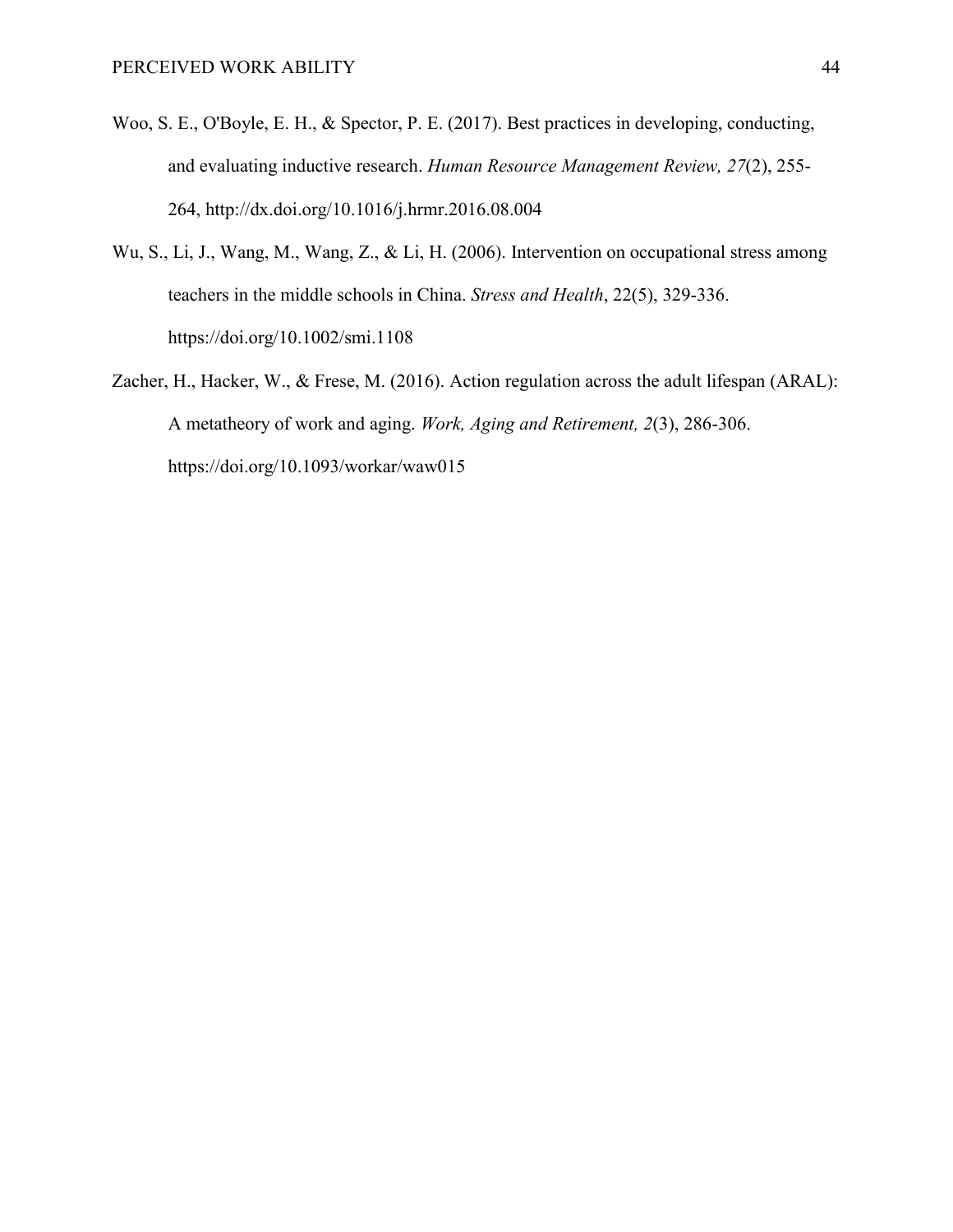# **Table 1**

*Participants' Industries and Chronic Health Conditions (frequencies and percent of sample)*

| <b>Industries</b>                                          |                         | $\frac{0}{0}$ |
|------------------------------------------------------------|-------------------------|---------------|
| Education, Training, and Library Occupations               | 36                      | 12.0          |
| Sales and Related Occupations                              | 34                      | 11.3          |
| Office and Administrative Support Occupations              | 33                      | 11.0          |
| <b>Management Occupations</b>                              | 29                      | 9.6           |
| Business and Financial Operations Occupations              | 22                      | 7.3           |
| <b>Computer and Mathematical Occupations</b>               | 20                      | 6.6           |
| Arts, Design, Entertainment, Sports, and Media Occupations | 18                      | 6.0           |
| Life, Physical, and Social Science Occupations             | 17                      | 5.6           |
| <b>Healthcare Support Occupations</b>                      | 15                      | 5.0           |
| Healthcare Practitioners and Technical Occupations         | 14                      | 4.7           |
| <b>Legal Occupations</b>                                   | 10                      | 3.3           |
| <b>Production Occupations</b>                              | 9                       | 3.0           |
| Food Preparation and Serving Related Occupations           | $\overline{7}$          | 2.3           |
| Installation, Maintenance, and Repair Occupations          | 7                       | 2.3           |
| Transportation and Material Moving Occupations             | 6                       | 2.0           |
| Architecture and Engineering Occupations                   | 5                       | 1.7           |
| Community and Social Service Occupations                   | 5                       | 1.7           |
| Personal Care and Service Occupations                      | $\overline{4}$          | 1.3           |
| Building and Grounds Cleaning and Maintenance Occupations  | 3                       | 1.0           |
| Farming, Fishing, and Forestry Occupations                 | $\overline{\mathbf{3}}$ | 1.0           |
| <b>Construction and Extraction Occupations</b>             | 3                       | 1.0           |
| Protective Service Occupations                             | $\mathbf{1}$            | 0.3           |
| <b>Chronic Health Conditions</b>                           |                         | $\frac{0}{0}$ |
| <b>Mental Health Condition</b>                             | 27                      | 9.0           |
| Cardiovascular Disorder                                    | 20                      | 6.6           |
| Autoimmune Disease                                         | 19                      | 6.3           |
| Musculoskeletal Disorder                                   | 16                      | 5.3           |
| Lung Disease                                               | 13                      | 4.3           |
| <b>Diabetes</b>                                            | 12                      | 4.0           |
| Arthritis                                                  | 10                      | 3.3           |
| <b>Gastrointestinal Disorder</b>                           | 10                      | 3.3           |
| Neurological Disorder                                      | 6                       | 2.0           |
| Other Chronic Health Condition                             | 12                      | 4.0           |

*Notes*.  $N = 301$ .  $f =$  frequency and % = percent of the total sample. Participants selected their industries from a list of 23 O\*NET-SOC codes. Participants self-reported their chronic health conditions by typing them into an open-ended survey question and the authors coded the responses to create categories.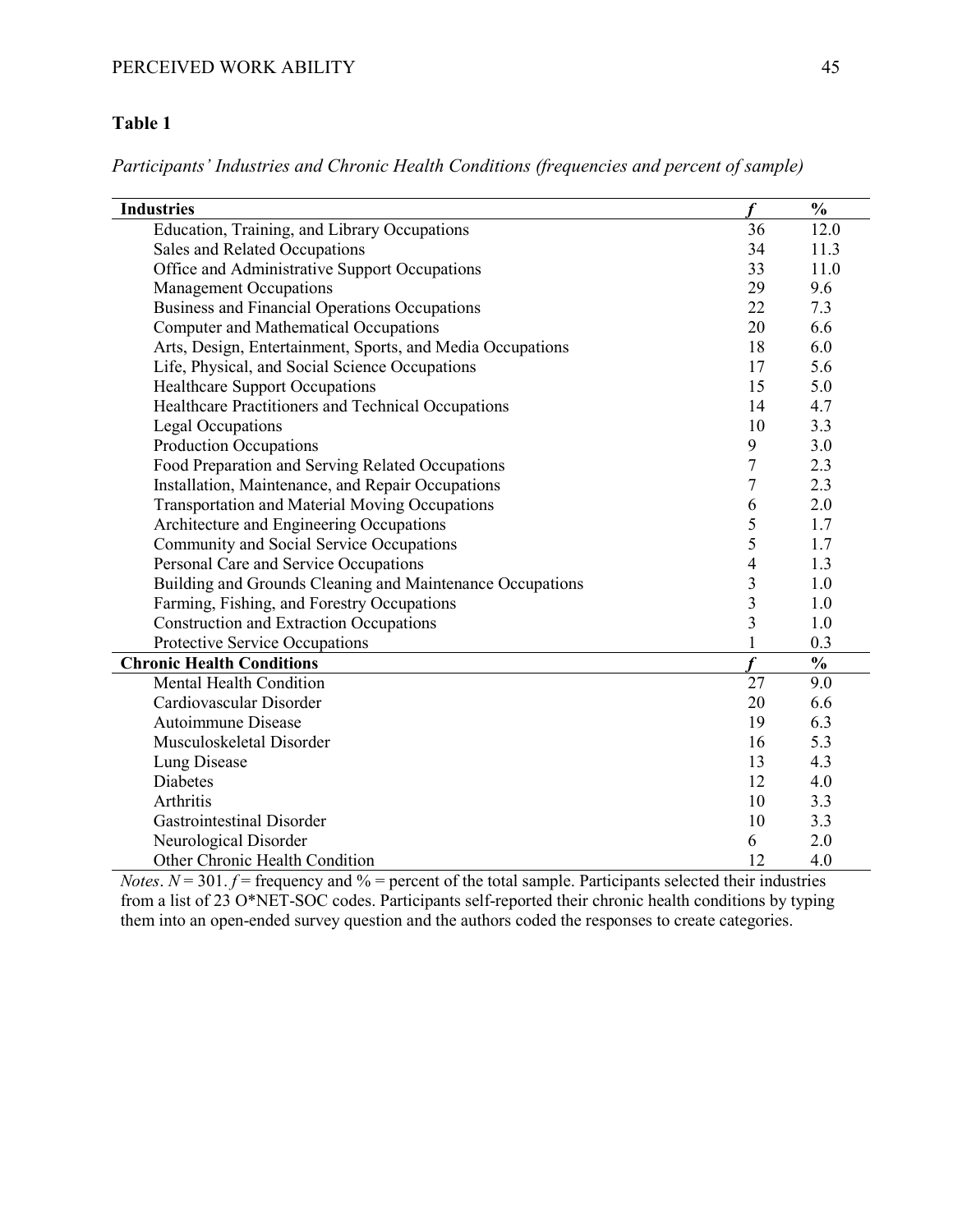# PERCEIVED WORK ABILITY 46

# **Table 2**

# *Question 1 Work ability Hindrances: Parent Codes, Sub-codes, Frequencies, Descriptions, and Examples*

| Parent Code (f) | Sub-code $(f)$                            | Description                                                                                                                                                      | <b>Example Response</b>                                                                                                                                                                                                                                                                                              |
|-----------------|-------------------------------------------|------------------------------------------------------------------------------------------------------------------------------------------------------------------|----------------------------------------------------------------------------------------------------------------------------------------------------------------------------------------------------------------------------------------------------------------------------------------------------------------------|
| Health $(222)$  |                                           | This parent code includes various health<br>conditions as hindrances to work ability.                                                                            |                                                                                                                                                                                                                                                                                                                      |
|                 | Chronic physical<br>health condition (84) | Ongoing physical health condition that<br>requires some form of management<br>and/or impairs function (e.g., rheumatoid<br>arthritis, asthma)                    | "I have relapsing multiple sclerosis, and I<br>occasionally have days where I cannot work due<br>to symptoms. Especially as Director, if I am<br>suffering from certain symptoms, I need to take a<br>day off."                                                                                                      |
|                 | Chronic mental<br>health condition (40)   | Ongoing mental health condition that<br>requires some form of management<br>and/or impairs function (e.g., depression,<br>addiction, PTSD)                       | "I suffer from depression and some days it is like I<br>am in a fog and it does make it difficult to<br>concentrate."                                                                                                                                                                                                |
|                 | Chronic pain (24)                         | Ongoing pain as a symptom, either in<br>addition to another specified chronic<br>health condition or on its own                                                  | " since I got hit by a carit is painful for me to<br>sit at a desk for long periods of time. I have to get<br>up frequently to either stand at my desk, or walk<br>around a bit, go somewhere to stretch my back,<br>neck, legs. A lot of employers do not understand<br>this because they can't "see" the injuries" |
|                 | Sleep problems (22)                       | Issues related to insomnia and/or poor<br>quality or quantity of sleep.                                                                                          | "I think my sleeping pattern is so off that I'm<br>usually half asleep at work and unable to focus<br>correctly on intelligence reports and phone call<br>details. I have to be very awake at work to make<br>sure I don't [miss] any small details."                                                                |
|                 | Feelings of stress or<br>burnout $(17)$   | Experience of acute or chronic stress,<br>burnout, or other reported mild mental<br>health issues that don't rise to the level<br>of a diagnosed mental illness. | "Currently feeling burnt out due excess of work<br>through first part of the year."                                                                                                                                                                                                                                  |
|                 | Chronic fatigue (12)                      | Ongoing fatigue as a symptom, either in<br>addition to another specified chronic<br>health condition or on its own                                               | "I frequently suffer from unexplained fatigue that<br>hinders my quality of work."                                                                                                                                                                                                                                   |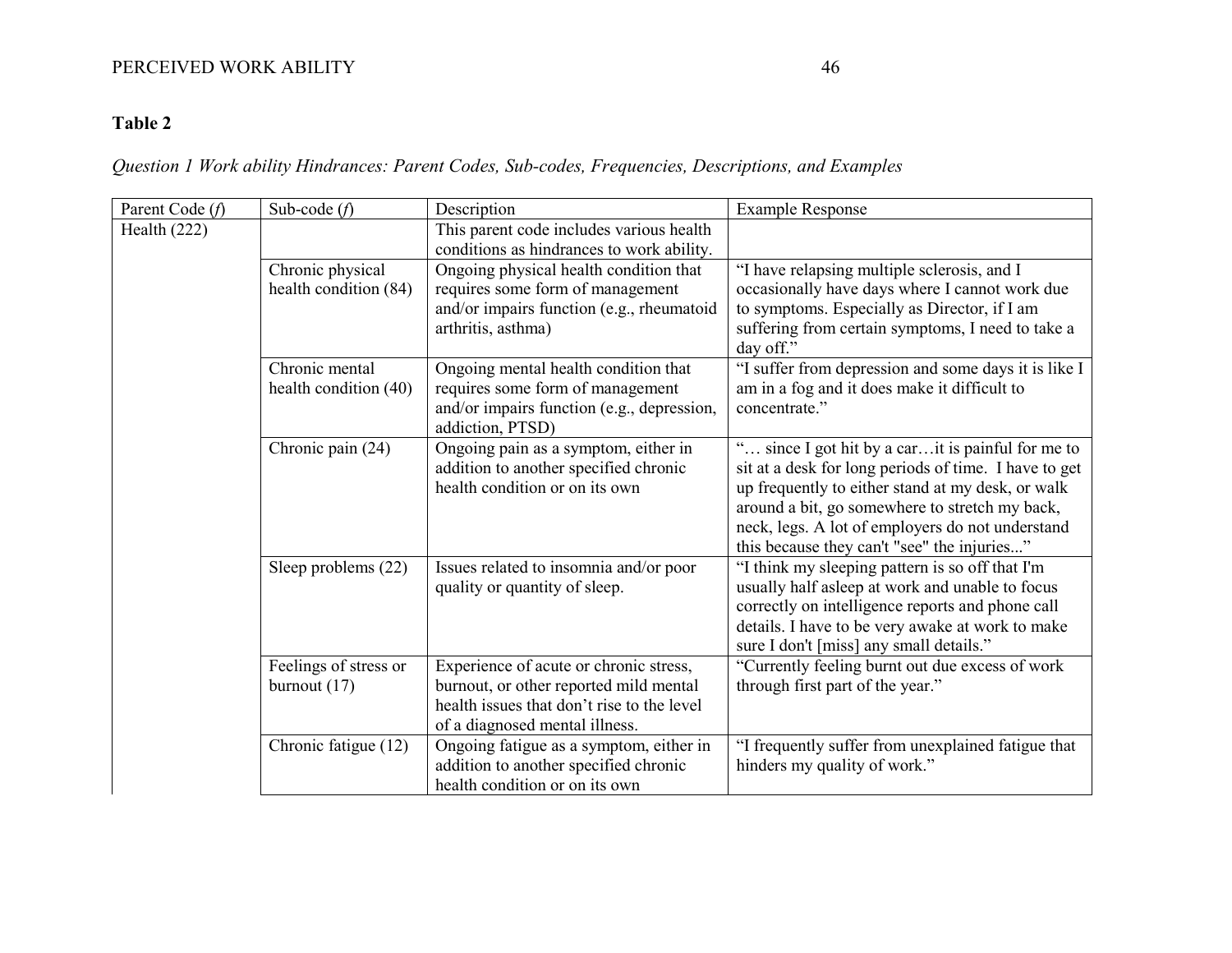|                  | Acute physical or   | Acute issue such as a cold, flu, having an | "I broke my ankle 6 months ago and had to be in a   |
|------------------|---------------------|--------------------------------------------|-----------------------------------------------------|
|                  | mental health       | injury that is expected to heal, or        | wheelchair/crutches. Now I'm walking again but      |
|                  | condition $(11)$    | temporarily having insomnia after a        | I'm not up to full speed yet so it does hinder my   |
|                  |                     | traumatic event                            | ability to get around the school quickly."          |
|                  | Pregnancy $(6)$     | The participant reports being pregnant or  | "The only thing that would slightly impede/hinder   |
|                  |                     | recently given birth                       | my work ability is that I am 6 months pregnant."    |
|                  | Aging $(6)$         | General comments about health-related      | "Nothing specific, just getting older in general,   |
|                  |                     | effects of aging that do not fit another   | sometimes having fatigue, mental cloudiness,        |
|                  |                     | health sub-code.                           | concentration problems."                            |
| Job Demands, and |                     | This parent code includes aspects of       |                                                     |
| Stressors (62)   |                     | work as hindrances to work ability.        |                                                     |
|                  | Social/Emotional    | Social and/or emotional demands that are   | "We deal with a lot of horribly sexually abused     |
|                  | Demands (13)        | not captured under "coworkers" or          | kids and sometimes it can be very very hard         |
|                  |                     | "supervisors" (e.g., dealing with          | mentally."                                          |
|                  |                     | customers or general social or emotional   |                                                     |
|                  |                     | demands)                                   |                                                     |
|                  | Supervisors (12)    | Issues with supervisors or managers        | "My work ability is also impeded when my            |
|                  |                     |                                            | supervisor pressures me to work faster when I am    |
|                  |                     |                                            | working as hard as I can on days when others are    |
|                  |                     |                                            | off sick."                                          |
|                  | Coworkers (11)      | Issues with coworkers or teammates         | "The only thing is I really dislike my team, so the |
|                  |                     |                                            | mental/social hurdle of having to interact with     |
|                  |                     |                                            | them on the daily is VERY tiring and distressing    |
|                  |                     |                                            | at times."                                          |
|                  | Time pressure $(6)$ | Too much work to do in too little time     | "I am sometimes overwhelmed by the amount of        |
|                  |                     |                                            | work I have to do and how little time I have to do  |
|                  |                     |                                            | $it.$ "                                             |
|                  | Lack of Resources   | Lacking necessary resources to optimally   | "The biggest factor to impact my work ability       |
|                  | (6)                 | do work (e.g., technology, staff)          | would be setbacks in resources that would come      |
|                  |                     |                                            | from outside sources. There are times where my      |
|                  |                     |                                            | boss will not provide a piece of technology or      |
|                  |                     |                                            | provide the financial back to complete certain      |
|                  |                     |                                            | projects."                                          |
|                  | Scheduling (4)      | Issues with scheduling work                | "Inconsistent schedule"                             |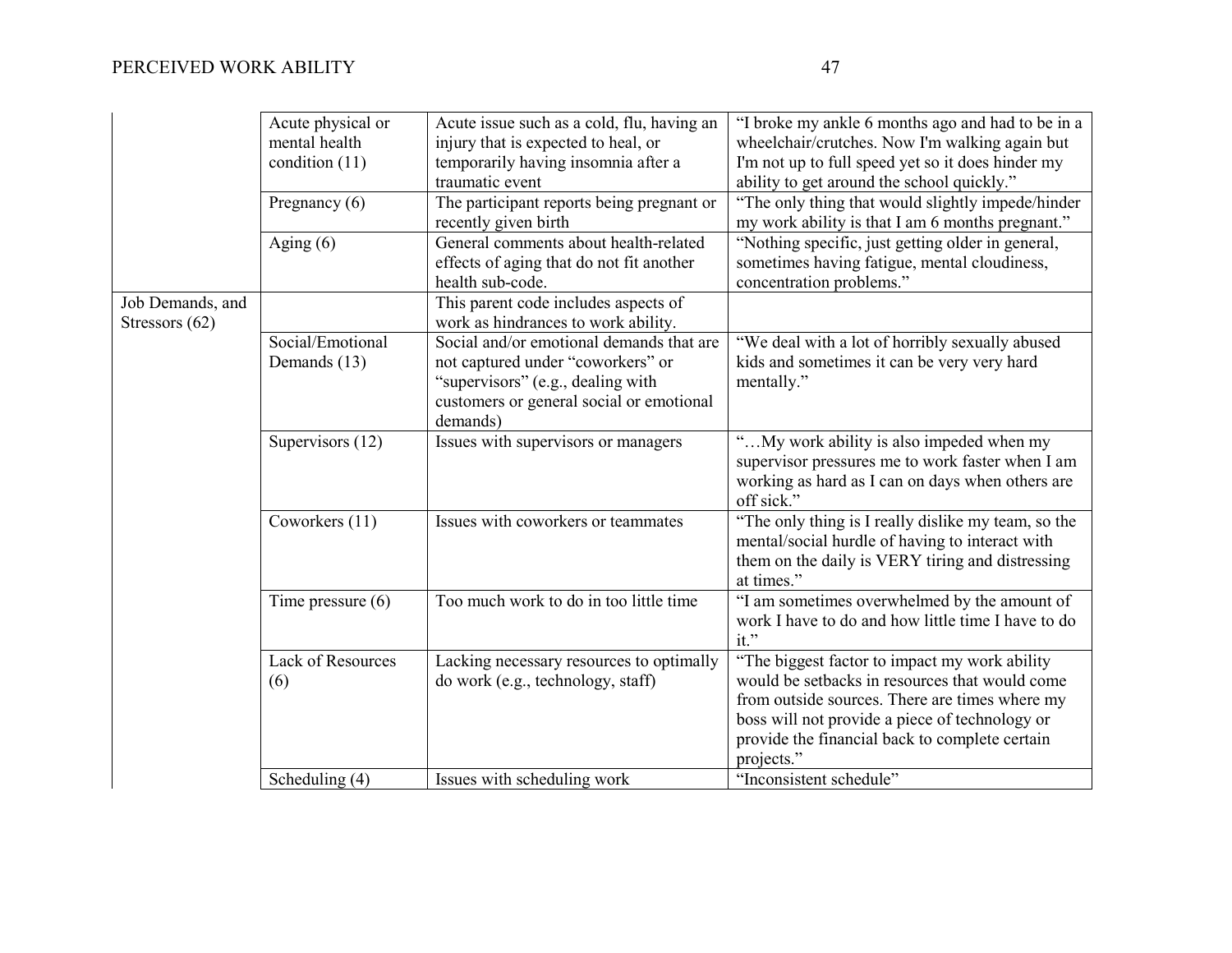|                                                    | Physical Demands<br>(4)              | Physically demanding aspects of work<br>that exceed participants' abilities.                                                                                                                             | "Although I work in an office, I sometimes have<br>to lift heavy boxes. I struggle with that because<br>my heart isn't 100%"                                                                                                                                                  |
|----------------------------------------------------|--------------------------------------|----------------------------------------------------------------------------------------------------------------------------------------------------------------------------------------------------------|-------------------------------------------------------------------------------------------------------------------------------------------------------------------------------------------------------------------------------------------------------------------------------|
|                                                    | Other Work<br>Characteristics (6)    | These included tediousness of work,<br>environment (heat), presence of safety<br>hazards, anticipated discrimination, and<br>bureaucracy                                                                 | "Handling of dangerous and volatile chemicals<br>using for experiments could hinder my work<br>ability"                                                                                                                                                                       |
| Family or Home<br>Life Demands /<br>Stressors (47) |                                      | This parent code includes aspects of<br>family or personal lives as hindrances to<br>work ability.                                                                                                       |                                                                                                                                                                                                                                                                               |
|                                                    | Children (17)                        | Issues directly related to child care or<br>other parenting issues                                                                                                                                       | "The only thing that hinders my work abilities are<br>my responsibilities as a parent to my autistic son."                                                                                                                                                                    |
|                                                    | Family issues or<br>obligations (11) | Family-related issues or obligations that<br>do not directly reference children or<br>dependent adults                                                                                                   | "I work from home so sometimes my family life<br>interferes with my ability to work right at that<br>moment.                                                                                                                                                                  |
|                                                    | Personal life -<br>unspecified $(7)$ | Issues referred to as general "personal<br>life" issues that do not identify a specific<br>issue or family member.                                                                                       | "Problems in my personal life sometimes enter<br>my mind and preoccupy me at work, which hinder<br>my efficiency at work."                                                                                                                                                    |
|                                                    | Dependent adults (4)                 | Issues stemming from dependent adult<br>care                                                                                                                                                             | "My mother has just been recently diagnosed with<br>dementia and I am having a difficult time<br>especially focusing on work because of this."                                                                                                                                |
|                                                    | Financial issues (4)                 | Issues related to personal finances                                                                                                                                                                      | "I am under a lot of stress due to my personal<br>financial situation and this sometimes affects my<br>ability to focus at work."                                                                                                                                             |
|                                                    | Other life demands<br>(4)            | Issues related to home purchasing and<br>renovation, volunteering, and work-<br>school conflicts.                                                                                                        | "The work schedule is pretty demanding and I<br>have tests and other things I prepare for outside<br>my job hours."                                                                                                                                                           |
| Other $(4)$                                        |                                      | This parent code includes other<br>hindrances to work ability that do not fit<br>into one of the other parent codes -<br>specifically, transportation issues (2) and<br>personality fit with the job (2) | "I am a very shy person, and that sometimes<br>interferes with my ability to provide clear<br>communication with others about what I need."<br>"I miss work whenever my car breaks down<br>because I only have one car and I do not have any<br>friends to drive me to work." |

*Note*. *N* = 301. *f* = frequency of the parent- or sub-code. Each participant response could contain multiple parent and sub-codes. Parent codes are listed in order from most to least frequent within each question; sub-codes are also listed this way within each parent code.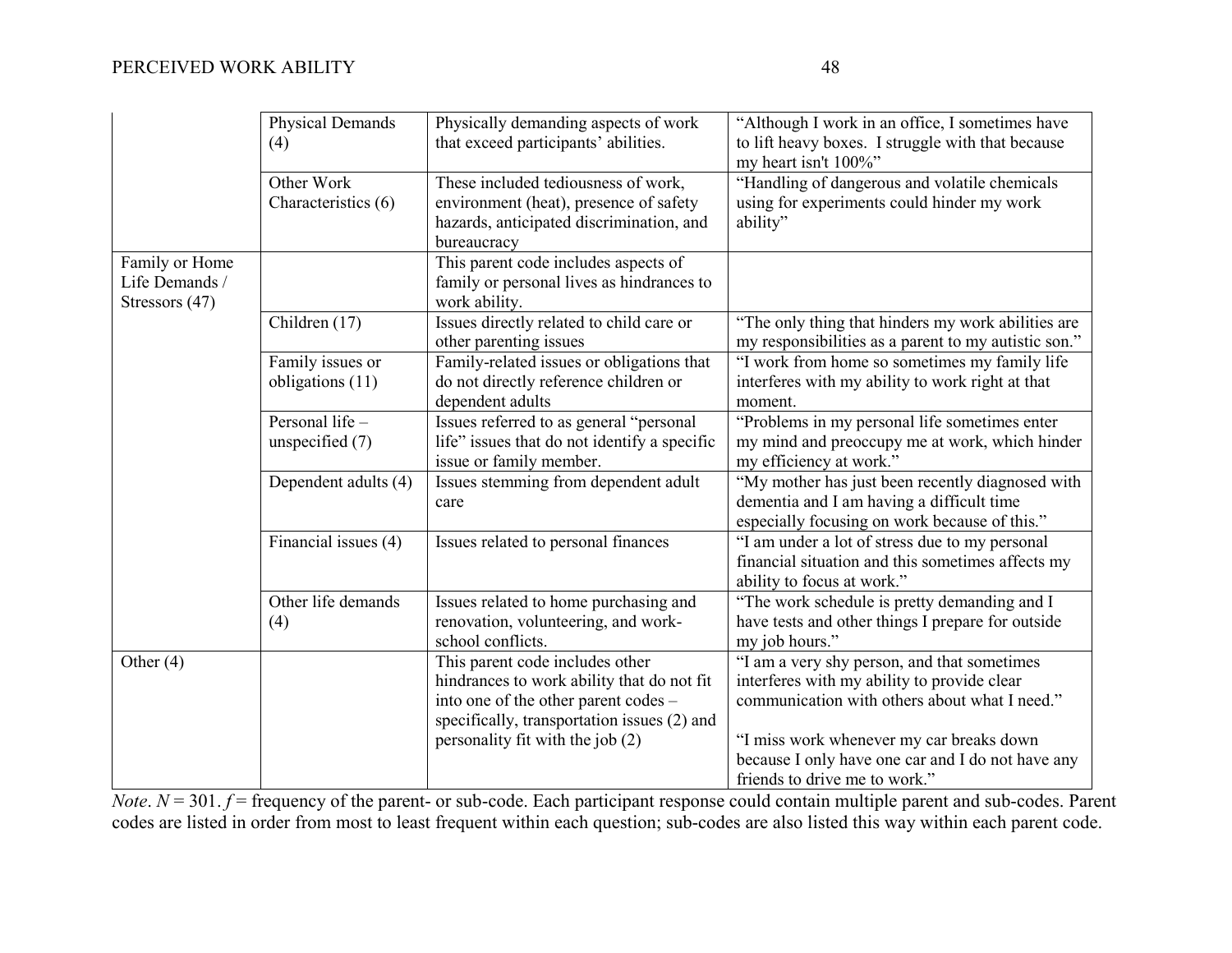# PERCEIVED WORK ABILITY 49

# **Table 3**

*Question 2 Individual Strategies to Maintain Work Ability: Parent Codes, Sub-codes, Frequencies, Descriptions, and Examples*

| Parent Code (f)    | Sub-code $(f)$              | Description                               | Example                                           |
|--------------------|-----------------------------|-------------------------------------------|---------------------------------------------------|
| Caring for Health/ |                             | This parent code includes strategies      |                                                   |
| Self Care (119)    |                             | related to health and self-care to        |                                                   |
|                    |                             | maintain work ability. This excludes      |                                                   |
|                    |                             | taking medication, which is in the        |                                                   |
|                    |                             | following parent code.                    |                                                   |
|                    | Exercise (42)               | Various forms of physical activity or     | "Working out regularly boosts my mood and         |
|                    |                             | movement (e.g., walking, strength         | makes it so that it is generally easier for me to |
|                    |                             | training, yoga)                           | fall asleep at an earlier time."                  |
|                    | Diet $(28)$                 | Introducing a healthier diet and/or       | "I have removed caffeine from diet and            |
|                    |                             | eliminating problematic foods or drinks   | resourced to more natural energy with high-       |
|                    |                             | (e.g., soda, alcoholic beverages)         | energy healthy snacks."                           |
|                    | Sleep $(20)$                | Getting adequate sleep and/or practicing  | "I try to get to bed by a certain time each       |
|                    |                             | good sleep hygiene                        | night."                                           |
|                    | Resting $(8)$               | Getting rest outside of work              | "I rest a lot in the afternoon after work."       |
|                    | Meditate (6)                | Meditating                                | "I try to calm myself with meditation in          |
|                    |                             |                                           | stressful situations"                             |
|                    | Attend medical appointments | Keeping up with medical appointments,     | "I make sure I keep up with appointments and      |
|                    | (5)                         | including physical therapy and            | keep my health in check."                         |
|                    |                             | psychological therapy                     |                                                   |
|                    | Other pain management (5)   | Other strategies besides the ones         | "Ice my back"                                     |
|                    |                             | mentioned above to manage pain.           |                                                   |
|                    | Stay hydrated (5)           | Staying hydrated                          | "I make sure I am hydrated, and that I keep a     |
|                    |                             |                                           | steady sense of focus by eating early and being   |
|                    |                             |                                           | prepared for the day ahead."                      |
| Assistive Devices, |                             | This parent code includes assistive       |                                                   |
| Substances, and    |                             | devices (e.g., canes to walk), substances |                                                   |
| Medication (60)    |                             | (e.g., caffeine), and/or medications to   |                                                   |
|                    |                             | maintain work ability.                    |                                                   |
|                    | Medications (34)            | This includes all medication (over the    | "I take about 4 aspirin so I can keep up my       |
|                    |                             | counter, "natural," and prescribed) to    | regular pace at work. I have also taken CBD oil   |
|                    |                             | help the worker maintain work ability     | to help with the pain."                           |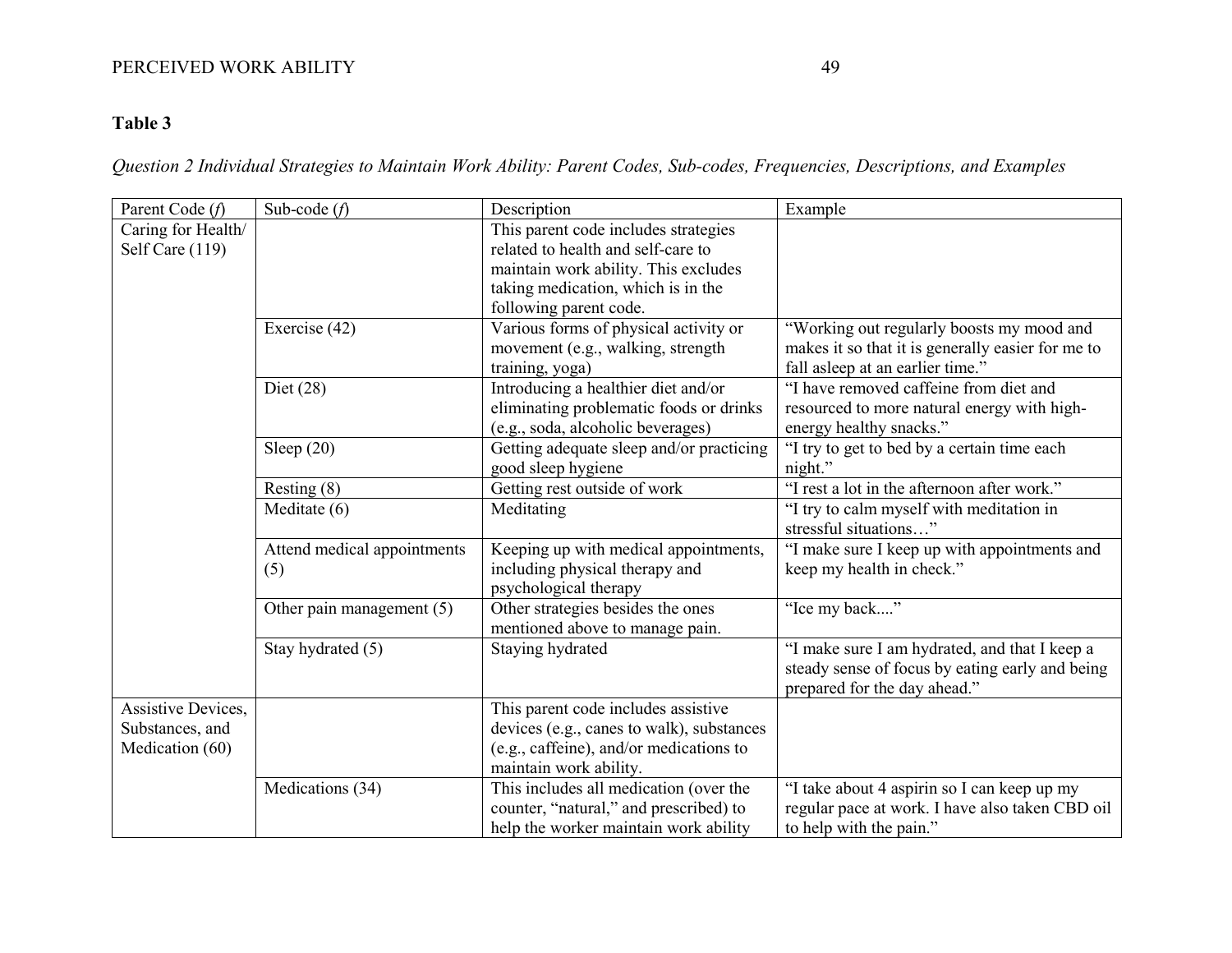|                               | Caffeine (18)                | This code is specifically for references<br>to caffeine (e.g., coffee, energy drinks)<br>as a substance to help work ability | "I will either bring energy drinks with me to<br>work to keep my energy levels going, or I will<br>in extreme circumstances, take caffeine pills,<br>so that I am in a more wired and active<br>mindset. I feel like without the caffeine, all I<br>can do is crash and burn."                                          |
|-------------------------------|------------------------------|------------------------------------------------------------------------------------------------------------------------------|-------------------------------------------------------------------------------------------------------------------------------------------------------------------------------------------------------------------------------------------------------------------------------------------------------------------------|
|                               | <b>Assistive Devices (8)</b> | These include devices, such as visual<br>aids, braces, and splints, to help aid<br>work ability                              | "I use a splint and have taught myself to type<br>with it on."                                                                                                                                                                                                                                                          |
| <b>Efficient Work</b><br>(56) |                              | This parent code includes strategies<br>related to working efficiently as a way<br>to maintain work ability.                 |                                                                                                                                                                                                                                                                                                                         |
|                               | Scheduling work (21)         | Mainly focused on scheduling work to<br>be done when one is able to optimally<br>function                                    | "Plan the work - Work the Plan. I have to plan<br>the work when I have the energy and then<br>make sure I complete the work before my<br>fatigue sets in."                                                                                                                                                              |
|                               | Organizing work (14)         | Mainly focused on organizing work to<br>enhance work ability                                                                 | "I am good at deciding what I need to do<br>versus what I want to do; I make list and check<br>off items as I complete them; I feel that I am<br>organized and maybe a little controlling to<br>ensure things are getting done."                                                                                        |
|                               | Productivity hacks (9)       | Mainly focused on specific tips or tricks<br>to help one maximize work ability                                               | "Things that I can do slowly or break into<br>segments, I do so. For example, rather than<br>verify my receipts and do my reports and<br>separation by payment type, I might separate<br>the types first, verify that all receipts are<br>present by type at another point, then verify at<br>another point and so on." |
|                               | Pace work carefully (4)      | Maintain a sustainable pace of work                                                                                          | "I try to pace myself to be sure that I can<br>complete all required tasks without<br>overexerting myself."                                                                                                                                                                                                             |
|                               | Other $(8)$                  | Other strategies for working efficiently<br>to maximize work ability, including<br>delegation and double checking work       | "I shut my door to keep people from talking to<br>me about things I don't care about."                                                                                                                                                                                                                                  |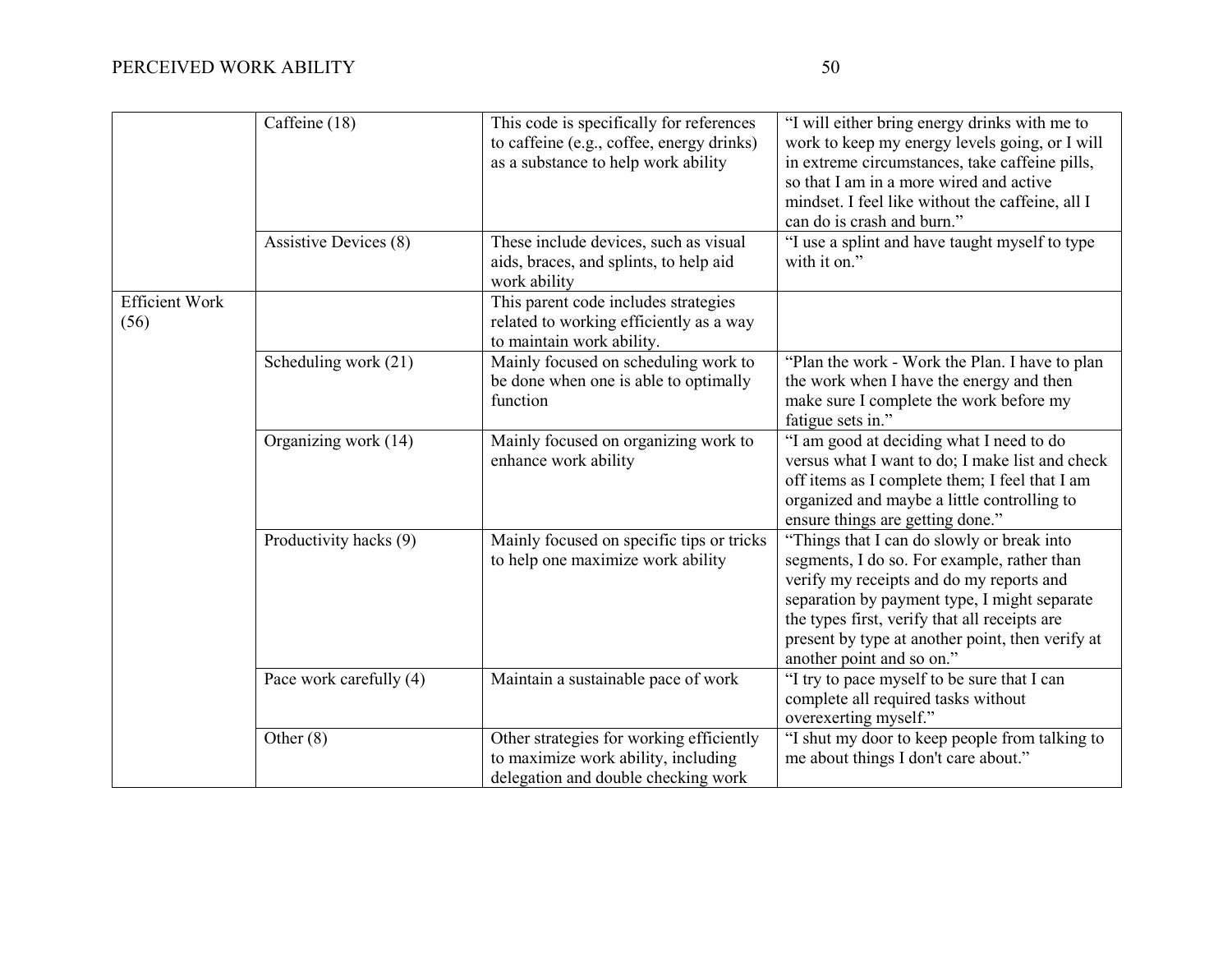| Coping/Stress   |                                | This parent code includes various                                             |                                                    |
|-----------------|--------------------------------|-------------------------------------------------------------------------------|----------------------------------------------------|
| Management      |                                | coping and/or stress management                                               |                                                    |
| Strategies (45) |                                | strategies to maintain work ability.                                          |                                                    |
|                 | Positive mindset/attitude (22) | This includes positive thinking,                                              | "I just try to always keep a positive attitude and |
|                 |                                | including reframing the situation to see                                      | just keep going. It's amazing how much having      |
|                 |                                | things in a more positive way                                                 | a good attitude can help you juggle things."       |
|                 | Disengaging (7)                | Disengaging from work or from people                                          | "Try to ignore my team members, listen to          |
|                 |                                | at work to manage stress                                                      | music, stay silent and don't engage when I don't   |
|                 |                                |                                                                               | want to talk."                                     |
|                 | Breathing, meditation, prayer  | This includes breathing exercises,                                            | "I try to make time to meditate during the day     |
|                 | (5)                            | mediation, prayer, and using music to                                         | at least a couple of times a week."                |
|                 |                                | regulate emotion                                                              |                                                    |
|                 | Getting social support (5)     | Engaging with others socially at work to                                      | "I talk to teachers in my department -- for        |
|                 |                                | manage stress                                                                 | curriculum and teaching ideas, but also as a       |
|                 |                                |                                                                               | critical venting opportunity."                     |
|                 | Other $(6)$                    | This includes general "stress                                                 | "I take medication and use basic coping            |
|                 |                                | management" or "coping" responses                                             | methods taught to me by a BCT therapist."          |
| Breaks/Recovery |                                | This parent code includes taking breaks                                       |                                                    |
| (40)            |                                | and/or finding ways to get away from                                          |                                                    |
|                 |                                | work in order to maintain work ability.<br>Active breaks include, for example | "Yes, get up, stand instead of sit, stretch, on    |
|                 | Taking active breaks (17)      | walking, standing, and/or stretching                                          | breaks I take short walks to work out the          |
|                 |                                |                                                                               | "kinks" as I call them."                           |
|                 | Taking restful breaks (17)     | Restful breaks are those in which the                                         | "Try to calm down during work. Take more           |
|                 |                                | worker focuses on relaxing and/or                                             | breaks when needed and relax right after work      |
|                 |                                | disengaging from work                                                         | is over for a bit to "calm" down."                 |
|                 | Other $(6)$                    | Other types of breaks or general breaks                                       | "I try to focus by tuning others out and taking    |
|                 |                                | wherein the activity is not specified                                         | regular breaks (same time each day)."              |
| Work-Life       |                                | This parent code includes strategies                                          |                                                    |
| Strategies (35) |                                | related to work-life balance as a way to                                      |                                                    |
|                 |                                | maintain work ability.                                                        |                                                    |
|                 | Work-life boundaries (15)      | Maintaining strong boundaries between                                         | "I try to focus just on the task at hand and not   |
|                 |                                | work and non-work life                                                        | deal with my personal issues even when I'm at      |
|                 |                                |                                                                               | break because then my emotions follow me           |
|                 |                                |                                                                               | back after break. I also wear a rubber band to     |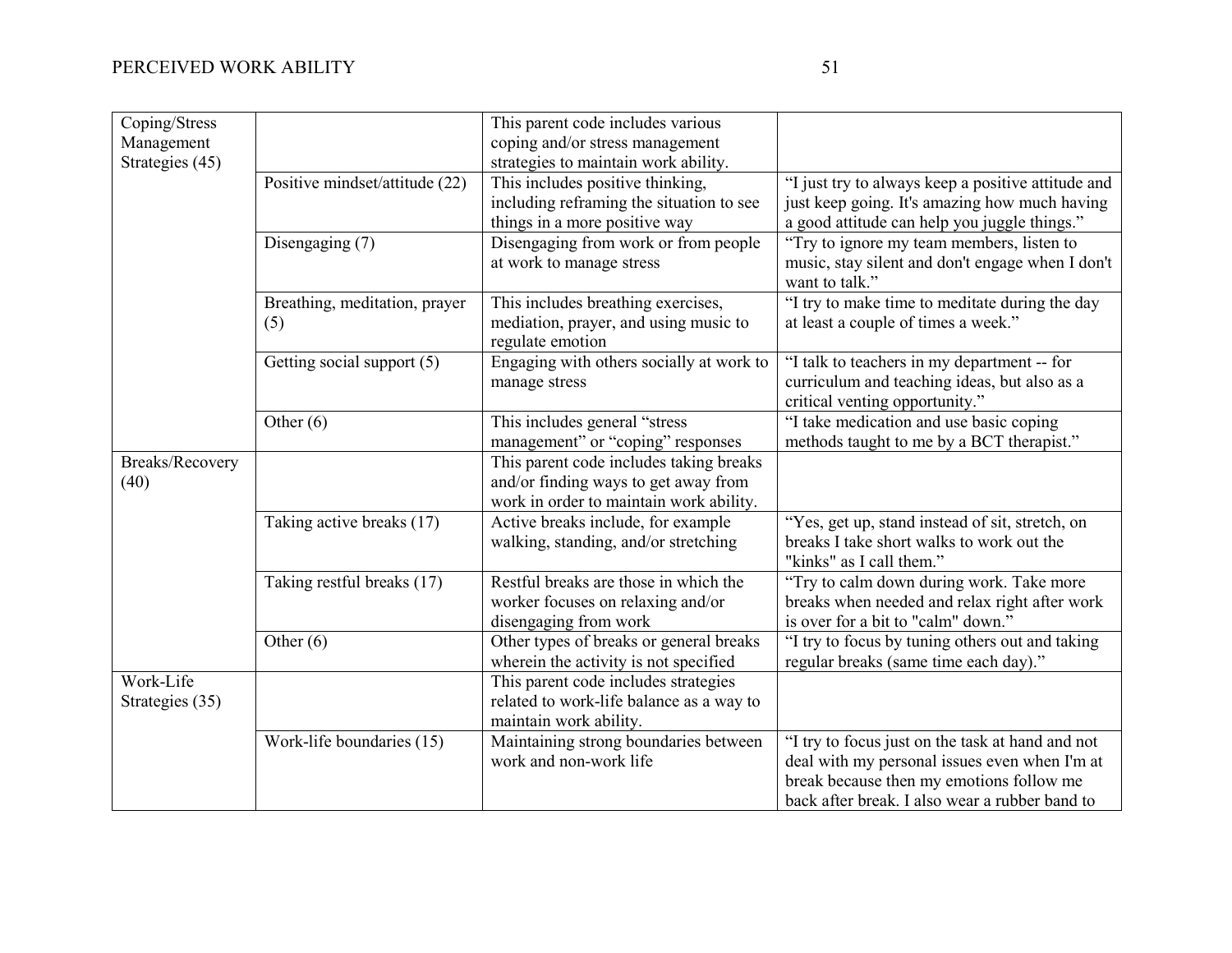|                  |                              |                                                                                      | snap on my wrist if I find myself getting caught                                            |
|------------------|------------------------------|--------------------------------------------------------------------------------------|---------------------------------------------------------------------------------------------|
|                  |                              |                                                                                      | up in my own life instead of my work."                                                      |
|                  | Time of $f(9)$               | Taking time off, whether paid or unpaid                                              | "Utilize vacation and all sick time when                                                    |
|                  |                              |                                                                                      | needed. Some days its just for mental health"                                               |
|                  | Outside fun $(3)$            | Hobbies and other activities outside                                                 | "I enjoy my free time and focus on hobbies and                                              |
|                  |                              | work                                                                                 | things that make me happy so that I'm not                                                   |
|                  |                              |                                                                                      | stressed out and not wanting to go to work.                                                 |
|                  |                              |                                                                                      | Keeping happy outside of work helps me be a                                                 |
|                  |                              |                                                                                      | good employee at work."                                                                     |
|                  | Use flex-time and flex-place | Using flexibility to help maintain work                                              | "I perform a lot of work in off-hours and off-                                              |
|                  | (5)                          | ability                                                                              | site via mobile technology."                                                                |
|                  | Use support $(3)$            | Using support from friends or family to                                              | "Some strategies I personally use to maintain                                               |
|                  |                              | help with work-life issues in order to                                               | my current level of work ability is to try to                                               |
|                  |                              | maintain work ability                                                                | always have a back up when emergencies                                                      |
|                  |                              |                                                                                      | occur, whether it is someone to tend to my                                                  |
|                  |                              |                                                                                      | children or someone to cover for me at work."                                               |
| Focusing on work |                              | This parent code includes strategies                                                 | "I try to close my mind off from other thoughts                                             |
| (31)             |                              | related to staying engaged and focused                                               | and just [immerse] myself in the work I'm                                                   |
|                  |                              | at work – in general or on the task at                                               | doing."                                                                                     |
|                  |                              | hand - in order to maintain work ability.                                            |                                                                                             |
| Nothing/N/A (23) |                              | This code reflects participants who said                                             | "No strategies. I just work. It works out. I do                                             |
|                  |                              | they do not use any strategies to                                                    | my job well."                                                                               |
|                  |                              | maintain their work ability.                                                         |                                                                                             |
| Keep pushing     |                              | This parent code includes strategies                                                 | "I just continue doing my job in spite of the                                               |
| through $(16)$   |                              | related to "powering through" work or                                                | pain from my injury."                                                                       |
|                  |                              | "toughing it out."                                                                   |                                                                                             |
| Job Skills,      |                              | This parent code includes ways to                                                    | "The most effective strategy I employ is going<br>outside my work to utilize and assimilate |
| Training (11)    |                              | increase job skills and/or training or use<br>job crafting to maintain work ability. | information and skills that would allow me to                                               |
|                  |                              |                                                                                      | be more effective at my job. This may mean a                                                |
|                  |                              |                                                                                      | simple program course, and obtaining learning                                               |
|                  |                              |                                                                                      | materials for a process that would be more                                                  |
|                  |                              |                                                                                      | effective in the current duties I am provided."                                             |
|                  |                              |                                                                                      |                                                                                             |

*Note*. *N* = 301. *f* = frequency of the parent- or sub-code. Each participant response could contain multiple parent and sub-codes. Parent codes are listed in order from most to least frequent within each question; sub-codes are also listed this way within each parent code.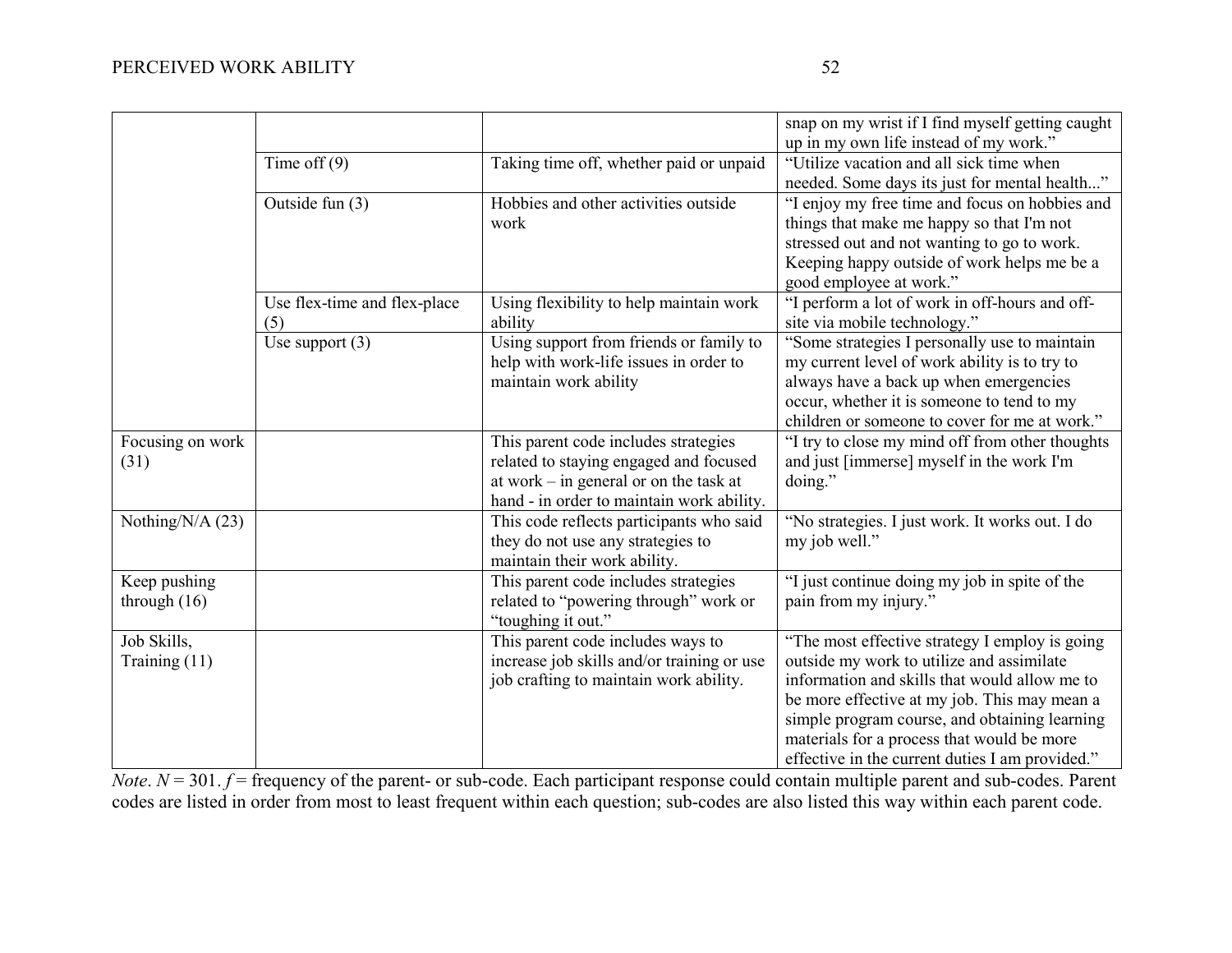# PERCEIVED WORK ABILITY 53

# **Table 4**

*Question 3 Ways That Employers Support Workers' Work Ability: Parent Codes, Sub-Codes, Frequencies, Descriptions, and Examples*

| Parent Code (f)             | Sub-code $(f)$                               | Description                                                                                                                                                                                                                       | Example                                                                                                                                                                                                                                                                                                                                       |
|-----------------------------|----------------------------------------------|-----------------------------------------------------------------------------------------------------------------------------------------------------------------------------------------------------------------------------------|-----------------------------------------------------------------------------------------------------------------------------------------------------------------------------------------------------------------------------------------------------------------------------------------------------------------------------------------------|
| Nothing/N/A (89)            |                                              | This code reflects participants who said their<br>current employer does not do anything to aid                                                                                                                                    | "There aren't any special processes or<br>considerations that facilitate my ability to do my                                                                                                                                                                                                                                                  |
|                             |                                              | their work ability.                                                                                                                                                                                                               | work."                                                                                                                                                                                                                                                                                                                                        |
| Flexibility (85)            |                                              | This parent code includes employers and/or<br>managers giving workers flexibility which<br>aids their work ability                                                                                                                |                                                                                                                                                                                                                                                                                                                                               |
|                             | Flex-time $(45)$                             | Flexibility in scheduling work (timing of<br>work)                                                                                                                                                                                | "allows me to come in late on bad pain days and<br>whenever I have a sleepless night. watches my<br>station when I need to rest or reset a joint. steps in<br>to help me focus when I start to have an anxiety<br>attack [and] allows me to work late after my shift<br>to finish tasks I couldn't focus on with typical<br>restaurant chaos" |
|                             | Flex-place $(27)$                            | Flexibility in location of work                                                                                                                                                                                                   | "My employer is very good about letting me work<br>remotely. They are understanding of my family<br>obligations and they know and appreciate that I<br>still get my work done fast and at a high level."                                                                                                                                      |
|                             | Time off or breaks<br>without penalty $(11)$ | Being able to leave work or miss work<br>without penalty or take extra breaks from<br>work (this excludes paid time off, which is<br>coded under Other Job Resources - Benefits).                                                 | "If the pain becomes out of control the company<br>will allow me to leave without punishment. I just<br>lose hours."                                                                                                                                                                                                                          |
|                             | General flexibility or<br>unspecified $(2)$  | Flexibility that is not captured by the<br>aforementioned codes                                                                                                                                                                   | "I have some flexibility in my job. I've been there<br>a long time, and the managers and staff trust that I<br>have their best interests in mind and that I will<br>complete projects."                                                                                                                                                       |
| Other Job<br>Resources (73) |                                              | This parent code reflects participants who<br>stated that their employer provides them with<br>resources that aid their work ability. This<br>excludes support, job control, and flexibility,<br>which are separate parent codes. |                                                                                                                                                                                                                                                                                                                                               |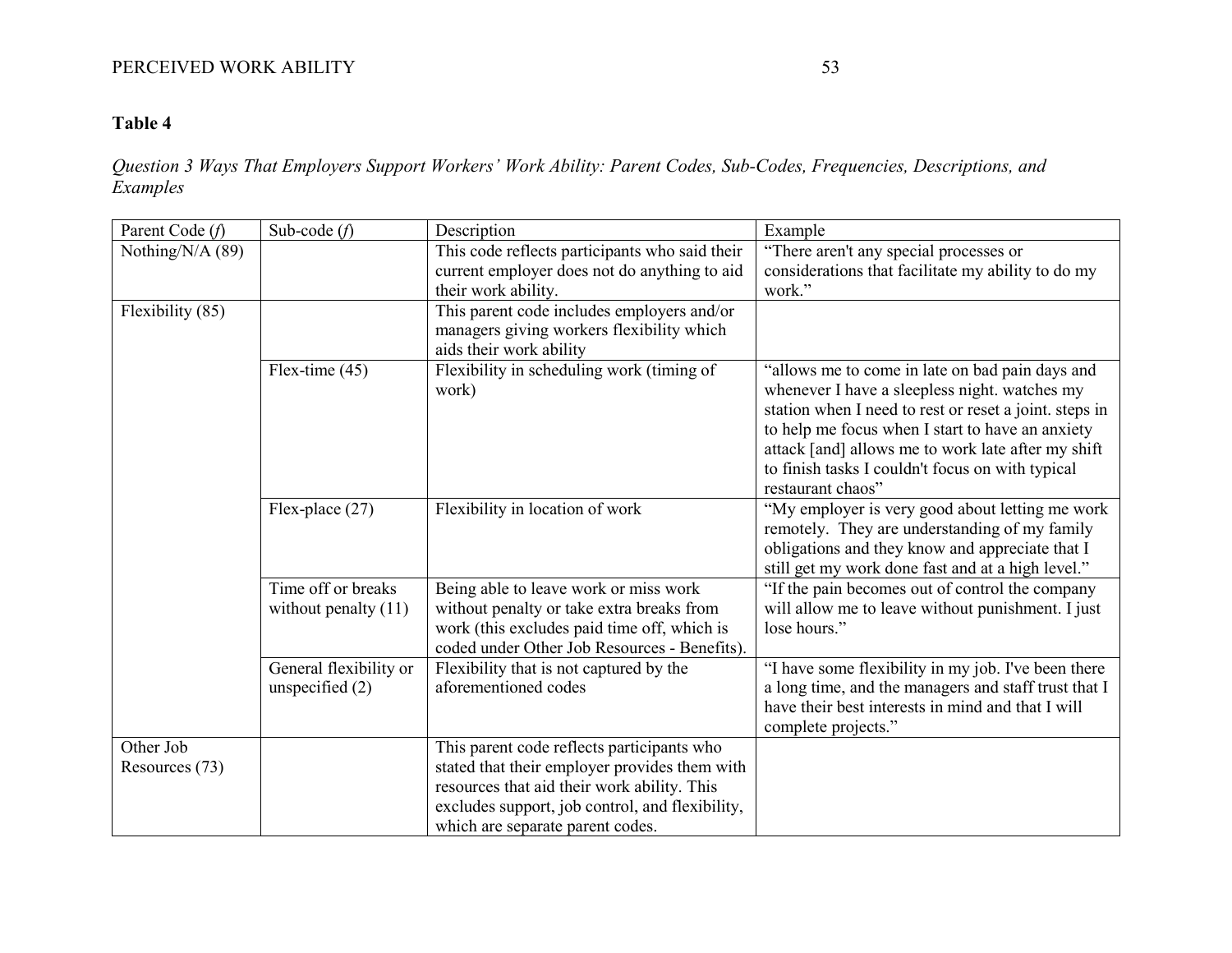|              | Benefits (36)                        | Benefits that are important to work ability;<br>e.g., health insurance, paid time off/vacation<br>time, and an EAP                                 | "My current employer offers paid time off and<br>discounts at gyms so that I can stay in shape<br>mentally and physically."                                                                                                                                                                           |
|--------------|--------------------------------------|----------------------------------------------------------------------------------------------------------------------------------------------------|-------------------------------------------------------------------------------------------------------------------------------------------------------------------------------------------------------------------------------------------------------------------------------------------------------|
|              | Job modifications<br>(12)            | Employer modifies job or provide<br>accommodations to help work ability                                                                            | "After a particularly bad patch my employers also<br>assigned me part-time assistants from other<br>departments who were looking for extra hours.<br>They are essentially on call and I can use them to<br>make sure tasks are taken care of if they involve<br>things likely to provoke my anxiety." |
|              | Skills training or<br>development(8) | The employer provides opportunities for<br>training or development.                                                                                | "Yes, we have semi-annual training meetings.<br>Vendors come in and keep us up to date with new<br>technologies and current trends they are seeing.<br>We also have weekly conference calls and<br>webinars."                                                                                         |
|              | Ergonomic work<br>setups $(6)$       | Equipment that is suited to the workers'<br>needs                                                                                                  | "Two years ago, all employees at my workplace<br>were required to meet with an ergonomic<br>consultant; as a result, I was allowed to get a new<br>office chair and a footrest in order to work more<br>comfortably."                                                                                 |
|              | Equipment and tools<br>(6)           | This includes various tangible resources<br>necessary to successfully work                                                                         | "They make sure we have all the materials we<br>need in the field to stay successful in demoing our<br>products to increase sales."                                                                                                                                                                   |
|              | Caffeine (5)                         | Employer provides caffeinated beverages,<br>which helps workers maintain work ability                                                              | "My employer provides us with free caffeine, in<br>the form of tea, coffee and soda, which helps me<br>maintain my current work ability."                                                                                                                                                             |
| Support (41) |                                      | This parent code reflects participants who<br>stated that their employer (or others) provide<br>them with support that aids their work<br>ability. |                                                                                                                                                                                                                                                                                                       |
|              | <b>Supervisor Support</b><br>(29)    | Supervisors providing workers socio-<br>emotional, feedback-oriented, instrumental,<br>and/or structural support to help work ability              | "My boss is very understanding of the situation<br>and he allows me to do what is necessary for my<br>health."                                                                                                                                                                                        |
|              | Coworkers (9)                        | Coworkers providing support that helps work<br>ability                                                                                             | "Also I have problems lifting sometimes due to<br>a physical injury but it is never a problem because<br>my coworkers understand and are more then<br>happy to help."                                                                                                                                 |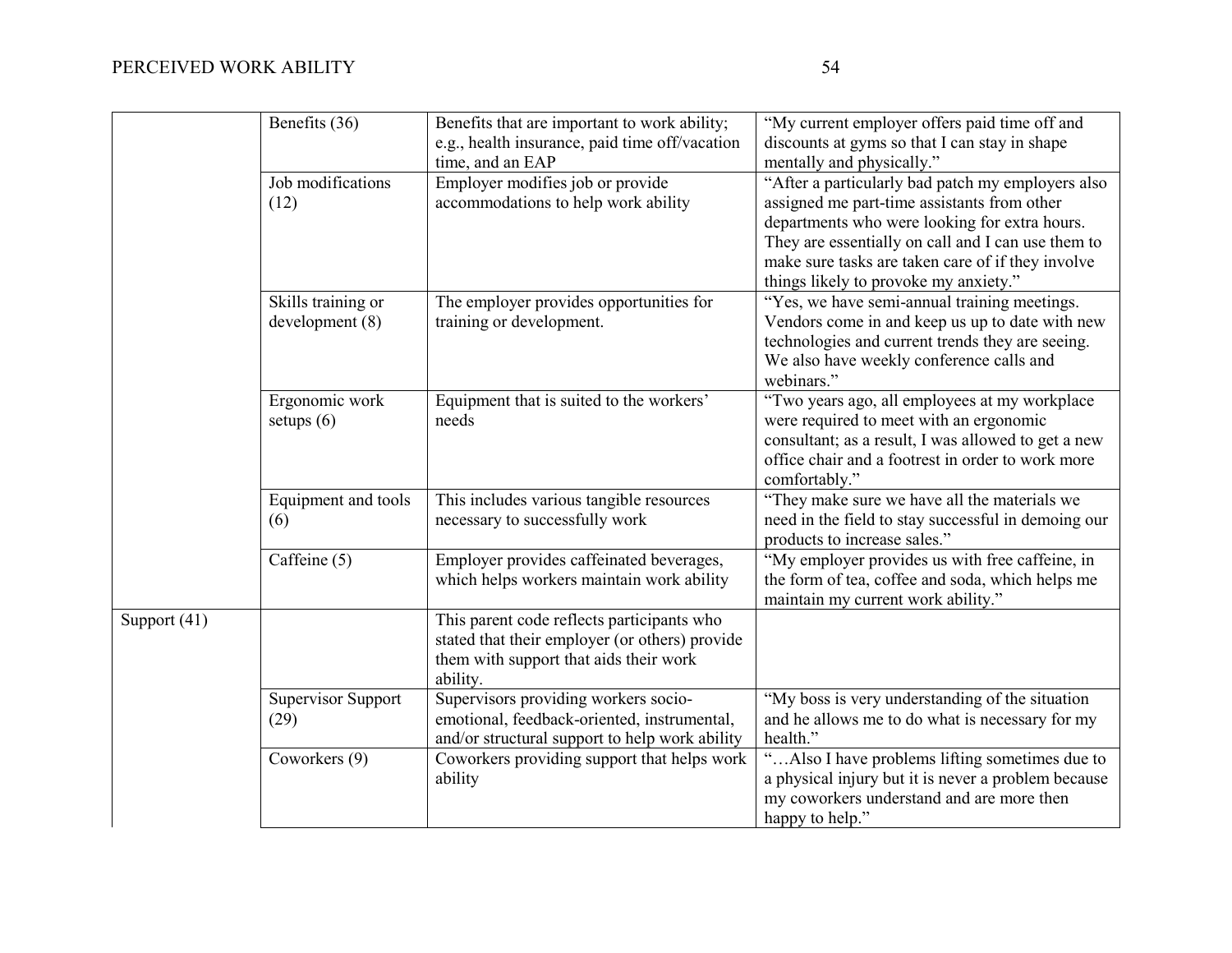|                  | Other general support | General support that is unspecified in terms   | " So far, people at my place of employment are    |
|------------------|-----------------------|------------------------------------------------|---------------------------------------------------|
|                  | (3)                   | of the source.                                 | understanding and supportive.                     |
| Job              |                       | This code is for participants who say that     | "The fact that my employer trusts me to do my job |
| Control/Autonomy |                       | having control over their work (leeway,        | well and therefore leaves me alone helps me       |
| (29)             |                       | ability to do it as they wish, they can make   | concentrate during difficult times."              |
|                  |                       | decisions about how work is done, ability to   |                                                   |
|                  |                       | take breaks as needed) is helpful for their    |                                                   |
|                  |                       | work ability.                                  |                                                   |
| Manageable Work  |                       | This parent code reflects participants who     | "My job has a decent level of work/life balance,  |
| (14)             |                       | stated that their employer provides them with  | which allows me to stay grounded and sane."       |
|                  |                       | a workload and/or a work environment that is   |                                                   |
|                  |                       | manageable and/or low stress                   |                                                   |
| Other $(6)$      |                       | This code is used when a participant states    | "Constant communication via email and just day    |
|                  |                       | something their employer does to help their    | to day conversation."                             |
|                  |                       | work ability that doesn't fit any of the other |                                                   |
|                  |                       | categories, including effective                |                                                   |
|                  |                       | communication $(2)$ , banning perfumes $(1)$ , |                                                   |
|                  |                       | having staff parties (1), becoming self-       |                                                   |
|                  |                       | employed $(1)$ , and keeping up pressure $(1)$ |                                                   |

*Note*. *N* = 301. *f* = frequency of the parent- or sub-code. Each participant response could contain multiple parent and sub-codes. Parent codes are listed in order from most to least frequent within each question; sub-codes are also listed this way within each parent code.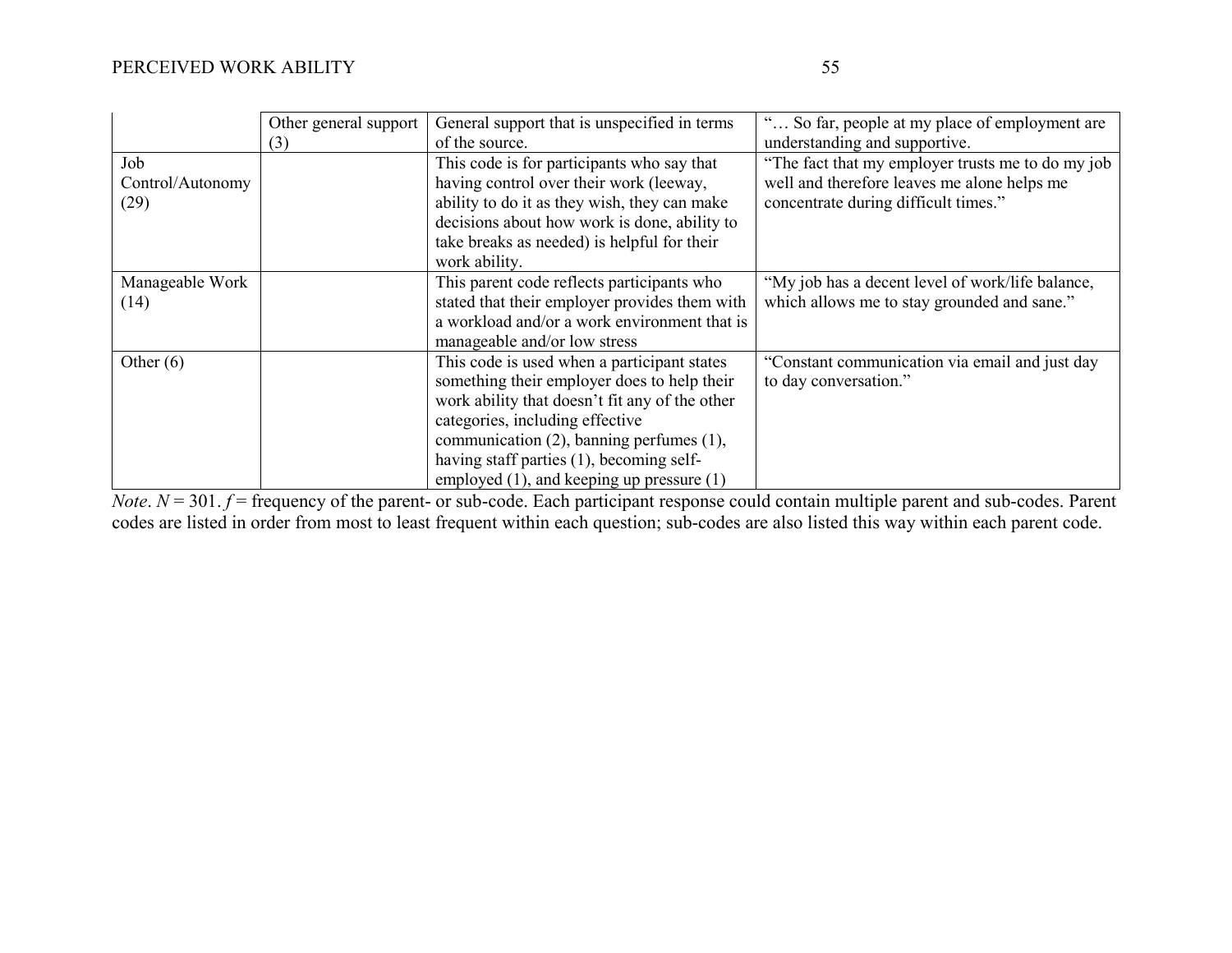# PERCEIVED WORK ABILITY 56

# **Table 5**

*Question 4 What Employers Can Do to Help Workers Maintain their Work Ability: Parent Codes, Sub-codes, Frequencies, Descriptions, and Examples*

| Parent Code (f)                | Sub-code $(f)$                   | Description                                                                                                                                                                                             | Example                                                                                                                                                                                                                                                                                                 |
|--------------------------------|----------------------------------|---------------------------------------------------------------------------------------------------------------------------------------------------------------------------------------------------------|---------------------------------------------------------------------------------------------------------------------------------------------------------------------------------------------------------------------------------------------------------------------------------------------------------|
| Increase Job<br>Resources (93) |                                  | This parent code includes job resources that<br>participants' employers could provide to aid<br>their work ability (except for flexibility,<br>which is in a separate parent code).                     |                                                                                                                                                                                                                                                                                                         |
|                                | More Support (23)                | Improve the amount or quality of support<br>provided by managers or coworkers to<br>improve work ability                                                                                                | "My supervisor could be a bit more understanding<br>about what OCD actually is and more considerate<br>toward the grieving process."                                                                                                                                                                    |
|                                | Better Work Setup<br>(16)        | Provide a more accommodating, ergonomic,<br>and/or comfortable work setup to improve<br>work ability                                                                                                    | "They could provide the prep openers with some<br>seats to help with our backs and legs while we're<br>working on something for very long."                                                                                                                                                             |
|                                | Training &<br>Development (13)   | Provide training and/or development<br>opportunities to improve work ability                                                                                                                            | "They could provide more active guidance or a<br>mentoring program for younger employees like<br>myself."                                                                                                                                                                                               |
|                                | <b>Job Modifications</b><br>(12) | Make job changes to meet health needs or<br>limitations to improve work ability                                                                                                                         | "The one thing that I can imagine my employer<br>doing that might possibly help maintain or<br>improve my work ability, would be to reduce my<br>responsibilities with respect to customers and the<br>public, so that I would not have to deal with them<br>as much as I do now."                      |
|                                | <b>Better Equipment</b><br>(11)  | Provide updated or missing supplies,<br>equipment, or tools to do the job to improve<br>work ability                                                                                                    | "About the only thing that could help improve my<br>work ability would be an updated computer and<br>newer farm equipment. The farm equipment we<br>use is really old and the computer is several years<br>old with not enough memory."                                                                 |
|                                | <b>Better Management</b><br>(9)  | Supervisors providing better management<br>(organization of work, scheduling work,<br>and/or providing feedback) would improve<br>work ability. This code excludes support,<br>which is captured above. | "Let us work a set schedule. We never know how<br>many hours we have to work on any given day.<br>Most of the time we don't even know if we will<br>have the weekend off. They generally give us<br>about 2-3 hours of "advanced" notice (I'm not<br>exaggerating either). It's hard to make plans when |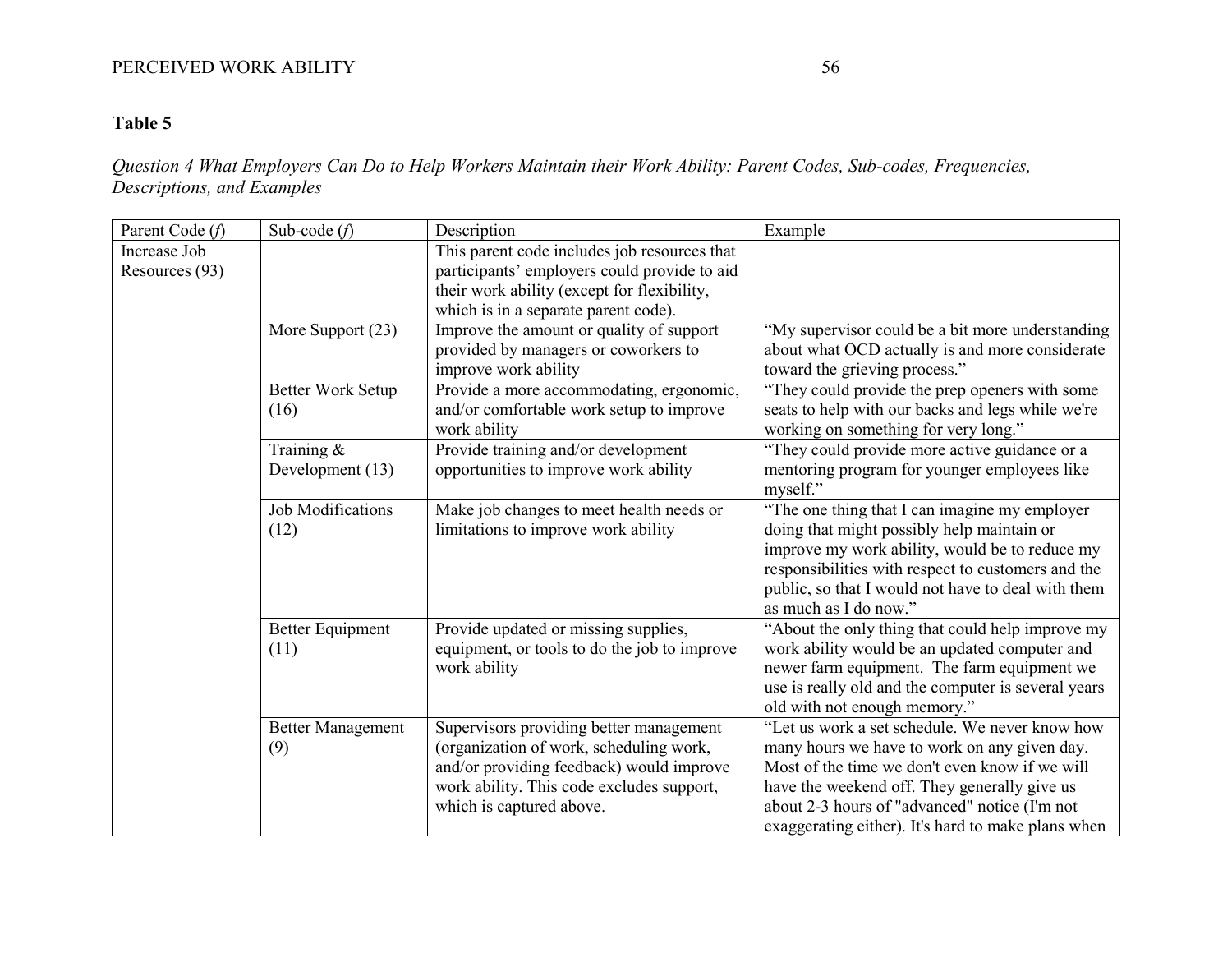|                          |                            |                                                                                                                                                                                | you have no idea what your schedule is going to<br>be like."                                                                                                                                                                                                                                                                                       |
|--------------------------|----------------------------|--------------------------------------------------------------------------------------------------------------------------------------------------------------------------------|----------------------------------------------------------------------------------------------------------------------------------------------------------------------------------------------------------------------------------------------------------------------------------------------------------------------------------------------------|
|                          | More Job Control (7)       | Increase workers' control over work (i.e.,<br>leeway, autonomy) to help work ability.                                                                                          | "They try to be helpful by giving me a helper. The<br>helpers don't want to learn and do things wrong<br>often. They in return get rude and stress me out<br>more than ever. I would like if my bosses would<br>let me do my thing and work alone and only send<br>someone to help if I need help moving things or<br>specifically request."       |
|                          | Other $(2)$                | Additional resources that would help work<br>ability include providing coffee at work and<br>providing transportation to work.                                                 | "Just make sure that there is coffee on the<br>premises of my job location at all times, if<br>manageable, as the caffeine is something I very<br>much need as a supplement for my work."                                                                                                                                                          |
| Nothing (71)             |                            | This code reflects participants who said their<br>current employer cannot do anything else to<br>aid their work ability.                                                       | "I have no suggestions for change in regards to<br>what my employer can do to help me maintain my<br>current work ability."                                                                                                                                                                                                                        |
| Provide Benefits<br>(63) |                            | This parent code reflects participants who<br>stated that their employer could give them<br>more benefits to aid their work ability                                            |                                                                                                                                                                                                                                                                                                                                                    |
|                          | Pay $(20)$                 | Paying workers more would improve their<br>work ability.                                                                                                                       | "My current employer doesn't really value their<br>employees very much overall and frankly they<br>kind of treat us as expendable and easily<br>replaceable. If they would be willing to invest<br>more time and money in me I would be more than<br>willing and easily capable of improving my skill<br>set and my overall value to the company." |
|                          | Health-Related (16)        | Providing health-related benefits would help<br>work ability (e.g., food, gym access, mental<br>health resources). This excludes health<br>insurance which is a separate code. | "My current employer could offer healthier food<br>options in the cafeteria as that would eliminate the<br>need for me to bring my own healthy lunch into<br>work."                                                                                                                                                                                |
|                          | Time off $(15)$            | Providing time off (or more time off) would<br>improve work ability (either during the work<br>day or full days off).                                                          | "An extra day off every few weeks would be<br>helpful for mental and physical rest."                                                                                                                                                                                                                                                               |
|                          | Healthcare Coverage<br>(6) | Employer-provided health insurance or more<br>robust coverage would improve work ability                                                                                       | "If I had health insurance, I could possibly see<br>someone about my bad back, which may in turn<br>help me to work faster."                                                                                                                                                                                                                       |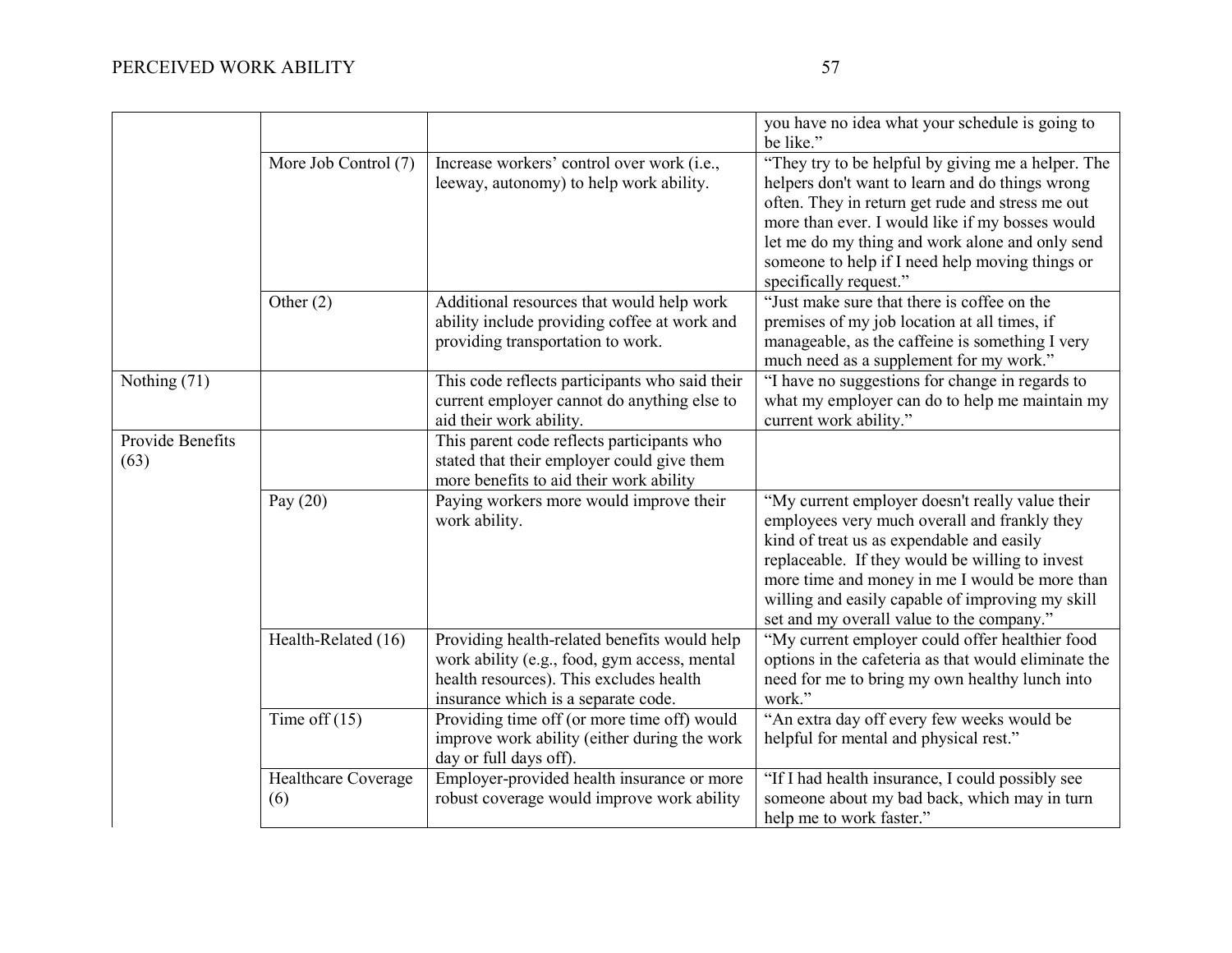# PERCEIVED WORK ABILITY 58

|                             | Incentives $(3)$  | Providing financial incentives would help<br>work ability.                                                                        | "Maybe he could throw in some incentives like<br>bonuses or something to look forward to and work<br>efficiently."                                                                                                                                                    |
|-----------------------------|-------------------|-----------------------------------------------------------------------------------------------------------------------------------|-----------------------------------------------------------------------------------------------------------------------------------------------------------------------------------------------------------------------------------------------------------------------|
|                             | Childcare (3)     | Providing childcare would help improve<br>work ability.                                                                           | "Help to provide after school care for my children<br>so I can continue to focus on my students if they<br>need tutoring."                                                                                                                                            |
| Provide Flexibility<br>(62) |                   | This parent code reflects participants who<br>stated that their employer could give them<br>flexibility to aid their work ability |                                                                                                                                                                                                                                                                       |
|                             | Flex-place $(28)$ | Flexibility in location of work                                                                                                   | "My employer does require me to drive into the<br>office infrequently, and it is quite a long distance<br>from home. They could require less of that to<br>improve my work ability. I don't feel I'm needed<br>to be physically present to perform my job<br>duties." |
|                             | Flex-time $(21)$  | Flexibility in scheduling work (work hours)                                                                                       | "Let me have a 24 hour schedule so i can come<br>into the lab when I'm at my best - at night."                                                                                                                                                                        |
|                             | Breaks (13)       | Providing breaks would help improve work<br>ability.                                                                              | "Extra bathroom-specific break time could be<br>very helpful, as bathroom time is included in our<br>current break time and that does not give me                                                                                                                     |

|                         | ability.                                                                                                                                                                                                                                                                                                                                             | very helpful, as bathroom time is included in our<br>current break time and that does not give me<br>enough time to properly destress."                                                                                                                                                                |
|-------------------------|------------------------------------------------------------------------------------------------------------------------------------------------------------------------------------------------------------------------------------------------------------------------------------------------------------------------------------------------------|--------------------------------------------------------------------------------------------------------------------------------------------------------------------------------------------------------------------------------------------------------------------------------------------------------|
| Change Workload<br>(37) | This parent code reflects participants who<br>stated that their employer changing aspects<br>of their workload (e.g., reducing the amount<br>or pace of work) and/or provide adequate<br>staffing levels could aid their work ability.                                                                                                               | "Hiring one part-time assistant would help. I'm<br>essentially doing the work of two people - I'm an<br>executive assistant and also an office manager.<br>Sometimes I feel like I'm wearing too many hats,<br>but this is how companies have been running<br>since the 1990s. You have to double up." |
| Other $(8)$             | This code used when a participant stated<br>something that their employer could do to<br>help their work ability that doesn't fit any<br>other categories. (3) increase workforce<br>diversity/sensitivity to diversity issues<br>(2) Reduce exposures to environmental<br>factors; (2) add social events outside of<br>work; (1) reduce "face time" | "Change air filters and reduce dust particles."                                                                                                                                                                                                                                                        |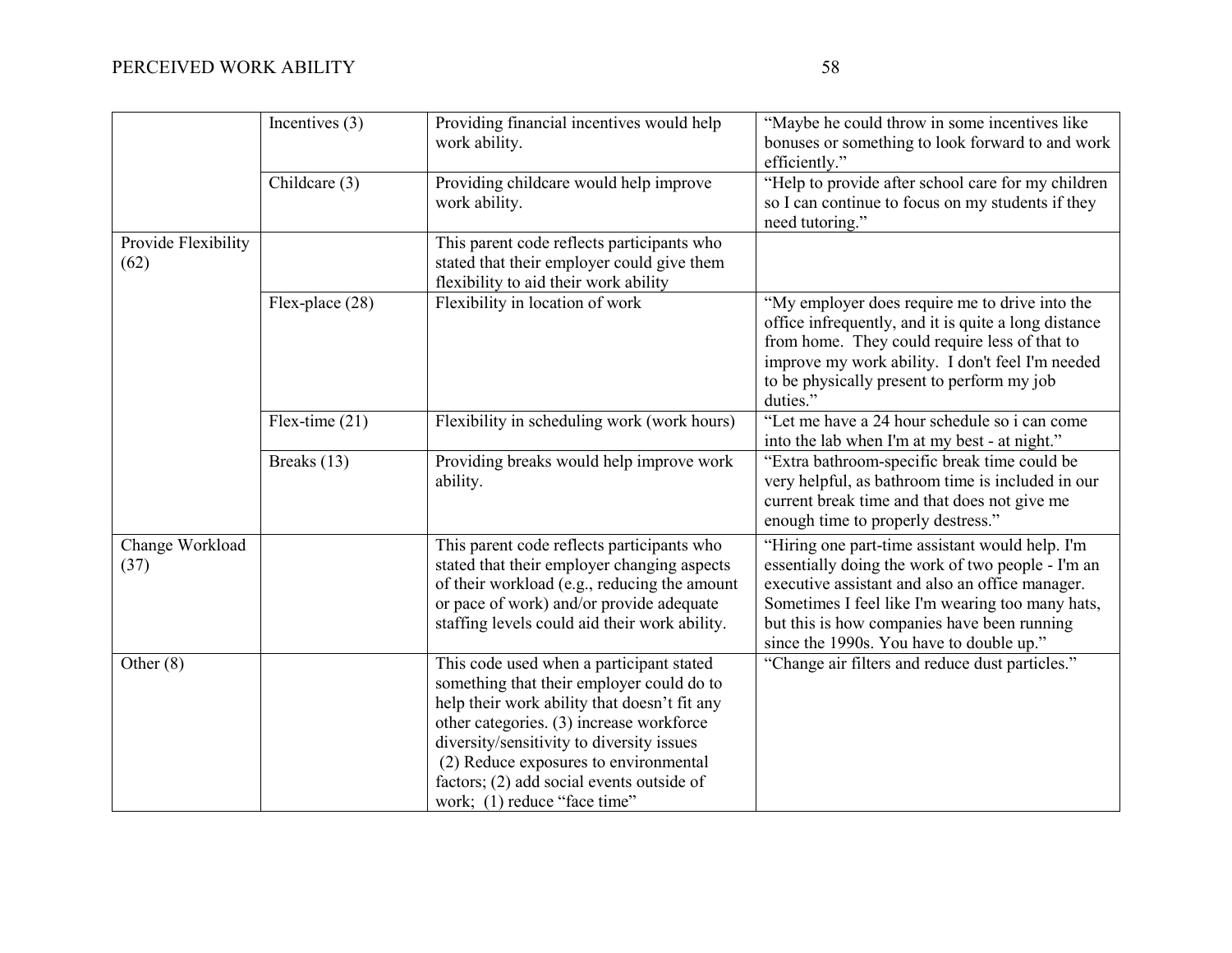*Note*. *N* = 301. *f* = frequency of the parent- or sub-code. Each participant response could contain multiple parent and sub-codes. Parent codes are listed in order from most to least frequent within each question; sub-codes are also listed this way within each parent code